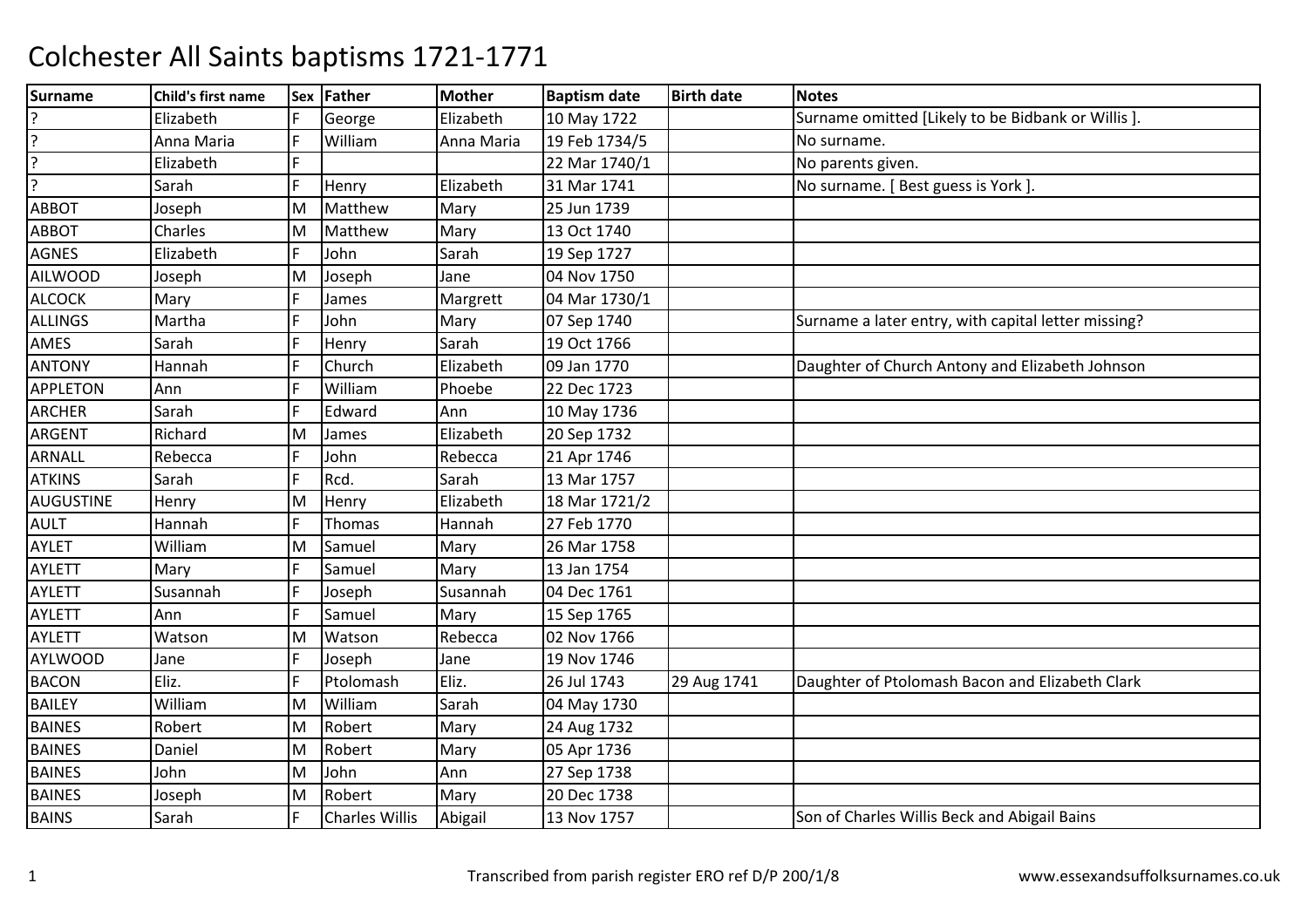| <b>Surname</b> | Child's first name |     | Sex Father | <b>Mother</b> | <b>Baptism date</b> | <b>Birth date</b> | <b>Notes</b>         |
|----------------|--------------------|-----|------------|---------------|---------------------|-------------------|----------------------|
| <b>BAKER</b>   | Josuah             | M   | Josuah     | Mary          | 31 Jan 1724/5       |                   |                      |
| <b>BAKER</b>   | Martha             | F   | William    | Martha        | 24 Mar 1733/4       |                   |                      |
| <b>BAKER</b>   | John               | lм  | John       | Mary          | 04 Nov 1746         |                   |                      |
| <b>BAKER</b>   | Eliz.              |     | John       | Eliz.         | 30 Apr 1749         |                   |                      |
| <b>BAKER</b>   | Elizabeth          | F   | Jehu       | Mary          | 15 Oct 1749         |                   |                      |
| <b>BAKER</b>   | Mary               | F   | Jehu       | Mary          | 01 Apr 1750         |                   |                      |
| <b>BAKER</b>   | Jehu               | M   | Jehu       | Mary          | 10 Nov 1751         |                   |                      |
| <b>BAKER</b>   | William            | M   | Jehu       | Mary          | 16 Sep 1753         |                   |                      |
| <b>BAKER</b>   | Anne               |     | Charles    | Margerett     | 17 Feb 1757         | 15 Dec 1743       |                      |
| <b>BAKER</b>   | Eli                | M   | Eli        | Mary          | 01 May 1759         |                   |                      |
| <b>BAKER</b>   | Mary               | E   | <b>Eli</b> | Mary          | 01 May 1759         |                   |                      |
| <b>BAKER</b>   | William            | M   | Eli        | Mary          | 27 Apr 1760         |                   |                      |
| <b>BAKER</b>   | Charles            | M   |            | Elizabeth     | 05 May 1768         |                   | Near 3 years old.    |
| <b>BAKER</b>   | Elizabeth          | F   |            | Elizabeth     | 05 May 1768         | 23 Apr 1768       |                      |
| <b>BAKER</b>   | Mary               | F   |            | Elizabeth     | 11 Feb 1771         |                   |                      |
| <b>BALDWIN</b> | William            | M   | William    | Jane          | 04 Jul 1731         |                   |                      |
| <b>BALL</b>    | John               | M   | Robert     | Sarah         | 16 Apr 1739         |                   |                      |
| <b>BALLS</b>   | Daniel             | M   | Thomas     | Martha        | 25 Apr 1731         |                   |                      |
| <b>BALLS</b>   | John               | M   | John       | Martha        | 03 Dec 1752         |                   |                      |
| <b>BANES</b>   | Rachael            | F   | Robert     | Mary          | 24 Jun 1730         |                   |                      |
| <b>BANES</b>   | James              | M   | James      | Mary          | 30 Apr 1754         |                   |                      |
| <b>BARKER</b>  | John               | M   |            | Abigail       | 12 Aug 1729         |                   | No father firstname. |
| <b>BARNES</b>  | Benjamin           | M   | Benjamin   | Mary          | 08 Mar 1723/4       |                   |                      |
| <b>BARNES</b>  | William            | M   | William    | Philadelphia  | 18 Jun 1735         |                   |                      |
| <b>BARNES</b>  | Thomas             | M   | John       | Ann           | 05 Dec 1735         |                   |                      |
| <b>BARNES</b>  | Mary               | IF. | James      | Mary          | 26 Dec 1752         |                   |                      |
| <b>BARNES</b>  | Sarah              | F   | Benjamin   | Anne          | 14 Dec 1755         |                   |                      |
| <b>BARNES</b>  | Anne               | F   | James      | Mary          | 28 Nov 1758         |                   |                      |
| <b>BARNES</b>  | William            | M   | James      | Mary          | 07 Aug 1763         |                   |                      |
| <b>BARNES</b>  | <b>Thomas</b>      | M   | James      | Mary          | 23 Sep 1766         |                   |                      |
| <b>BARNES</b>  | Lucy               | F   | John       | Catherine     | 20 Nov 1768         |                   |                      |
| <b>BARNES</b>  | Robert             | M   | James      | Mary          | 03 Jan 1769         | 06 Dec 1768       |                      |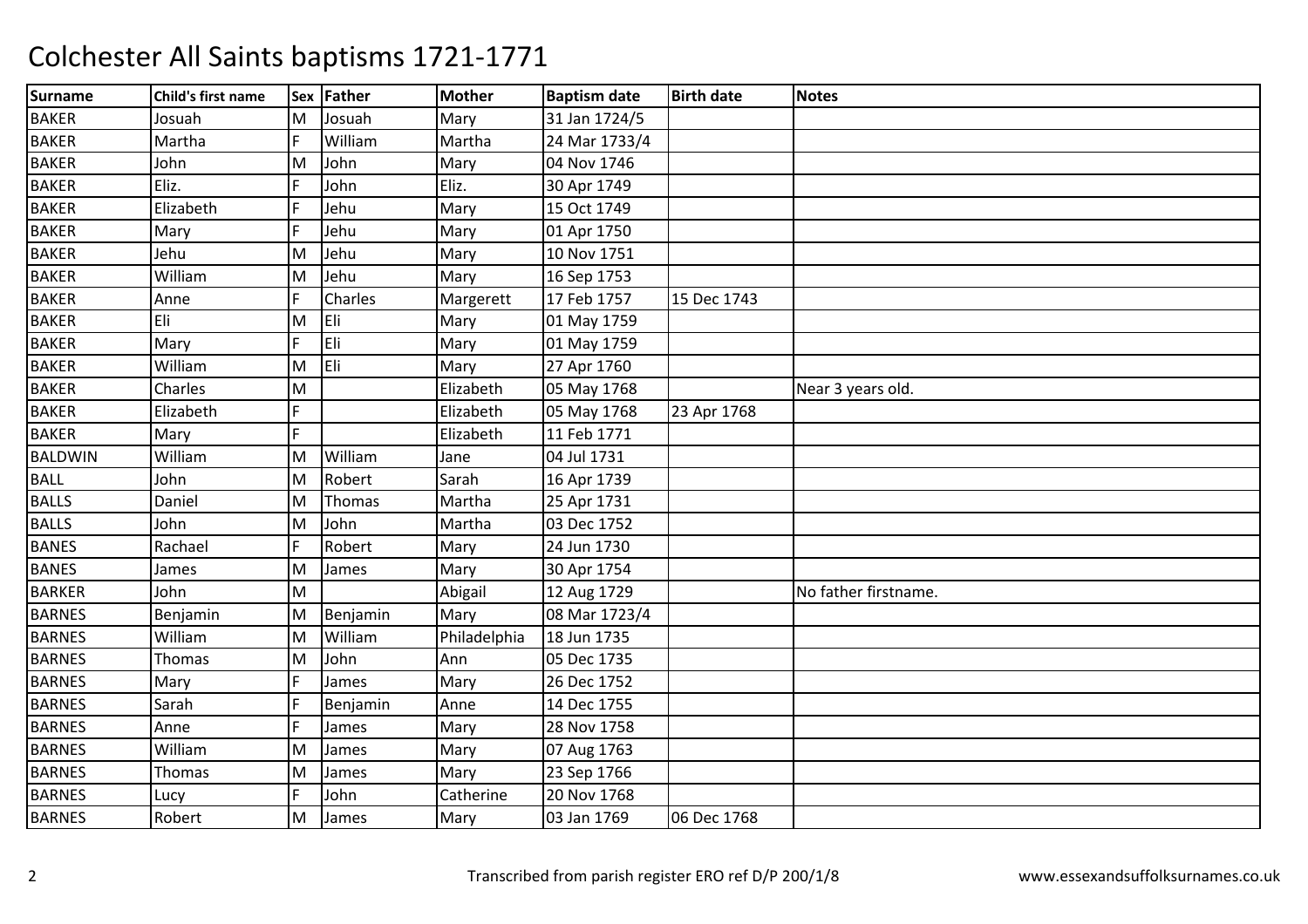| <b>Surname</b>     | Child's first name |     | Sex Father            | <b>Mother</b> | <b>Baptism date</b> | <b>Birth date</b> | <b>Notes</b>                                     |
|--------------------|--------------------|-----|-----------------------|---------------|---------------------|-------------------|--------------------------------------------------|
| <b>BARNES</b>      | Ursula             | IF. | John                  | Catharine     | 14 Jan 1770         |                   |                                                  |
| <b>BARNET</b>      | Philadelphia       | F   | William               | Philadelphia  | 07 Jan 1738/9       |                   |                                                  |
| <b>BARTHOLOMEW</b> | Elizabeth          |     | Peter                 | Rebecca       | 20 May 1764         |                   |                                                  |
| <b>BARTHOLOMEW</b> | Mary               |     | Peter                 | Rebecca       | 25 Apr 1770         | 12 Mar 1766       |                                                  |
| <b>BASIL</b>       | William            | M   | Robert                | Sarah         | 08 Jan 1764         |                   |                                                  |
| <b>BASSILL</b>     | Mary               | F   | Joseph                | Mary          | 25 Aug 1728         |                   |                                                  |
| <b>BATEMAN</b>     | Elizabeth          | F   | George                | Eliz.         | 12 Mar 1731/2       |                   |                                                  |
| <b>BATEMAN</b>     | William            | M   | George                | Eliz.         | 27 Jun 1736         |                   |                                                  |
| <b>BAYLEY</b>      | Earlse             |     | Richard               | Earlse        | 23 Sep 1746         |                   |                                                  |
| <b>BAYLEY</b>      | Jeremiah           | M   | Abraham               | Mary          | 29 Nov 1747         |                   |                                                  |
| <b>BECHAM</b>      | George             | ΙM  | Edward                | Martha        | 01 Feb 1741/2       | 02 Jan 1741/2     |                                                  |
| <b>BECK</b>        | Sarah              |     | <b>Charles Willis</b> | Abigail       | 13 Nov 1757         |                   | Son of Charles Willis Beck and Abigail Bains     |
| <b>BEDFORD</b>     | Elizabeth          | F   | Michael               | Elizabeth     | 14 Jul 1728         |                   |                                                  |
| <b>BEDFORD</b>     | Thomas             | M   | Thomas                | Grace         | 29 Jan 1728/9       |                   |                                                  |
| <b>BERRY</b>       | Eliz.              | F   | Jeremiah              | Sarah         | 17 Dec 1752         |                   |                                                  |
| <b>BEVAN</b>       | Mary               | F   | Walter                | Mary          | 21 Feb 1730/1       |                   |                                                  |
| <b>BEVERSTONE</b>  | Jacob              | M   | Jacob                 | Elizabeth     | 13 Aug 1727         |                   |                                                  |
| <b>BEYFORD</b>     | Jeffery            | M   | Jeffery               | Mary          | 24 Aug 1756         |                   | [For Byford ?].                                  |
| <b>BIDBANK</b>     | John               | M   | George                |               | 28 Feb 1723/4       |                   |                                                  |
| <b>BIDBANK?</b>    | Elizabeth          |     | George                | Elizabeth     | 10 May 1722         |                   | Surname omitted [Likely to be Bidbank or Willis] |
| <b>BILTON</b>      | Ann                | F   | Joseph                | Eliz.         | 20 Apr 1755         |                   |                                                  |
| <b>BILTON</b>      | John               | M   | Joseph                | Elisabeth     | 26 Feb 1758         |                   | The father is a Drummer in Marines               |
| <b>BIRCH</b>       | George             | M   | George                | Martha        | 06 Jul 1766         | 09 Nov 1764       |                                                  |
| <b>BISCOE</b>      | Michael            | M   | Michael               | Sarah         | 22 Jan 1741/2       |                   |                                                  |
| <b>BISCOE</b>      | Samuel             | M   | James                 | Mary          | 16 Apr 1750         |                   | Aged 11 years.                                   |
| <b>BISCOE</b>      | Mary               | IF. | James                 | Mary          | 16 Apr 1750         |                   | Aged 13 years.                                   |
|                    | Alexander          |     |                       |               |                     |                   |                                                  |
| <b>BISCOE</b>      | Fordyce            | M   | James                 | Elizabeth     | 10 Apr 1768         | 29 Mar 1768       |                                                  |
| <b>BISHOP</b>      | Joseph             | M   | Richard               | Ann           | 19 Mar 1731/2       |                   |                                                  |
| <b>BLACKWELL</b>   | Vernon             | M   | John                  | Lidia         | 06 May 1741         |                   |                                                  |
| <b>BLACKWELL</b>   | Richard            | M   | John                  | Lydda         | 12 Mar 1745/6       | 06 Jan 1745/6     |                                                  |
| <b>BLACKWELL</b>   | James              | M   | John                  | Lydia         | 01 Mar 1747/8       | 02 Mar 1739/40    |                                                  |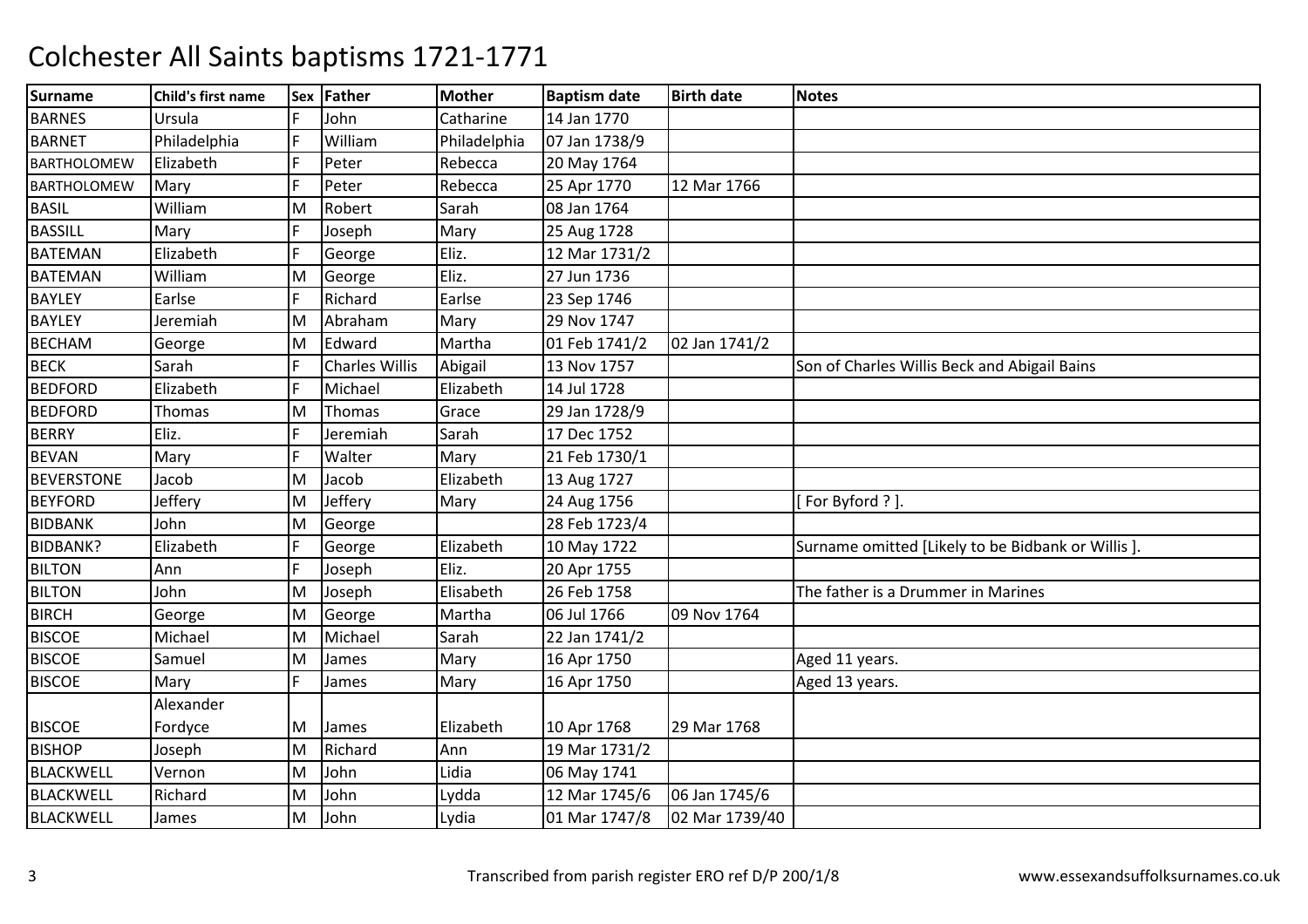| <b>Surname</b>    | Child's first name  |     | Sex Father   | Mother    | <b>Baptism date</b> | <b>Birth date</b> | <b>Notes</b>                                                      |
|-------------------|---------------------|-----|--------------|-----------|---------------------|-------------------|-------------------------------------------------------------------|
| <b>BLACKWELL</b>  | Mary                | F   | John         | Elizabeth | 21 Aug 1764         |                   |                                                                   |
| <b>BLACKWELL</b>  | John                | M   | John         | Martha    | 02 Jan 1770         |                   |                                                                   |
| <b>BLAND</b>      | Sarah               |     | John         | Sarah     | 13 Dec 1722         |                   |                                                                   |
| <b>BLAND</b>      | William             | M   | John         | Elizabeth | 16 Oct 1724         |                   |                                                                   |
| <b>BLAND</b>      | Sarah               | F   | Thomas       | Ann       | 31 Aug 1762         |                   |                                                                   |
| <b>BLAND</b>      | Henry               | M   | Henry        | Hannah    | 19 Feb 1765         |                   |                                                                   |
| <b>BLAND</b>      | Sarah               | lF. | Henry        | Hannah    | 19 Feb 1765         | 09 Nov 1762       |                                                                   |
|                   |                     |     |              |           |                     |                   | Baptised 10/9/1767 [privately?], received into the church on this |
| <b>BLAND</b>      | Abednego            | Iм  | Henry        | Hannah    | 04 Jun 1769         |                   | day.                                                              |
| <b>BLAND</b>      | <b>Isaac Martin</b> | M   | Henry        | Hannah    | 04 Jun 1769         |                   |                                                                   |
| <b>BLIGH</b>      | Mary                | F   | Henry        | Mary      | 07 Feb 1769         |                   |                                                                   |
| <b>BLIGH</b>      | Sarah               | F   | Henry        | Mary      | 14 May 1771         |                   |                                                                   |
| <b>BLOIS</b>      | Sarah               | F   | John         | Ann       | 03 Dec 1739         |                   |                                                                   |
| <b>BLOMFIELD</b>  | Rachel              | F   | George       | Rachel    | 12 May 1751         |                   |                                                                   |
| <b>BLOMFIELD</b>  | Elizabeth           |     | James        | Sarah     | 04 Feb 1768         |                   |                                                                   |
| <b>BLOMFIELD</b>  | Sarah               |     | Isaac        | Sarah     | 12 Mar 1769         |                   |                                                                   |
| <b>BLOOMFIELD</b> | William             | M   | Isaac        | Sarah     | 23 Jun 1767         |                   |                                                                   |
| <b>BLOYS</b>      | John                | M   | John         | Ann       | 29 Apr 1741         |                   |                                                                   |
| <b>BLYTH</b>      | Ruth                |     | <b>Clark</b> | Ruth      | 29 Aug 1756         |                   |                                                                   |
| <b>BLYTH</b>      | Anne                |     | Clarke       | Ruth      | 21 Nov 1758         |                   |                                                                   |
| <b>BLYTH</b>      | Hannah Anne         | F   | Samuel       | Susanna   | 28 Nov 1758         |                   |                                                                   |
| <b>BLYTH</b>      | Samuel              | M   | Samuel       | Susanna   | 09 Oct 1766         |                   |                                                                   |
| <b>BLYTHE</b>     | Thomas              | M   | John         | Ann       | 11 Nov 1722         |                   |                                                                   |
| <b>BLYTHE</b>     | Thomas              | M   | John         | Ann       | 29 Apr 1725         |                   |                                                                   |
| <b>BLYTHE</b>     | Clarke              | M   | John         | Ann       | 22 Feb 1726/7       |                   |                                                                   |
| <b>BLYTHE</b>     | Daniel              | M   | John         | Ann       | 30 Dec 1729         |                   |                                                                   |
| <b>BLYTHE</b>     | Samuel              | M   | John         | Ann       | 28 Feb 1731/2       |                   |                                                                   |
| <b>BLYTHE</b>     | Susannah            | F   | Samuel       | Susannah  | 17 Dec 1756         |                   |                                                                   |
| <b>BLYTHE</b>     | John                | M   | <b>Clark</b> | Ruth      | 22 Oct 1761         |                   |                                                                   |
| <b>BOAST</b>      | John                | M   | John         | Lydia     | 02 Aug 1761         |                   |                                                                   |
| <b>BOAST</b>      | Ann                 | F   | Robert       | Ann       | 21 Oct 1764         |                   |                                                                   |
| <b>BOGGIS</b>     | Edward              | M   | John         | Eliz.     | 03 May 1731         |                   |                                                                   |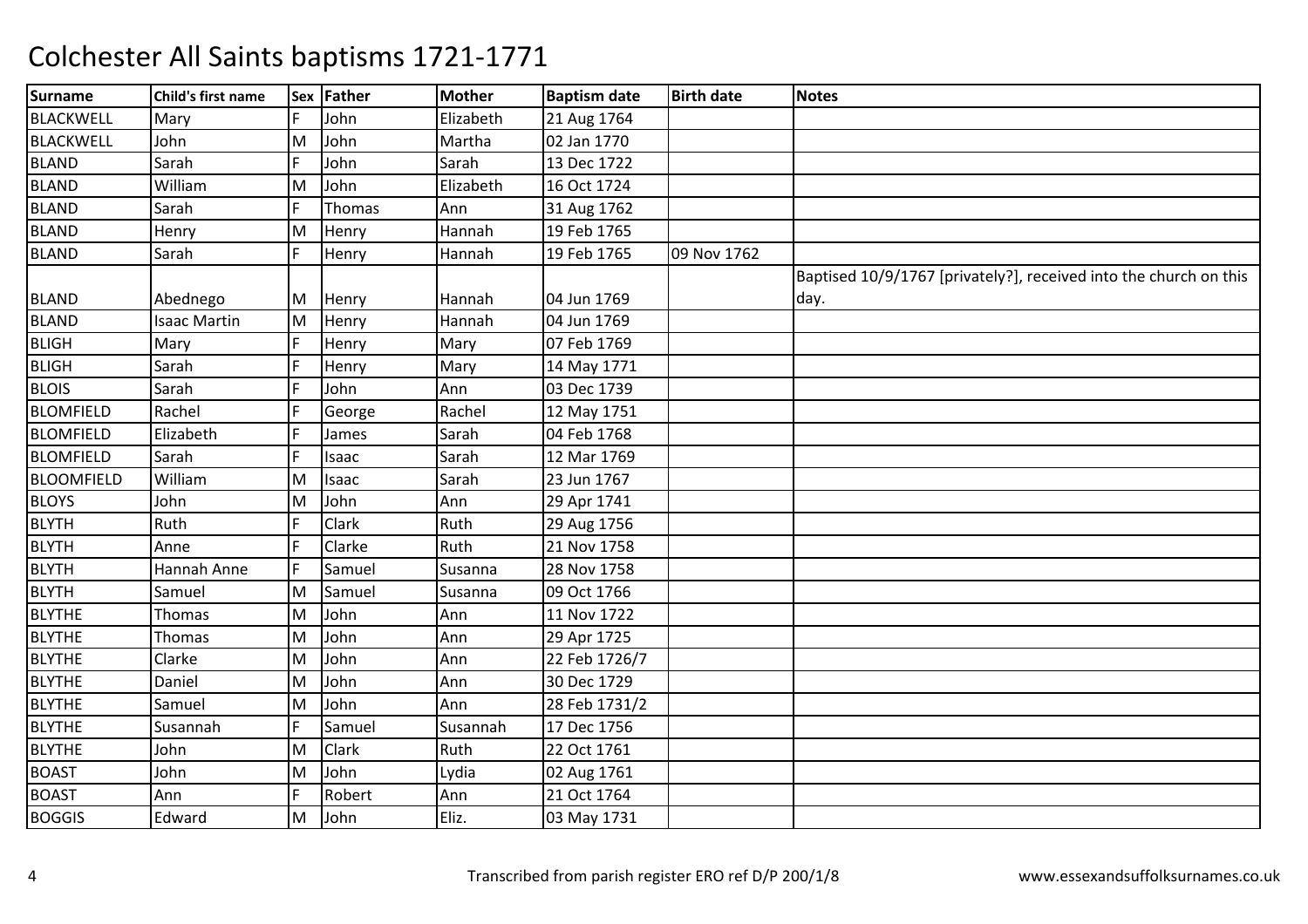| <b>Surname</b>  | Child's first name |     | Sex Father | <b>Mother</b> | <b>Baptism date</b> | <b>Birth date</b> | <b>Notes</b>                                            |
|-----------------|--------------------|-----|------------|---------------|---------------------|-------------------|---------------------------------------------------------|
| <b>BOGGIS</b>   | Mary               | IF. | John       | Eliz.         | 03 May 1731         |                   |                                                         |
| <b>BOGGIS</b>   | Susan              | F   | John       | Elizabeth     | 03 May 1736         |                   |                                                         |
| <b>BOGGIS</b>   | Thomas             | ΙM  | Isaac      | Eliz.         | 24 Aug 1738         |                   | Mr IB.                                                  |
| <b>BOGGIS</b>   | Isaac              | M   | Isaac      | Eliz.         | 09 Nov 1739         |                   | Mr IB.                                                  |
| <b>BOGGIS</b>   | Susan              | F   | John       | Elizabeth     | 17 May 1741         |                   |                                                         |
| <b>BOGGIS</b>   | Judith Susanna     | IF. | Isaac      | Elizabeth     | 25 Feb 1741/2       |                   | Mr IB.                                                  |
| <b>BOGGIS</b>   | James              | M   | Isaac      | Eliz.         | 30 Jul 1744         |                   | Mr IB & Mrs E.                                          |
| <b>BOLDEN</b>   | Robert             | M   | Anthony    | Margaret      | 07 Apr 1728         |                   |                                                         |
| <b>BOLDEN</b>   | Jemima             |     | Anthony    | Margaret      | 17 Aug 1729         |                   |                                                         |
| <b>BOLTREE?</b> | Mary               | F   | Samuel     | Ann           | 08 Jun 1735         |                   | Surname changed from Coltree?                           |
| <b>BOND</b>     | Sarah              |     |            |               | 04 Jun 1735         |                   | Adult?                                                  |
| <b>BONES</b>    | William            | lм  | William    | Elizabeth     | 30 Dec 1741         |                   |                                                         |
| <b>BONES</b>    | Frances            | IF. | William    |               | 21 Oct 1759         |                   |                                                         |
| <b>BONES</b>    | Peter              | M   | William    | Sarah         | 01 May 1763         |                   |                                                         |
| <b>BOOTH</b>    | Samuel             | M   | Samuel     | Susanna       | 15 Oct 1765         |                   |                                                         |
| <b>BOYCE</b>    | James              | M   | James      | Elizabeth     | 19 Feb 1722/3       |                   | Mr.                                                     |
| <b>BOYCE</b>    | Richard            | M   | James      | Elizabeth     | 14 Oct 1724         |                   | Mr.                                                     |
| <b>BOYCE</b>    | Elizabeth          | F   | James      | Elizabeth     | 08 Mar 1725/6       |                   | Mr JB. This baptism 'certified in the church' this day. |
| <b>BOYCE</b>    | Dorothy            |     | James      | Elizabeth     | 14 Apr 1727         |                   | Mr.                                                     |
| <b>BOYCE</b>    | Mary               | F   | James      | Elizabeth     | 20 Jun 1728         |                   | Mr.                                                     |
| <b>BOYCE</b>    | James              | M   | James      | Eliz.         | 25 Mar 1731         |                   | Mr JB.                                                  |
| <b>BOYDEN</b>   | Sarah              | IF. | James      | Sarah         | 06 Aug 1769         |                   |                                                         |
| <b>BOYDEN</b>   | Mary               | F   | James      | Sarah         | 08 Sep 1771         |                   |                                                         |
| <b>BOYLE</b>    | Abigail            | ΙF  | Daniel     | Anne          | 05 Oct 1740         |                   |                                                         |
| <b>BOYLES</b>   | Sarah              |     | Charles    | Sarah         | 01 Feb 1756         |                   |                                                         |
| <b>BOYLES</b>   | Edward             | ΙM  | Jeremiah   | Elisabeth     | 28 May 1758         |                   |                                                         |
| <b>BRADLY</b>   | William            | M   | William    | Eliz.         | 08 Apr 1747         | 28 Mar 1747       |                                                         |
| <b>BRANCH</b>   | Elizabeth          | IF. | John       | Elizabeth     | 06 May 1734         |                   |                                                         |
| <b>BREAM</b>    | Benjamin           | M   | Benj.      | Susanna       | 30 Jan 1740/1       |                   |                                                         |
| <b>BREAM</b>    | Anne               | IF. | James      | Anne          | 08 Nov 1759         |                   |                                                         |
| <b>BREAM</b>    | Elizabeth Wilder   | F.  | James      | Ann           | 22 Jan 1761         |                   |                                                         |
| <b>BREAM</b>    | Ann                |     | James      | Ann           | 02 Feb 1764         |                   |                                                         |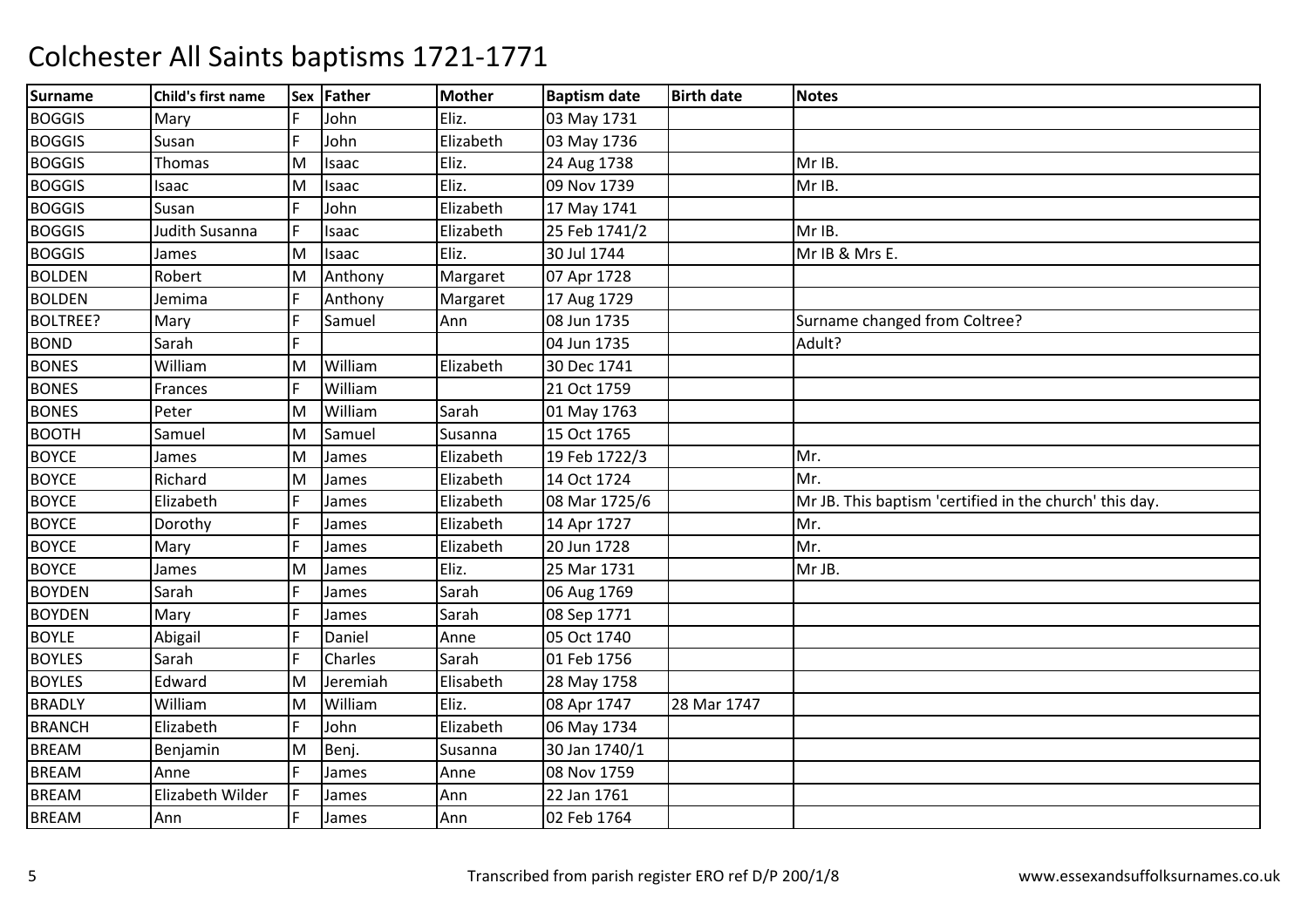| <b>Surname</b>    | Child's first name |     | Sex Father | <b>Mother</b> | <b>Baptism date</b> | <b>Birth date</b> | <b>Notes</b>                      |
|-------------------|--------------------|-----|------------|---------------|---------------------|-------------------|-----------------------------------|
| <b>BREAM</b>      | Charlotte          | F   | James      | Ann           | 01 Apr 1766         |                   |                                   |
| <b>BREAM</b>      | James Wilder       | M   | James      | Ann           | 07 Jan 1768         |                   |                                   |
| <b>BREAM</b>      | Ann                | IF. | James      | Ann           | 20 Feb 1770         |                   |                                   |
| <b>BRIDGE</b>     | Benjamin           | M   | Benjamin   | Grace         | 01 Apr 1729         |                   | Child's name crossed through.     |
| <b>BRIDGE</b>     | Phoebe             | F.  | Thomas     | Sarah         | 12 Jul 1731         |                   |                                   |
| <b>BRIGHTY</b>    | James              | M   | James      | Mary          | 21 Feb 1768         |                   |                                   |
| <b>BRIGHTY</b>    | Mary               | F   | James      | Mary          | 10 Jun 1770         |                   |                                   |
| <b>BRITTY</b>     | Edward             | M   | Edward     | Sarah         | 25 Dec 1731         |                   |                                   |
| <b>BRITTY</b>     | Edward             | M   | Edward     | Sarah         | 27 Aug 1733         |                   |                                   |
| <b>BRITTY</b>     | Sarah              | F   | Edward     | Sarah         | 18 Dec 1737         |                   |                                   |
| <b>BROMLEY</b>    | Thomas             | M   | Lucas      | Rebeccah      | 22 Mar 1757         |                   |                                   |
| <b>BROMLEY</b>    | Anna Maria         | IF. | Lucas      | Rebecca       | 19 Feb 1761         |                   |                                   |
| <b>BROOKER</b>    | Elizabeth          | IF. | John       | Elizabeth     | 30 Jan 1770         |                   |                                   |
| <b>BROWN</b>      | William            | M   |            |               | 22 Oct 1729         |                   | Adult?                            |
| <b>BROWN</b>      | Abraham            | M   |            |               | 22 Oct 1729         |                   | Adult?                            |
| <b>BROWN</b>      | Sarah              | F   | Canham     | Mary          | 08 Mar 1732/3       |                   |                                   |
| <b>BROWN</b>      | Thomas             | M   | William    | Rose          | 10 Mar 1733/4       |                   |                                   |
| <b>BROWN</b>      | Margarett          | IF. | Richard    | Susan         | 14 Sep 1736         |                   |                                   |
| <b>BROWN</b>      | Edward             | M   | Robert     | Mary          | 14 Oct 1737         |                   |                                   |
| <b>BROWN</b>      | Hannah             |     | Samuel     | Sarah         | 14 Feb 1737/8       |                   |                                   |
| <b>BROWN</b>      | Mary               | F   | Robert     | Mary          | 11 Oct 1739         |                   |                                   |
| <b>BROWN</b>      | James              | M   | Samuel     | Sarah         | 15 Mar 1742/3       |                   |                                   |
| <b>BROWN</b>      | Elizabeth          |     | Robert     | Mary          | 23 Mar 1742/3       | 21 Feb 1742/3     |                                   |
| <b>BROWN</b>      | John               | M   | Robert     | Mary          | 15 Jul 1745         |                   |                                   |
| <b>BROWN</b>      | Samuel             | M   | John       | Alice         | 30 Aug 1746         |                   |                                   |
| <b>BROWN</b>      | John               | M   | John       | Elitta        | 09 Aug 1747         |                   |                                   |
| <b>BROWN</b>      | Edward             | M   | John       | Alice         | 28 Nov 1748         |                   |                                   |
| <b>BROWN</b>      | Mary               | IF. | John       | Ann           | 11 Oct 1764         |                   |                                   |
| <b>BROWN</b>      | Sarah              | E   |            | Susannah      | 01 May 1770         | 01 Feb 1759       |                                   |
| <b>BROWNSMITH</b> | Henry Ashen        | M   | Henry      | Sarah         | 25 Feb 1755         |                   |                                   |
| <b>BROWSE</b>     | Stephen            | M   | Stephen    |               | 25 Jun 1732         |                   |                                   |
| <b>BRUCE</b>      | Isabella           | F   | John       | Eliz.         | 31 Aug 1747         |                   | Esabel is written above Isabella. |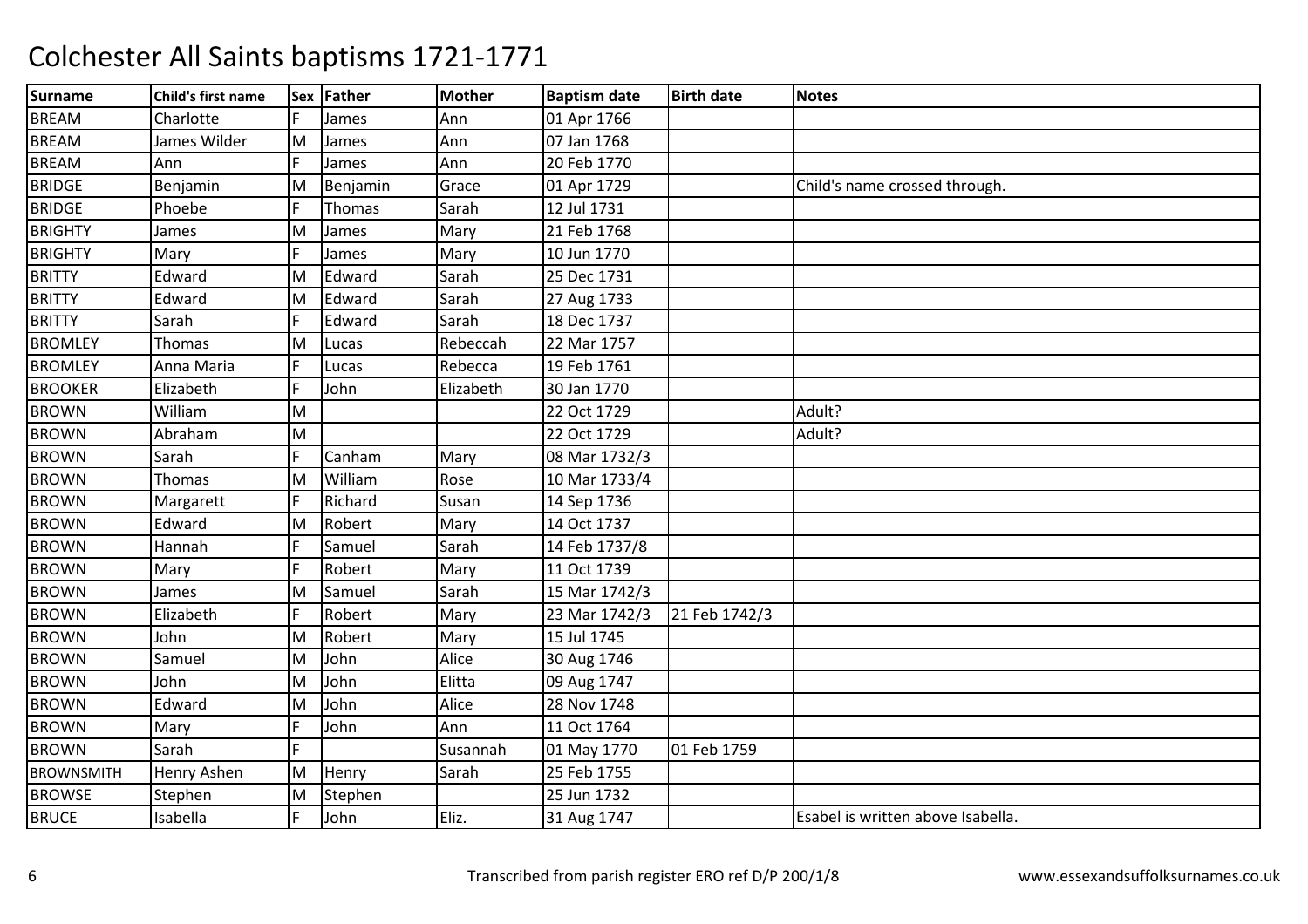| <b>Surname</b>     | Child's first name |    | Sex Father | <b>Mother</b> | <b>Baptism date</b> | <b>Birth date</b> | <b>Notes</b>                 |
|--------------------|--------------------|----|------------|---------------|---------------------|-------------------|------------------------------|
| <b>BRUCE</b>       | John               | M  | James      | Eliz.         | 06 Dec 1748         |                   |                              |
| <b>BRUCE</b>       | Sarah              | F. | John       | Susanna       | 17 Sep 1758         |                   |                              |
| <b>BRUMLEY</b>     | James              | M  | Lucas      | Rebeccah      | 22 Mar 1757         | 17 Feb 1755       | Should be Bromley ]          |
| <b>BRYNOR</b>      | Anthony            | M  | Thomas     | Elizabeth     | $* * 1738$          |                   | Undated, probably June/July. |
| <b>BUCKINGHAM</b>  | Eliz'h             | F  | Thomas     | Eliz'h        | 05 Sep 1756         |                   |                              |
| <b>BUCKINGHAM</b>  | Judith             | F  | Thos.      | Elizabeth     | 02 Mar 1760         |                   |                              |
| <b>BUGG</b>        | Mary               | F  | William    | Mary          | 20 Aug 1749         |                   |                              |
| <b>BUGG</b>        | Joseph             | M  | William    | Mary          | 06 Jun 1762         |                   |                              |
| <b>BUNNER</b>      | Mary               | F. | John       | Sarah         | 18 Oct 1747         |                   |                              |
| <b>BUNNER</b>      | Elizabeth          |    | John       | Sarah         | 12 Apr 1752         |                   |                              |
| <b>BURNETT</b>     | John               | M  | Roger      | Mary          | 28 Oct 1730         |                   |                              |
| <b>BURNHAM</b>     | William            | M  |            |               | 22 Oct 1729         |                   | Adult?                       |
| <b>BURNHAM</b>     | Sarah              | F. | Spilman    | Sarah         | 29 Mar 1764         |                   |                              |
| <b>BURNHAM</b>     | Thomas             | M  | Spilman    | Sarah         | 07 Jun 1768         | 03 May 1768       |                              |
| <b>BURNHAM</b>     | Joseph             | M  | Spilman    | Sarah         | 04 Jun 1771         | 03 May 1765       |                              |
| <b>BURNHAM</b>     | <b>Thomas</b>      | M  | Spilman    | Sarah         | 04 Jun 1771         | 02 May 1771       |                              |
| <b>BURR</b>        | Sarah              | F  | Robert     | Sarah         | 20 May 1734         |                   |                              |
| <b>BURTON</b>      | Rebecca            |    | John       | Rebecca       | 11 Dec 1731         |                   |                              |
| <b>BUSH</b>        | Susan              |    | Joseph     | Mary          | 25 Jun 1721         |                   |                              |
| <b>BUTLER</b>      | Robert             | lм | Thomas     | Mary          | 09 Jan 1732/3       |                   |                              |
| <b>BUTTERFIELD</b> | <b>Ann Parsons</b> | F  | Timothy    | Elizabeth     | 04 May 1762         | 21 Jan 1762       |                              |
| <b>BUTTERVENT</b>  | Margaret           | F  | William    | Isabel        | 06 Aug 1758         |                   |                              |
| <b>BUTTON</b>      | Ann                |    | Robert     | Mary          | 22 Nov 1724         |                   |                              |
| <b>BUTTON</b>      | Joseph             | M  | Robert     | Mary          | 03 Sep 1727         |                   |                              |
| <b>BYAM</b>        | Mary               |    |            | Alice         | 28 Sep 1739         |                   |                              |
| <b>BYFORD</b>      | William            | M  | Jeffery    | Mary          | 28 Apr 1728         |                   |                              |
| <b>BYLES</b>       | Jeremiah           | M  | Daniel     | Ann           | 30 Oct 1737         |                   |                              |
| <b>CANDLER</b>     | Robert             | M  | Robert     | Hannah        | 22 Feb 1748/9       |                   |                              |
| <b>CANHAM</b>      | Mary               | F  | Johnson    | Martha        | 11 Apr 1771         |                   |                              |
| <b>CANSDLE</b>     | Thomas             | M  | John       | Mary          | 27 Jul 1732         |                   | For Cansdale ?].             |
| <b>CANSDLE</b>     | Mary               | F  | John       | Mary          | 27 Jul 1732         |                   | For Cansdale ?].             |
| <b>CANT</b>        | Sarah              | F  | George     | Rose          | 15 May 1721         |                   |                              |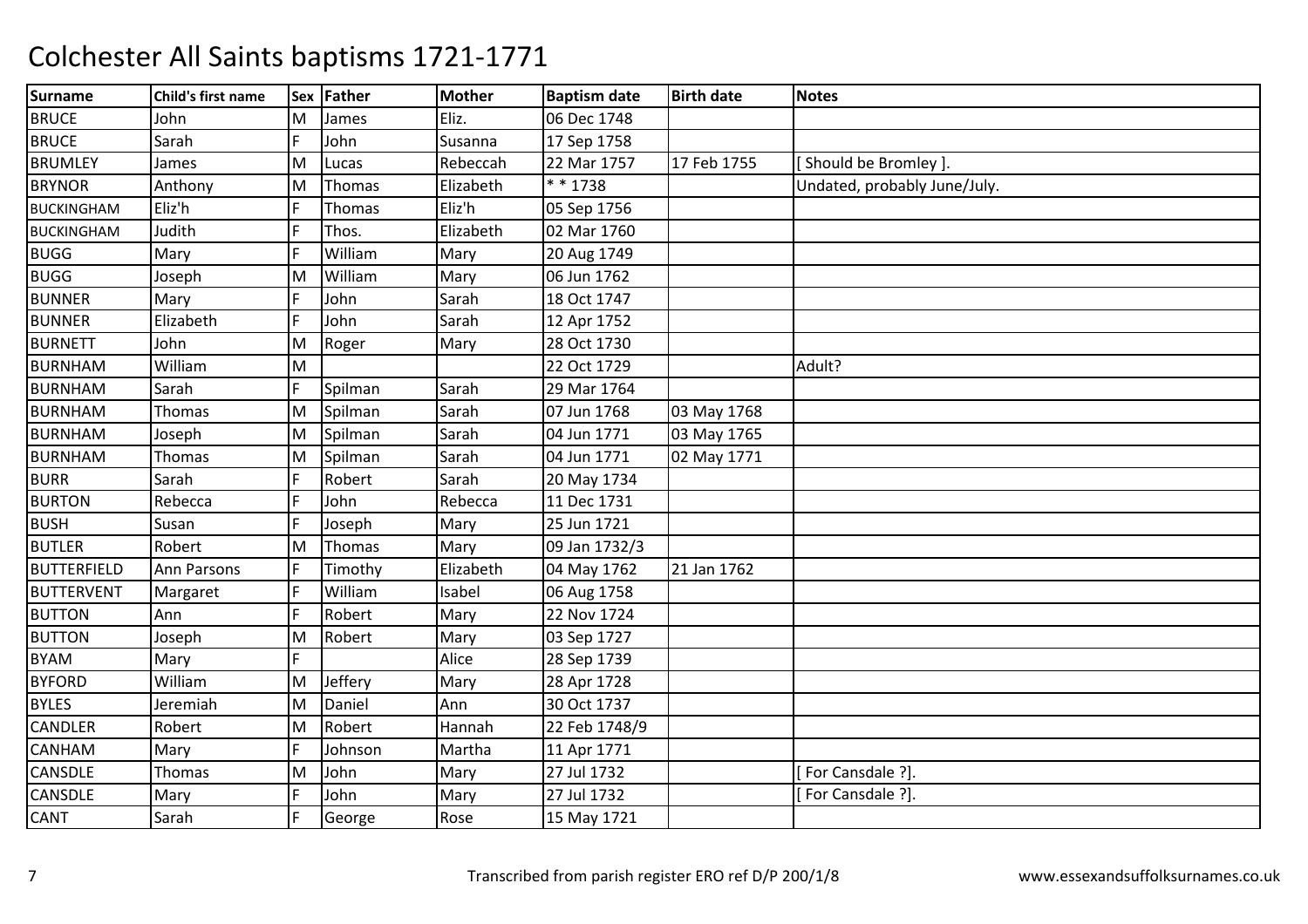| <b>Surname</b>  | Child's first name |     | Sex Father | <b>Mother</b> | <b>Baptism date</b> | <b>Birth date</b> | <b>Notes</b>                |
|-----------------|--------------------|-----|------------|---------------|---------------------|-------------------|-----------------------------|
| CANT            | James              | ΙM  | Thomas     | Mary          | 07 Jan 1732/3       |                   |                             |
| CANT            | Martha             | F   | Thomas     | Mary          | 09 Jan 1736/7       |                   |                             |
| CANT            | William            | M   | George     | Judith        | 13 Jan 1744/5       |                   |                             |
| CANT            | Sarah              | F   | George     | Judith        | 25 Feb 1745/6       |                   |                             |
| <b>CANT</b>     | George             | M   | George     | Judeth        | 14 Mar 1748/9       |                   |                             |
| CANT            | John               | M   | John       | Elizabeth     | 01 Mar 1752         |                   |                             |
| CANT            | Eliz'h             | IF. | William    | Eliz'h        | 18 Jan 1756         |                   |                             |
| CANT            | Sarah              |     | William    | Mary          | 02 Sep 1771         |                   |                             |
| <b>CAPLIN</b>   | Anna Maria         | IF. | John       | Angelica      | 07 Mar 1724/5       |                   |                             |
| <b>CAPSTAKE</b> | Alice              | IF. | Edward     | Elizabeth     | 28 Jun 1726         |                   |                             |
| CARDEY          | Hannah             | IF. | John       | Susan         | 25 Nov 1722         |                   |                             |
| CARTER          | Hannah             | IF. | William    | Abigail       | 26 Mar 1722         |                   |                             |
| CARTER          | John               | lм  | John       | Mary          | 03 Jul 1735         |                   |                             |
| CARTER          | Peter              | M   | James      | Mary          | 05 Aug 1736         |                   |                             |
| <b>CARTER</b>   | John               | M   | John       | Mary          | 14 Oct 1737         |                   |                             |
| CARTER          | Mary               | F   | John       | Mary          | 09 Oct 1739         |                   |                             |
| CARTER          | William            | M   | John       | Mary          | 24 Sep 1741         |                   |                             |
| <b>CARTER</b>   | Samuel             | M   | John       | Sarah         | 20 Mar 1752         |                   |                             |
| <b>CARTER</b>   | James              | M   | John       | Sarah         | 20 May 1753         |                   |                             |
| CARTER          | Mary               |     |            |               | 26 Aug 1765         | $* * 1723$        | Mary, wife of James Carter. |
| CASSELL         | Ely                | M   | Ely        | Elizabeth     | 07 Sep 1729         |                   |                             |
| <b>CASSELL</b>  | Elizabeth          | F.  | Ely        | Elizabeth     | 15 Nov 1731         |                   |                             |
| CASSELL         | Ely                | M   | Ely        | Elizabeth     | 12 Aug 1734         |                   |                             |
| <b>CATER</b>    | Sarah              |     | John       | Mary          | 11 Apr 1743         |                   |                             |
| <b>CATOR</b>    | Hannah             | IF. | William    | Ann           | 16 Jan 1737/8       |                   |                             |
| CHAMBERLAIN     | Sarah              |     | Stephen    | Mary          | 22 Sep 1771         |                   |                             |
| <b>CHAMBERS</b> | Susan              | IF. | Peter      | Sarah         | 30 Oct 1722         |                   |                             |
| <b>CHANDLER</b> | Jacob              | M   | John       | Margaret      | 19 Nov 1727         |                   |                             |
| <b>CHANDLER</b> | James              | M   | John       | Margaret      | 06 Aug 1729         |                   |                             |
| CHAP            | Rachel             | F   | John       | Rachel        | 24 May 1763         |                   | About 30 years of age.      |
| CHAPMAN         | Benjamin           | M   | Samuel     | Mary          | 11 Oct 1730         |                   |                             |
| CHAPMAN         | Eliz.              |     | Daniel     | Eliz.         | 04 Feb 1753         |                   |                             |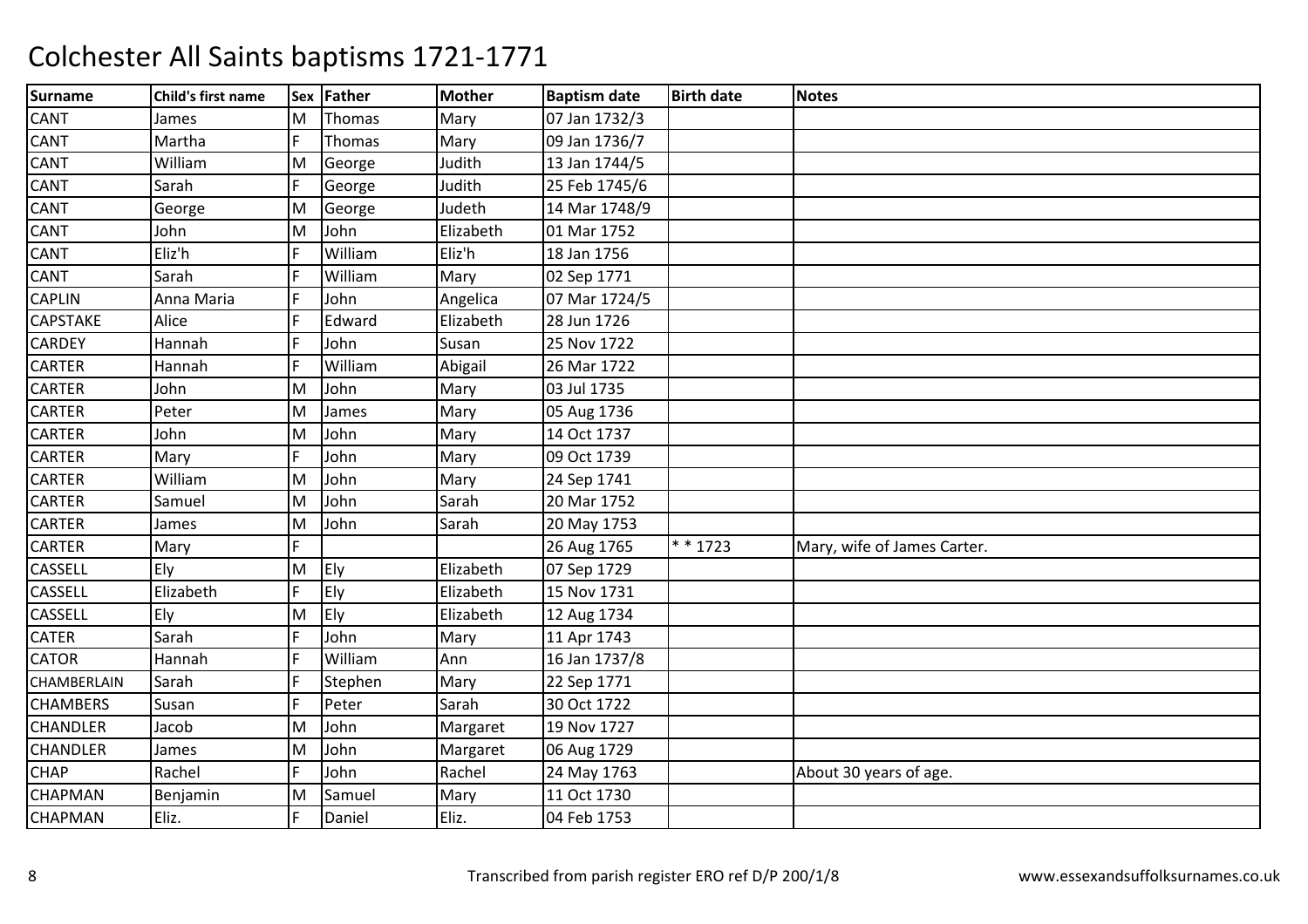| <b>Surname</b>     | Child's first name |   | Sex Father   | <b>Mother</b> | <b>Baptism date</b> | <b>Birth date</b> | <b>Notes</b>                                    |
|--------------------|--------------------|---|--------------|---------------|---------------------|-------------------|-------------------------------------------------|
| <b>CHARLES</b>     | Martha             | F | John         | Martha        | 03 Apr 1764         |                   |                                                 |
| <b>CHARLES</b>     | Sarah              | F | John         | Martha        | 09 Jun 1767         |                   |                                                 |
| <b>CHARLES</b>     | Mary               | F | John         | Martha        | 26 Feb 1769         |                   |                                                 |
| <b>CHETHAM</b>     | John               | M | Thomas       | Elizabeth     | 23 Mar 1766         |                   |                                                 |
| CHI[LT]THAM        | Richard            | M | Tho.         | Susan         | 02 Jan 1755         |                   | Aged 13 years.                                  |
| CHI[LT]THAM        | Thomas             | M | Tho.         | Susan         | 02 Jan 1755         |                   | Aged 9 years.                                   |
| CHI[LT]THAM        | Robert             | M | Tho.         | Susan         | 02 Jan 1755         |                   | Aged 7 years.                                   |
| CHI[LT]THAM        | Susanna            |   | Tho.         | Susan         | 02 Jan 1755         |                   | Aged 5 years.                                   |
| CHI[LT]THAM        | Sarah              | F | Tho.         | Susan         | 02 Jan 1755         |                   | Aged 1 1/2 years.                               |
| <b>CHILDS</b>      | John               | M | John         | Ann           | 12 Apr 1752         |                   |                                                 |
| <b>CHILDS</b>      | Frances            |   | John         | Ann           | 05 Jun 1753         |                   |                                                 |
| <b>CHIPPINGTON</b> | John               | M | Jacob        | Rachael       | 19 Apr 1721         |                   |                                                 |
| <b>CHITHAM</b>     | William            | M | Thomas       | Susan         | 18 Sep 1737         |                   |                                                 |
| <b>CHITHAM</b>     | Elizabeth          | F | Thomas       | Elizabeth     | 19 Nov 1769         |                   |                                                 |
| <b>CHOPING</b>     | Mary               |   | Abraham      | Mary          | 14 Aug 1730         |                   |                                                 |
| <b>CHOPPIN</b>     | Margaret           |   | <b>Moses</b> | Rachel        | 16 Apr 1750         |                   |                                                 |
| <b>CHOPPING</b>    | Thomas             | M | Abraham      | Mary          | 11 Jul 1732         |                   |                                                 |
| <b>CHRISOLD</b>    | Phillip            | M | Peter        | Mary          | 02 Sep 1722         |                   |                                                 |
| <b>CHURCH</b>      | William            | M | John         | Ann           | 30 Aug 1768         |                   |                                                 |
| <b>CLAMTREE</b>    | Baron Tho.         | M | Tho.         |               | 05 Apr 1753         |                   |                                                 |
| <b>CLAREY</b>      | James              | M | Thomas       | Mary          | 30 Jun 1748         |                   |                                                 |
| <b>CLARK</b>       | Sarah              | F | Thomas       | Mary          | 31 Mar 1724         |                   |                                                 |
| <b>CLARK</b>       | Sarah              |   | Thomas       | Mary          | 31 Mar 1725         |                   |                                                 |
| <b>CLARK</b>       | Abigail            | F | Samuel       | Elizabeth     | 20 Aug 1732         |                   |                                                 |
| <b>CLARK</b>       | Susannah           | F | Edward       | Elizabeth     | 04 Dec 1733         |                   |                                                 |
| <b>CLARK</b>       | William            | M | William      | Sarah         | 17 Feb 1734/5       |                   |                                                 |
| <b>CLARK</b>       | Mary               |   | Samuel       | Elizabeth     | 07 Mar 1735/6       |                   |                                                 |
| <b>CLARK</b>       | Joseph             | M | John         | Sarah         | 02 Aug 1737         |                   |                                                 |
| <b>CLARK</b>       | Thomas             | M | John         | Sarah         | 02 Aug 1737         |                   |                                                 |
| <b>CLARK</b>       | Samuel             | M | Samuel       | Elizabeth     | 23 Apr 1738         |                   |                                                 |
| <b>CLARK</b>       | Eliz.              | F | Ptolomash    | Eliz.         | 26 Jul 1743         | 29 Aug 1741       | Daughter of Ptolomash Bacon and Elizabeth Clark |
| <b>CLARK</b>       | Mary               | F | Samuel       | Eliz.         | 23 Jan 1743/4       |                   |                                                 |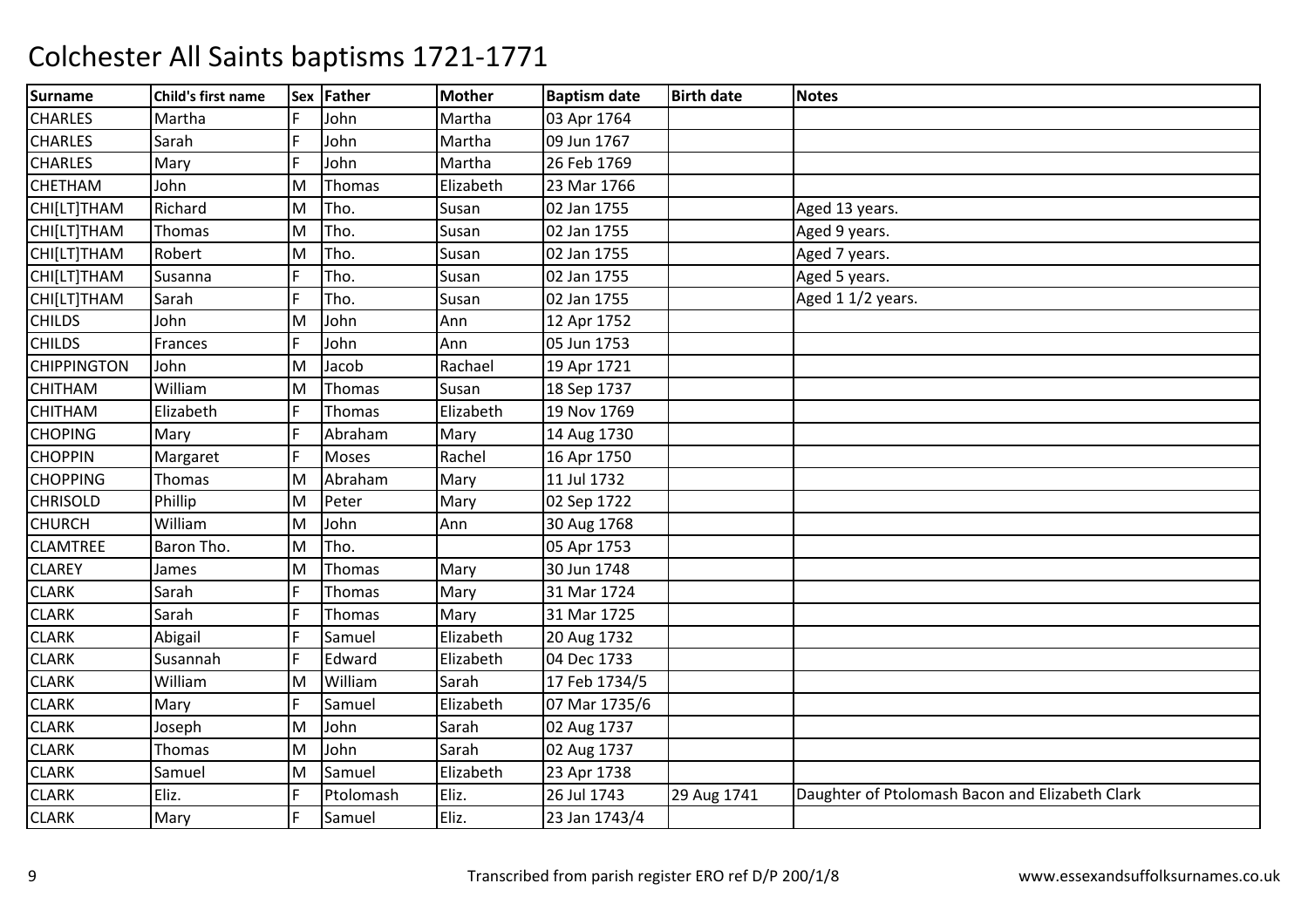| <b>Surname</b>   | Child's first name |     | Sex Father    | <b>Mother</b> | <b>Baptism date</b> | <b>Birth date</b> | <b>Notes</b>   |
|------------------|--------------------|-----|---------------|---------------|---------------------|-------------------|----------------|
| <b>CLARK</b>     | Thomas             | M   | Michael       | Mary          | 17 Nov 1751         |                   |                |
| <b>CLARK</b>     | Benjamin           | M   | Benjamin      | Catharine     | 18 Jan 1756         |                   |                |
| <b>CLARK</b>     | John               | M   | John          | Rachel        | 21 Aug 1759         |                   |                |
| <b>CLARK</b>     | Samuel             | M   | Benjamin      | Catherine     | 04 Dec 1759         |                   |                |
| <b>CLARK</b>     | William            | M   | Thos.         | Rebecca       | 03 Feb 1761         |                   |                |
| <b>CLARK</b>     | Joseph             | M   | Joseph        | Sarah         | 01 May 1770         |                   |                |
| <b>CLARKE</b>    | William Samuel     | M   | Edward        | Eliz.         | 25 Oct 1731         |                   |                |
| <b>CLARKE</b>    | Hannah             |     | Benjamin      | Katharine     | 10 Nov 1757         |                   |                |
| <b>CLARKE</b>    | <b>Thomas</b>      | M   | <b>Thomas</b> | Rebecca       | 29 Apr 1759         |                   |                |
| <b>CLARKE</b>    | Rebecca            |     | Thomas        | Rebecca       | 01 Sep 1765         |                   |                |
| <b>CLARKE</b>    | Mary               |     | Thomas        | Rebecca       | 24 Jan 1768         |                   |                |
| <b>CLAYTON</b>   | James              | M   | James         | Susan         | 25 Aug 1734         |                   |                |
| <b>CLERK</b>     | William            | M   | Thomas        | Rebecca       | 03 Oct 1762         |                   |                |
| COCK             | Benjamin           | M   | Benjamin      | Mary          | 24 Apr 1723         |                   |                |
| <b>COKER</b>     | Martha             |     | Samuel        | Martha        | 05 Jun 1738         |                   |                |
| <b>COLE</b>      | James              | M   | Thomas        | Sarah         | 22 Sep 1771         |                   |                |
| <b>COLLETT</b>   | Elizabeth          | F   | John          | Eliz.         | 04 Nov 1733         |                   |                |
| <b>COLTON</b>    | James              | M   | <b>Thomas</b> | Eliz.         | 10 Oct 1744         |                   | Mr TC & Mrs E. |
| <b>CONSTABLE</b> | Rebecca            |     | Abraham       | Mary          | 03 Mar 1722/3       |                   |                |
| <b>COOK</b>      | William            | M   | William       | Sarah         | 14 Aug 1723         |                   |                |
| COOK             | Sarah              | F   | John          |               | 01 Dec 1729         |                   |                |
| COOK             | Mary               |     | Jeremiah      | Mary          | 21 Sep 1735         |                   |                |
| COOK             | Sarah              |     | Jeremiah      | Mary          | 13 Jul 1737         |                   |                |
| <b>COOK</b>      | Sarah              | IF. | Nichael       | Rachel        | 23 Jun 1754         |                   |                |
| COOK             | Anne               |     | Michael       | Rachiel       | 24 Feb 1756         |                   |                |
| COOK             | Rachel             |     | Michael       | Rachel        | 12 Aug 1759         |                   |                |
| COOK             | John               | M   | Michael       | Rachel        | 20 Mar 1761         |                   |                |
| COOK             | Robert             | M   | Michael       | Rachel        | 23 Aug 1763         |                   |                |
| <b>COOK</b>      | Mary               | F   | Michael       | Rachel        | 23 Jul 1765         |                   |                |
| COOK             | Elizabeth          | F   | Michael       | Rachel        | 16 Jun 1767         |                   |                |
|                  | Alexander          |     |               |               |                     |                   |                |
| <b>COOK</b>      | Fordyce            |     | M Michael     | Rachel        | 23 Jul 1769         | 11 May 1769       |                |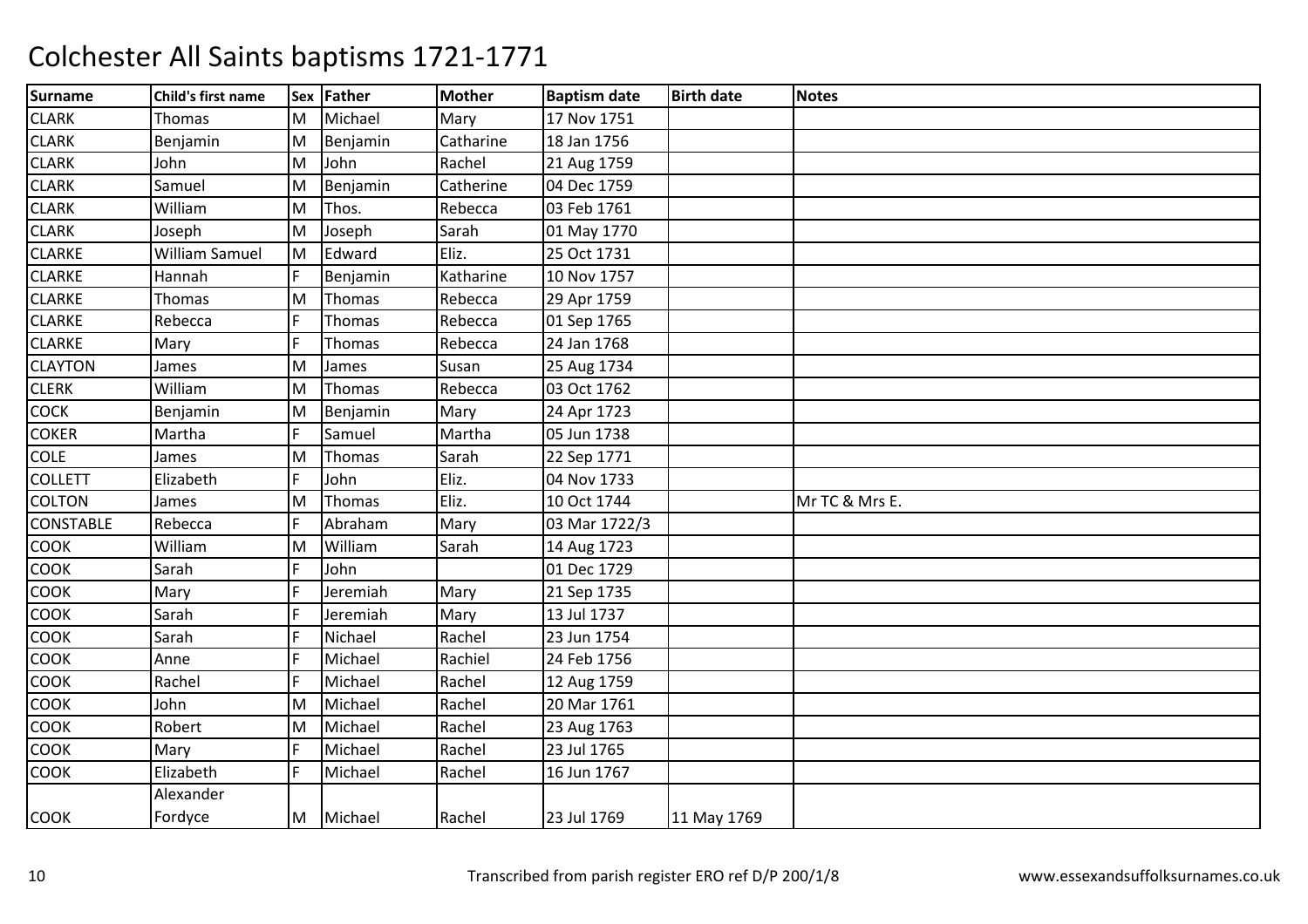| <b>Surname</b>  | Child's first name |     | Sex Father   | <b>Mother</b> | <b>Baptism date</b> | <b>Birth date</b> | <b>Notes</b>    |
|-----------------|--------------------|-----|--------------|---------------|---------------------|-------------------|-----------------|
| <b>COOK</b>     | Margaret           | F   | Michael      | Rachel        | 16 Sep 1770         |                   |                 |
| COOK            | John               | M   | William      | Elizabeth     | 16 Dec 1770         | 24 Nov 1770       |                 |
| <b>COOPER</b>   | William            | M   | William      | Magdellane    | 19 May 1730         |                   |                 |
| <b>COOPER</b>   | Samuel             | M   | William      | Magdalane     | 19 Sep 1731         |                   |                 |
| <b>COOPER</b>   | John               | M   | William      | Magdelane     | 25 Feb 1733/4       |                   |                 |
| <b>COOPER</b>   | Martha             | F   | William      | Magdelane     | 29 Sep 1735         |                   |                 |
| <b>COOPER</b>   | Elizabeth          | F   | William      | Magdellane    | 06 Jul 1737         |                   |                 |
| <b>COOPER</b>   | Samuel             | M   | William      | Magdalen      | 29 Apr 1739         |                   |                 |
| <b>COOPER</b>   | Martha             | IF. | William      | Magdalen      | 26 May 1740         |                   |                 |
| <b>COOPER</b>   | Eliz'h             | F   | John         | Eliz'h        | 21 Oct 1756         |                   |                 |
| <b>COOPER</b>   | John               | ΙM  | John         | Elizabeth     | 20 Feb 1763         |                   |                 |
| COVELL          | Margarett          |     | Thomas       | Sarah         | 06 Jul 1756         |                   |                 |
| <b>COVELL</b>   | Mary               | IF. | Thomas       | Sarah         | 06 Jul 1756         |                   |                 |
| <b>COVENEY</b>  | Hannah             | F   | Abraham      | Mary          | 18 Jul 1762         |                   |                 |
| COWEL           | Daniel             | lм  |              | Jane          | 02 Mar 1742/3       |                   | Mother a widow. |
| COWELL          | Benjamin           | M   | Daniel       | Jane          | 05 Oct 1730         |                   |                 |
| COWELL          | Alice              | F   | John         | Elizabeth     | 02 May 1741         |                   |                 |
| <b>CREAK</b>    | Deborah            | F   | Robert       | Amy           | 03 Jan 1758         |                   |                 |
| <b>CREEK</b>    | John               | M   | John         | Amy           | 22 Jul 1759         |                   |                 |
| <b>CRICKET</b>  | Jemima             |     |              | Susan         | 10 Jan 1768         |                   |                 |
| <b>CRICKETT</b> | John               | M   | James        | Dorcas        | 15 Aug 1731         |                   |                 |
|                 | Abednego           |     |              |               |                     |                   |                 |
| CRISSEMWEED     | Benjamin           | M   | Benjamin     | Mary          | 08 Jan 1771         | 04 Jan 1770       |                 |
| <b>CROPLEY</b>  | Sarah              | F   | <b>Moses</b> | Stephania     | 30 Nov 1729         |                   |                 |
| <b>CROSS</b>    | Mary               | F   | Samuel       | Elizabeth     | 20 Sep 1730         |                   |                 |
| <b>CROSS</b>    | Elizabeth          | F   | Edward       | Hannah        | 08 Jun 1735         |                   |                 |
| <b>CROSS</b>    | Ann                |     | Benjamin     |               | 10 Oct 1736         |                   |                 |
| <b>CROSS</b>    | William            | M   | Benjamin     | Jane          | 05 Apr 1752         |                   |                 |
| <b>CROUCH</b>   | William            | M   | Robert       | Mary          | 02 Dec 1728         |                   |                 |
| <b>CRUSSELL</b> | John               | M   | Phillip      | Mary          | 26 Jul 1724         |                   |                 |
| <b>CRUSSELL</b> | James              | M   | Willm.       | Sarah         | 21 Apr 1761         |                   |                 |
| <b>CRUSSWEL</b> | Mary               | IF. | William      | Sarah         | 10 Oct 1769         | 28 Feb 1765       |                 |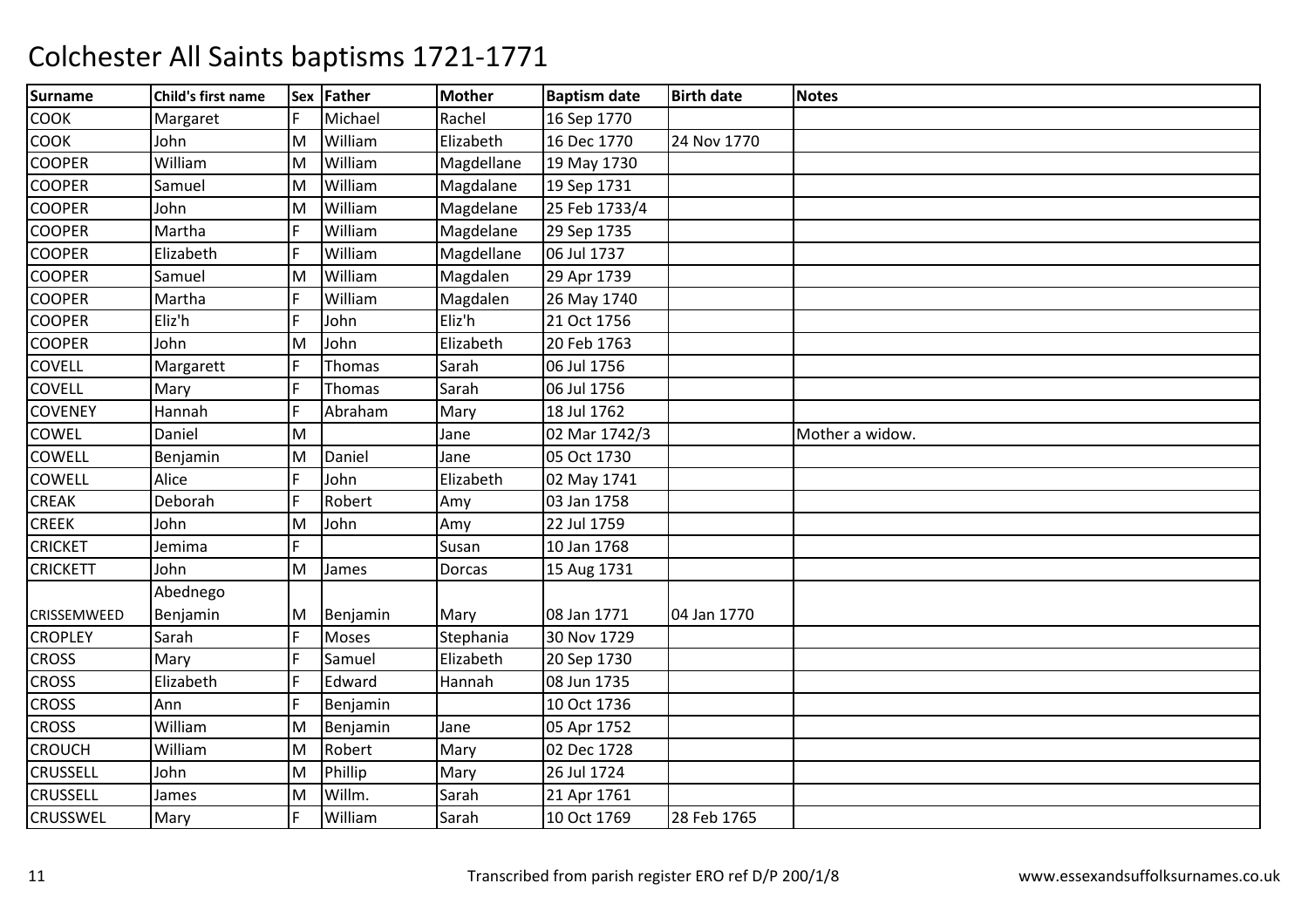| <b>Surname</b>  | Child's first name |     | Sex Father   | <b>Mother</b> | <b>Baptism date</b> | <b>Birth date</b> | <b>Notes</b>                             |
|-----------------|--------------------|-----|--------------|---------------|---------------------|-------------------|------------------------------------------|
| <b>CRUSSWEL</b> | Philadelphia       | F   | William      | Sarah         | 10 Oct 1769         | 09 Sep 1769       |                                          |
| <b>CRUSWELL</b> | Elizabeth          | IF. | William      | Mary          | 07 Jun 1763         | 14 Apr 1762       |                                          |
| <b>CURTIS</b>   | Eliz.              | IF  | Cornelies    | Ann           | 06 Jul 1744         |                   |                                          |
| <b>CURTIS</b>   | Martha             | F   | Cornelius    |               | 09 Oct 1746         |                   |                                          |
| <b>CURTIS</b>   | Martha             | IF. | Cornelius    |               | 10 Jan 1748/9       |                   |                                          |
| <b>CUTLER</b>   | Elizabeth          | IF. | Thomas       | Eliz.         | 15 Jan 1738/9       |                   |                                          |
| <b>CUTLER</b>   | John               | M   | Thomas       | Elizabeth     | 20 Mar 1742/3       |                   |                                          |
| <b>CUTLER</b>   | Mary               |     | John         | Sarah         | 27 Oct 1763         |                   |                                          |
| <b>CUTTLER</b>  | Sarah              | IF. | Thos.        | Eliz.         | 29 Jan 1747/8       |                   |                                          |
| <b>DAN</b>      | Hannah             | F   | Robert       | Margaret      | 26 Mar 1771         |                   |                                          |
| <b>DANN</b>     | Margaret           |     | Robert       | Margaret      | 19 Nov 1769         |                   |                                          |
| <b>DAVIS</b>    | John Smith         | M   |              | Hannah        | 01 Jan 1771         |                   |                                          |
| <b>DAWKINS</b>  | Mary               | F   | Richard      | Mary          | 12 Dec 1765         |                   |                                          |
| <b>DAWKINS</b>  | Richard            | M   | Richard      | Mary          | 07 Jan 1768         |                   |                                          |
| <b>DEARSLEY</b> | Sarah              | F   | Joseph       | Sarah         | 24 Jun 1770         |                   |                                          |
| <b>DEATH</b>    | Ambrose            | lм  | Ambrose      | Susan         | 20 Aug 1721         |                   |                                          |
| <b>DEATH</b>    | John               | M   | Ambrose      | Susan         | 26 May 1723         |                   |                                          |
| <b>DEATH</b>    | Ambrose            | M   | Ambrose      | Susan         | 27 Jun 1725         |                   |                                          |
| <b>DEATH</b>    | Ambrose            | M   | Ambrose      | Susan         | 17 Mar 1727/8       |                   |                                          |
| <b>DEATH</b>    | Elisabeth          | F   | John         | Elisabeth     | 13 Nov 1757         |                   |                                          |
| <b>DEATON</b>   | Wright             | M   | John         | Eliz'h        | 05 Jun 1757         |                   |                                          |
| <b>DEEKES</b>   | Phoebe             | IF. | James        | Sarah         | 23 Aug 1724         |                   |                                          |
| <b>DEESY</b>    | John               | M   |              |               | 11 Jan 1729/30      |                   | Adult?                                   |
| <b>DEESY</b>    | Sarah              |     |              |               | 11 Jan 1729/30      |                   | Adult?                                   |
| <b>DELIGHT</b>  | Moses              | M   | <b>Moses</b> |               | 14 Feb 1726/7       |                   | Father's firstname has been crossed out. |
| <b>DELIGHT</b>  | John               | ΙM  | John         | Mary          | 03 May 1731         |                   | Altered at a later date from Delite?     |
| <b>DELIGHT</b>  | Eliz.              | F   | Michael      | Eliz.         | 25 Dec 1752         |                   |                                          |
| <b>DENNY</b>    | Gladdenson         | M   | Simon        | Sarah         | 22 Mar 1722/3       |                   |                                          |
| <b>DENNY</b>    | Simon              | M   | Simon        | Sarah         | 22 Mar 1722/3       |                   |                                          |
| <b>DEVALL</b>   | Jacob              | M   | Peter        | Eliz.         | 19 May 1754         |                   |                                          |
| <b>DEVALL</b>   | Abraham            | M   | Peter        | Eliz'h        | 10 Feb 1756         |                   |                                          |
| <b>DEWEL</b>    | Peter              | M   | Peter        | Eliz.         | 05 Mar 1745/6       |                   |                                          |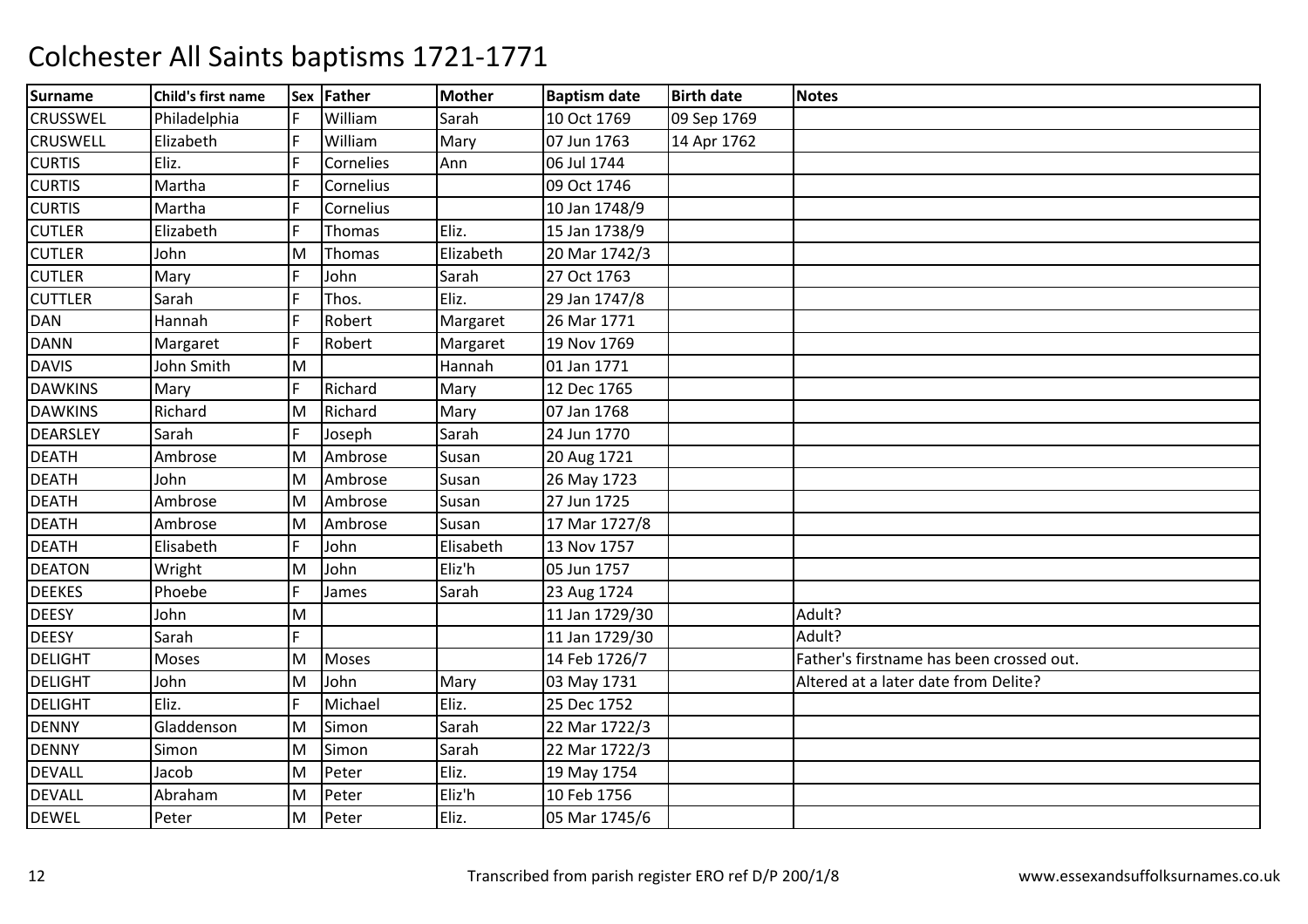| <b>Surname</b>   | Child's first name |     | Sex Father | Mother    | <b>Baptism date</b> | <b>Birth date</b> | <b>Notes</b>                 |
|------------------|--------------------|-----|------------|-----------|---------------------|-------------------|------------------------------|
| <b>DEWELL</b>    | Mary               | IF. | Peter      | Elizabeth | 17 Dec 1749         |                   |                              |
| <b>DEWELL</b>    | Mary               | F   | Peter      | Elizabeth | 06 Jan 1750/1       |                   |                              |
| <b>DILLOCK</b>   | Sarah              |     | James      | Sarah     | 20 Nov 1759         |                   |                              |
| <b>DILLOCK</b>   | Susannah           | F   | James      | Sarah     | 26 Aug 1764         |                   |                              |
| <b>DILLOCK</b>   | John               | M   | James      | Sarah     | 29 Jun 1766         |                   |                              |
| <b>DODSON</b>    | George             | M   | George     | Mary      | 28 Jan 1766         |                   |                              |
| <b>DODSON</b>    | Mary               | F   | George     | Mary      | 28 Jan 1766         | 18 Jul 1763       |                              |
| <b>DODSON</b>    | Sarah              |     | George     | Mary      | 04 Aug 1768         | 26 Jul 1768       |                              |
| <b>DOLDEN</b>    | Eliz.              | F   | William    | Eliz.     | 20 Jan 1754         |                   |                              |
| <b>DOLDEN</b>    | Mary               |     | William    | Eliz'th   | 05 Sep 1761         |                   |                              |
| <b>DOLDEN</b>    | John               | M   | William    | Mary      | 18 Jan 1763         |                   |                              |
| <b>DOLDEN</b>    | Charles            | M   | William    | Mary      | 29 Apr 1764         |                   |                              |
| <b>DOLDEN</b>    | Charles            | M   | William    | Mary      | 12 Aug 1770         |                   |                              |
| <b>DOMAN</b>     | Elizabeth          | F   | William    | Mary      | 05 Nov 1721         |                   |                              |
| <b>DOUGHTY</b>   | John               | M   | John       | Mary      | 17 Jun 1766         |                   |                              |
| <b>DOULDEN</b>   | Charles            | M   | William    | Eliz'h    | 14 Mar 1756         |                   |                              |
| <b>DOULDEN</b>   | William            | M   | William    | Elizabeth | 19 Oct 1758         |                   |                              |
| <b>DOWNHAM</b>   | Eliz.              | F   | Samuel     | Marg't    | 24 Dec 1754         |                   |                              |
| <b>DOWNMAN</b>   | William            | M   | William    | Elizabeth | 24 Jul 1768         | 23 May 1768       |                              |
| <b>DOWTY</b>     | Mary               | F   | John       | Elizabeth | 08 Feb 1735/6       |                   | Doughty ? Dowtry marriage.]. |
| <b>DRAPER</b>    | James              | M   | John       | Eliz.     | 29 Nov 1747         |                   |                              |
| <b>DRAPER</b>    | James              | M   | James      | Elizabeth | 13 Dec 1767         |                   |                              |
| <b>EAGLE</b>     | Rebecca            |     | Samuel     | Sarah     | 23 May 1741         |                   |                              |
| EAGLE            | Eliz.              | F   | John       | Sarah     | 24 Dec 1752         |                   |                              |
| EAGLE            | Sarah              | E   | John       | Sarah     | 23 May 1756         |                   |                              |
| <b>EAGLE</b>     | Mary               |     | John       | Sarah     | 17 Dec 1758         |                   |                              |
| EARDLEY          | John Daniel        | M   | John       | Sarah     | 14 Jan 1770         | 16 Dec 1769       |                              |
| <b>EASTERSON</b> | Ann                | IF. | John       | Elizabeth | 17 Mar 1728/9       |                   |                              |
| <b>EDWARDS</b>   | Susannah           | F   | Samuel     | Elizabeth | 23 Dec 1721         |                   |                              |
| <b>EDWARDS</b>   | James              | M   | John       | Sarah     | 17 Nov 1723         |                   |                              |
| <b>EDWARDS</b>   | Ann                |     | John       | Sarah     | 28 Dec 1725         |                   |                              |
| <b>EDWARDS</b>   | Mary               | IF. | John       | Susan     | 15 Oct 1739         |                   |                              |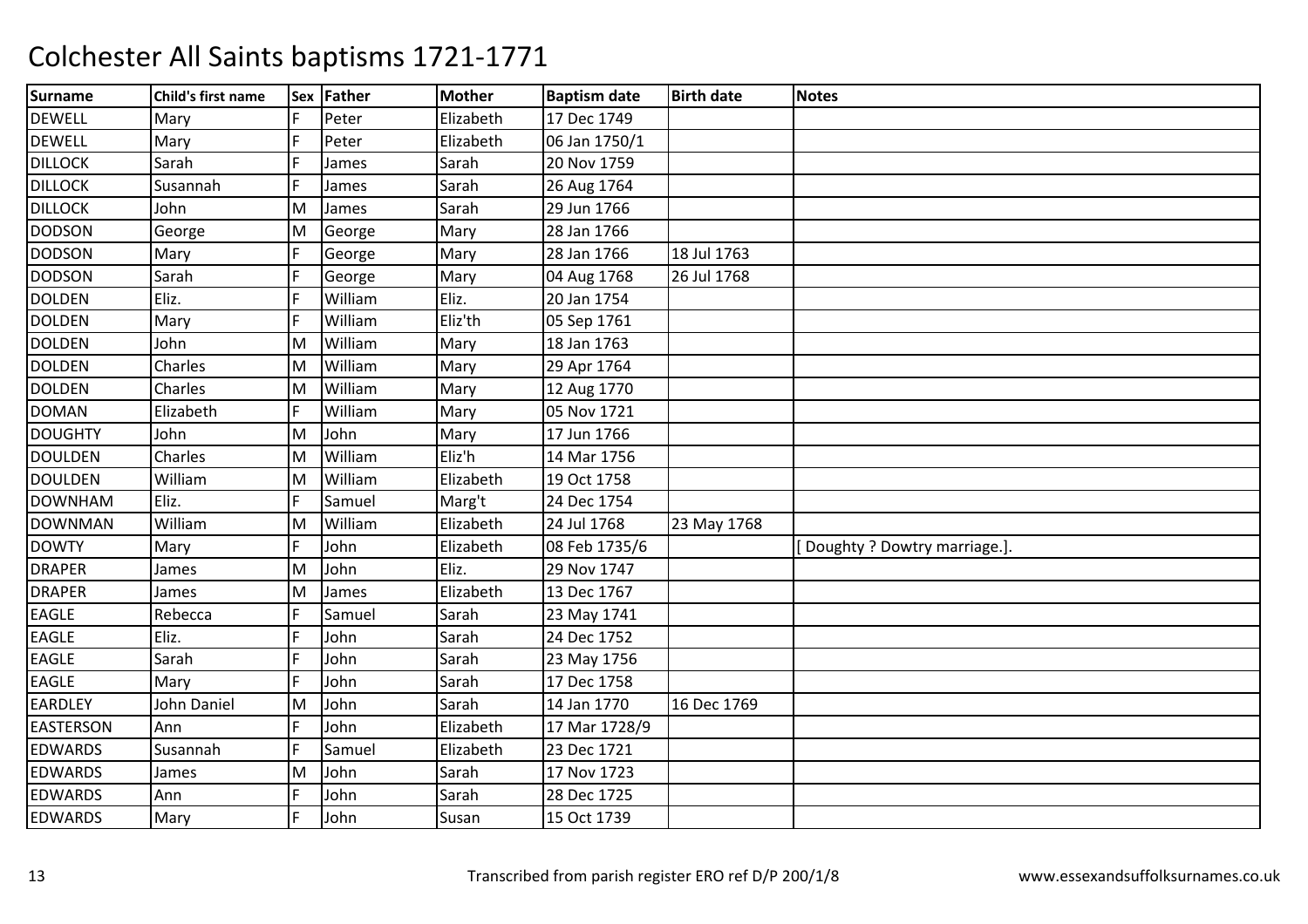| <b>Surname</b>    | Child's first name |     | Sex Father | <b>Mother</b> | <b>Baptism date</b> | <b>Birth date</b> | <b>Notes</b>                                  |
|-------------------|--------------------|-----|------------|---------------|---------------------|-------------------|-----------------------------------------------|
| <b>EDWARDS</b>    | John               | M   | John       | Susan         | 29 May 1741         |                   |                                               |
| <b>EDWARDS</b>    | William            | M   | John       | Susan         | 23 Nov 1742         |                   |                                               |
| <b>EDWARDS</b>    | Susanna            |     | John       | Susan         | 28 Mar 1745         |                   |                                               |
| <b>EDWARDS</b>    | Mary               |     | William    | Anne          | 13 Nov 1759         |                   |                                               |
| <b>EDWARDS</b>    | Sarah              | IF. | William    | Ann           | 14 May 1765         |                   |                                               |
| <b>EDWARDS</b>    | Susanna            | F   | John       | Hannah        | 01 Jan 1767         |                   |                                               |
| <b>EDWARDS</b>    | Susanna            | IF  | William    | Mary          | 02 Feb 1768         |                   |                                               |
| <b>EDWARDS</b>    | Mary               | F   | John       | Hannah        | 16 Apr 1769         |                   |                                               |
| <b>EDWARDS</b>    | William            | M   | William    | Mary          | 07 Jun 1770         |                   |                                               |
| <b>ELLAKAR</b>    | Actobe             | M   | William    | Sarah         | 25 Feb 1762         |                   | With Helleker ?].                             |
| <b>ELLICE</b>     | Thomas             | M   | Robert     | Lydia         | 29 May 1763         |                   |                                               |
| <b>ELLINGFORD</b> | William            | M   | William    | Rose          | 05 Nov 1769         |                   | About 9 years of age.                         |
| <b>ELLINGFORD</b> | Sarah              | IF. | John       | Mary          | 30 May 1771         | 13 Apr 1771       |                                               |
| <b>ELLIS</b>      | Stephen            | M   | Stephen    | Elizabeth     | 05 May 1740         |                   |                                               |
| <b>ELLIS</b>      | James              | M   | Robt.      | Lydia         | 17 May 1761         |                   |                                               |
| <b>ELLIS</b>      | Lydia              |     | Robert     | Lydia         | 05 May 1765         |                   |                                               |
| <b>ELSCEY</b>     | Elizabeth          | IF. | Robt.      | Eliz'th       | 05 Dec 1762         |                   |                                               |
| <b>ELVIN</b>      | Thomas             | M   | Thomas     | Allroody      | 06 Oct 1734         |                   | [Marriage calls her ' Ready ' ?].             |
| <b>EMBLIN</b>     | Richard            | M   | Richard    | Elizabeth     | 17 Nov 1724         |                   |                                               |
| <b>EMERY</b>      | John               | M   | John       | Mary          | 22 Oct 1761         | 13 Mar 1759       |                                               |
| <b>EMMANS</b>     | James              | M   | John       | Martha        | 08 Sep 1767         |                   |                                               |
| <b>ESLIN</b>      | Emerson            | M   | John       | Elizabeth     | 07 Mar 1736/7       |                   |                                               |
| <b>EVERARD</b>    | Mary               |     | John       | Mary          | 28 Feb 1739/40      |                   |                                               |
| EVERARD           | Mary               |     | William    | Mary          | 28 Feb 1739/40      |                   |                                               |
| <b>EVERARD</b>    | Mary               | IF. | William    | Mary          | 17 Jun 1741         |                   |                                               |
| <b>EVERARD</b>    | Sarah              |     | John       | Mary          | 07 Feb 1743/4       | 29 Dec 1743       |                                               |
| <b>EVERARD</b>    | William            | M   | William    | Mary          | 04 Sep 1744         |                   |                                               |
| <b>EVERETT</b>    | John               | M   | John       | Mary          | 23 May 1738         |                   |                                               |
| <b>EVERIT</b>     | Elizabeth          | IF. | John       | Mary          | 01 Nov 1742         |                   |                                               |
| <b>EVERIT</b>     | William            | M   | William    | Mary          | 05 Jan 1742/3       |                   |                                               |
| <b>EVERIT</b>     | Rachel             | F   | John       | Mary          | 11 Jan 1745/6       | 07 Jan 1745/6     |                                               |
| <b>FAIRCHILD</b>  | Elizabeth          |     |            | Elizabeth     | 14 Dec 1769         |                   | Major Fairchild, [unless Major is firstname]. |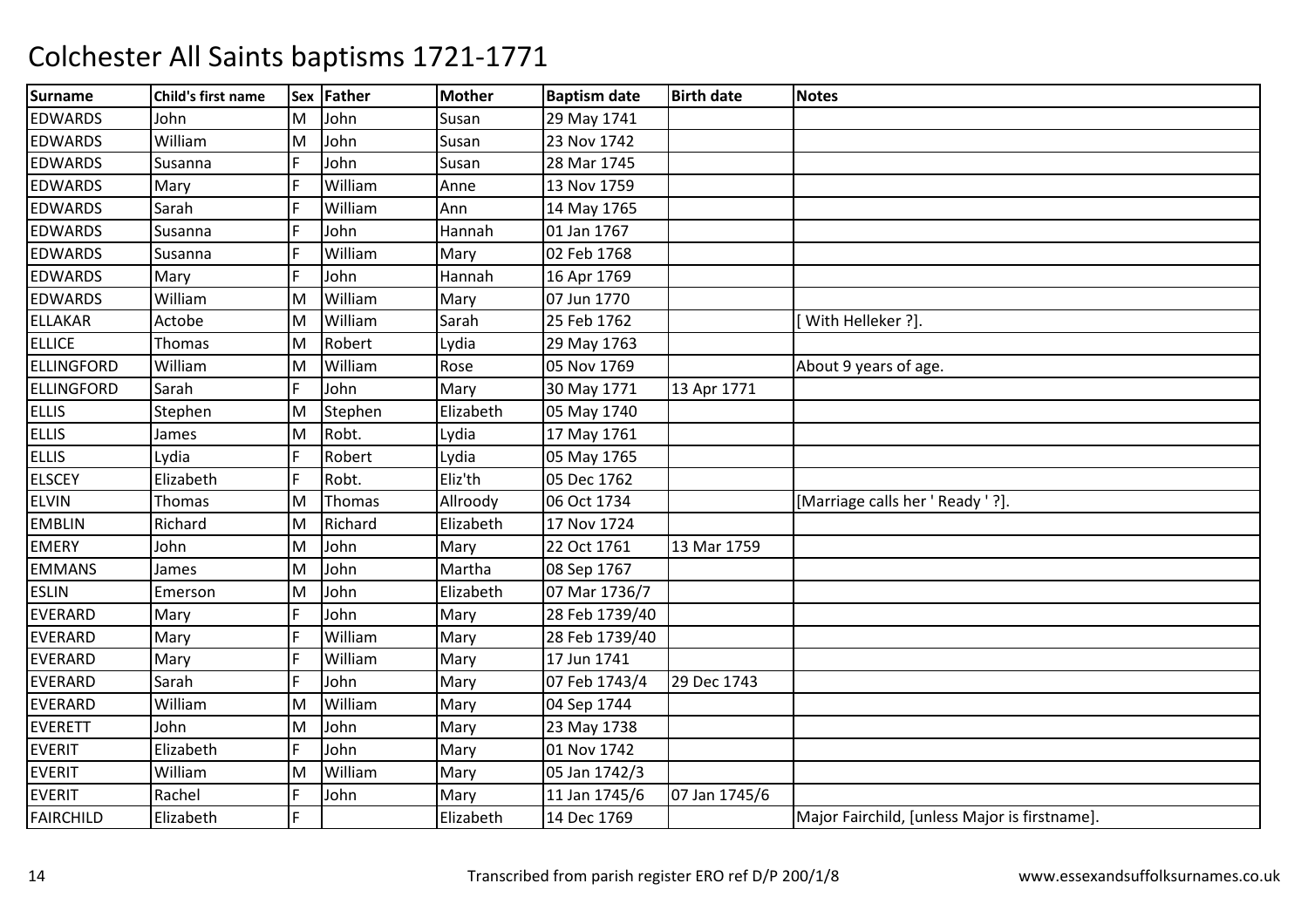| <b>Surname</b>   | Child's first name |     | Sex Father | Mother    | <b>Baptism date</b> | <b>Birth date</b> | <b>Notes</b> |
|------------------|--------------------|-----|------------|-----------|---------------------|-------------------|--------------|
| <b>FARRIN</b>    | Sarah              | F   |            |           | 04 Apr 1724         |                   | [Adult ?].   |
| <b>FENN</b>      | James              | M   | George     | Mary      | 04 Mar 1729/30      |                   |              |
| <b>FENN</b>      | Mary               | F   | George     | Mary      | 27 Feb 1737/8       |                   |              |
| <b>FIELD</b>     | Eliz.              | F   | Phillip    | Eliz.     | 15 Oct 1744         |                   |              |
| <b>FIELD</b>     | Philip             | M   | Philip     | Hannah    | 18 Dec 1757         |                   |              |
| <b>FIELD</b>     | Hannah             | lF. | John       | Hannah    | 29 Sep 1765         |                   |              |
| <b>FIELD</b>     | Rachel             | lF  | John       | Hannah    | 29 Sep 1765         | 21 May 1762       |              |
| <b>FIELD</b>     | William            | M   | William    | Mary      | 16 Mar 1766         |                   |              |
| <b>FIELD</b>     | Elizabeth          | F   | William    | Mary      | 24 May 1767         |                   |              |
| <b>FIELD</b>     | John               | M   | William    | Mary      | 23 Oct 1768         | 22 Sep 1768       |              |
| <b>FILER</b>     | John               | M   | John       | Sarah     | 06 May 1755         |                   |              |
| <b>FILER</b>     | Sarah              | F   | John       | Sarah     | 20 Aug 1758         |                   |              |
| <b>FILER</b>     | Sarah              | F   | John       | Sarah     | 23 Jan 1766         |                   |              |
| <b>FILER</b>     | William            | M   | John       | Sarah     | 18 Nov 1770         |                   |              |
| <b>FILL</b>      | Joseph             | M   | Joseph     | Mary      | 14 Jan 1738/9       |                   |              |
| <b>FILLBRICK</b> | John               | M   | John       | Elizabeth | 02 Mar 1734/5       |                   |              |
| <b>FILLBRICK</b> | William            | M   | Thomas     | Eliz.     | 10 Sep 1738         |                   |              |
| <b>FINCH</b>     | John               | M   | William    | Elizabeth | 11 Jan 1735/6       |                   |              |
| <b>FINCH</b>     | George             | M   | William    | Elizabeth | 12 Feb 1739/40      |                   |              |
| <b>FINCH</b>     | Edward             | M   | Edward     | Mary      | 31 Oct 1762         |                   |              |
| <b>FINCH</b>     | Mary               | F   | Edward     | Mary      | 06 Dec 1763         |                   |              |
| <b>FINCH</b>     | Ann                |     | Edward     | Mary      | 07 Jul 1765         |                   |              |
| <b>FINCH</b>     | Martha             | F   | Edward     | Mary      | 24 Sep 1765         |                   |              |
| <b>FINCH</b>     | John               | M   | Edward     | Mary      | 31 Jan 1768         |                   |              |
| <b>FINCH</b>     | Eleanor            | F   | Edward     | Mary      | 12 Jun 1770         |                   |              |
| <b>FINER</b>     | William            | M   | Daniel     | Hannah    | 04 Apr 1725         |                   |              |
| <b>FISON</b>     | Wm.                | M   | James      | Mary      | 27 Apr 1755         |                   |              |
| <b>FITCH</b>     | Susanna            | IF. | Abraham    | Susanna   | 08 Oct 1758         |                   |              |
|                  | George             |     |            |           |                     |                   |              |
| <b>FITCH</b>     | Scholding          | M   | George     | Mary      | 08 Feb 1767         |                   |              |
|                  | George             |     |            |           |                     |                   |              |
| <b>FITCH</b>     | Scholding          |     | M George   | Mary      | 10 Apr 1768         | 26 Mar 1768       |              |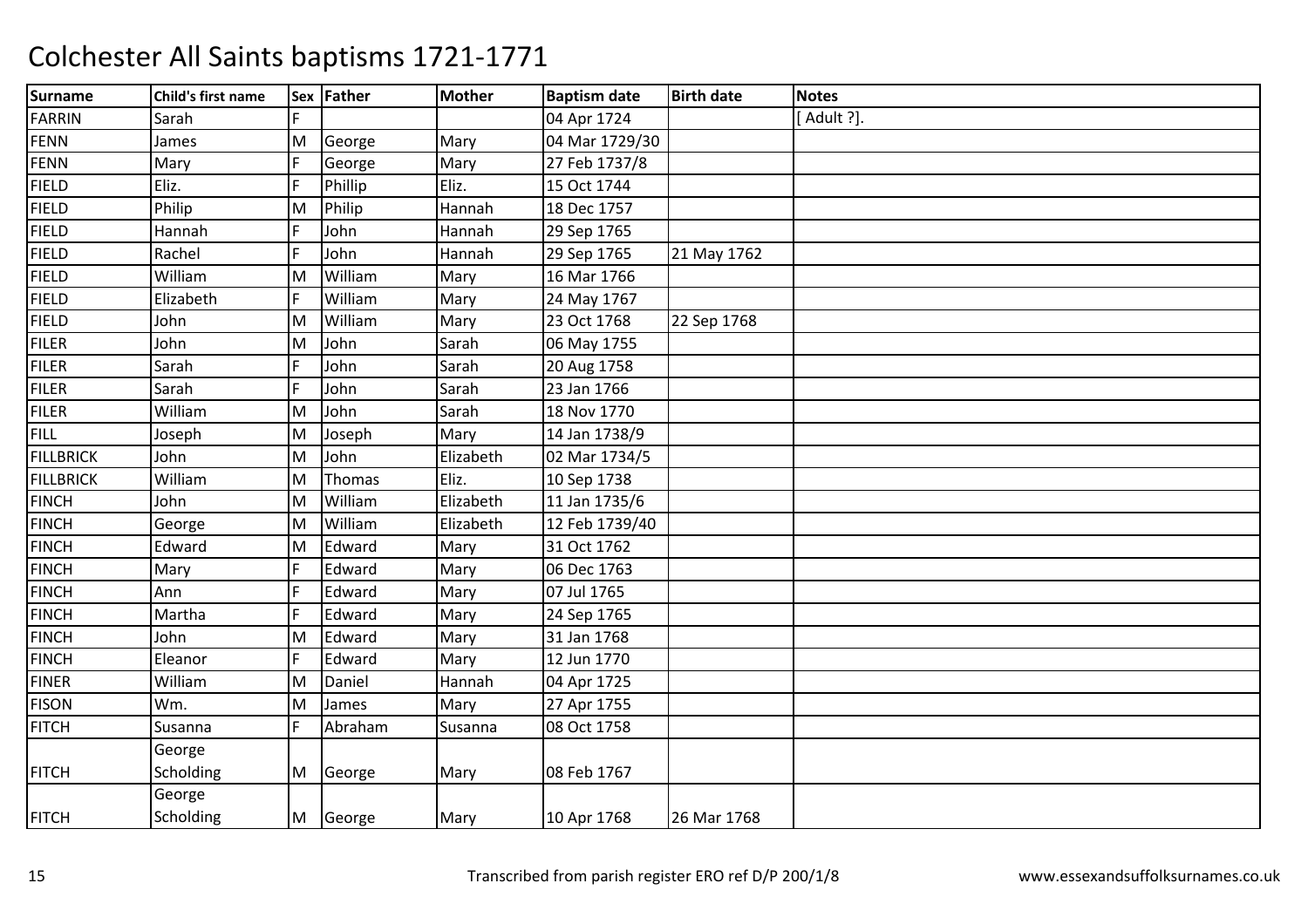| <b>Surname</b> | Child's first name |     | Sex Father | <b>Mother</b> | <b>Baptism date</b> | <b>Birth date</b> | <b>Notes</b>               |
|----------------|--------------------|-----|------------|---------------|---------------------|-------------------|----------------------------|
| <b>FITCH</b>   | Sarah              | IF. | Thomas     | Mary          | 19 Jul 1768         |                   |                            |
| <b>FOE</b>     | Rebecca            | IF. | William    | Rebecca       | 16 Aug 1759         |                   |                            |
| <b>FOE</b>     | George-William     | M   | William    | Rebecca       | 29 Nov 1761         | 30 Oct 1761       | Twin of Charlotte-Maria?]  |
| <b>FOE</b>     | Charlotta-Maria    |     | William    | Rebecca       | 29 Nov 1761         | 30 Oct 1761       | Twin of George-William ?]. |
| FORD           | James              | ΙM  | James      | Rebecca       | 27 May 1733         |                   |                            |
| <b>FORD</b>    | James              | M   | James      | Rachael       | 16 May 1736         |                   |                            |
| <b>FORD</b>    | Robert             | M   | James      | Rachael       | 30 Jul 1738         |                   |                            |
| <b>FORD</b>    | Elizabeth          |     | James      | Rachael       | 30 Jul 1738         |                   |                            |
| <b>FORD</b>    | William            | M   | Jonas      | Martha        | 29 Jun 1760         |                   |                            |
| <b>FORDHAM</b> | Francis            | M   | Francis    | Eliz.         | 27 Sep 1731         |                   |                            |
| <b>FORDHAM</b> | William            | M   | James      | Martha        | 18 Apr 1762         |                   |                            |
| <b>FORDHAM</b> | Martha             |     | James      | Martha        | 13 May 1764         |                   |                            |
| <b>FORSEY</b>  | Elizabeth          |     | John       | Mary          | 15 Oct 1727         |                   |                            |
| <b>FORSEY</b>  | Mary               | F   | John       | Mary          | 15 Oct 1727         |                   |                            |
| <b>FORSEY</b>  | Sarah              |     | John       | Mary          | 01 Dec 1729         |                   |                            |
| <b>FORSTER</b> | Jane               |     | Nathaniel  | Rhoda         | 10 Jul 1762         | 10 Jul 1762       |                            |
| <b>FORSTER</b> | Nathaniel          | M   | Nathaniel  | Rhoda         | 29 Mar 1764         | 17 Mar 1764       |                            |
| <b>FORSTER</b> | Catharine          | F   | Nathaniel  | Rhoda         | 19 Nov 1765         | 05 Nov 1765       |                            |
| <b>FORSTER</b> | Edward             | M   | Nathaniel  | Rhoda         | 10 Jul 1769         | 11 Jun 1769       |                            |
| <b>FOWLER</b>  | Edward             | M   | Edward     | Mary          | 20 Mar 1733/4       |                   |                            |
| <b>FOWLER</b>  | John               | M   | Edward     | Mary          | 20 Mar 1733/4       |                   |                            |
| <b>FOWLER</b>  | Sarah              | F   | Edw'd      | Mary          | 19 Aug 1753         |                   | Age about 4 years.         |
| <b>FOWLER</b>  | Hannah             | F   | Edward     | Hannah        | 27 May 1759         |                   |                            |
| <b>FOWLER</b>  | William            | ΙM  | Edward     | Hannah        | 29 Mar 1767         |                   |                            |
| <b>FRANCES</b> | Mary               |     | William    | Amy           | 01 May 1729         |                   |                            |
| <b>FRANCIS</b> | John               | M   | Robert     | Anne          | 19 Aug 1759         |                   |                            |
| <b>FRANCKS</b> | Sarah              | F   | Edward     | Sarah         | 27 Jul 1722         |                   |                            |
| <b>FRANCKS</b> | Elisha             | M   | Joseph     | Elizabeth     | 06 Feb 1725/6       |                   |                            |
| <b>FRENCH</b>  | Elizabeth          |     | Thomas     | Hannah        | 24 Dec 1727         |                   |                            |
| <b>FRENCH</b>  | Hannah             | IF. | Thomas     | Hannah        | 03 Apr 1730         |                   |                            |
| <b>FRENCH</b>  | Alice              | F   | Richard    | Alice         | 01 Jan 1734/5       |                   |                            |
| <b>FRENCH</b>  | Richard            | M   | Richard    | Alice         | 17 Mar 1735/6       |                   |                            |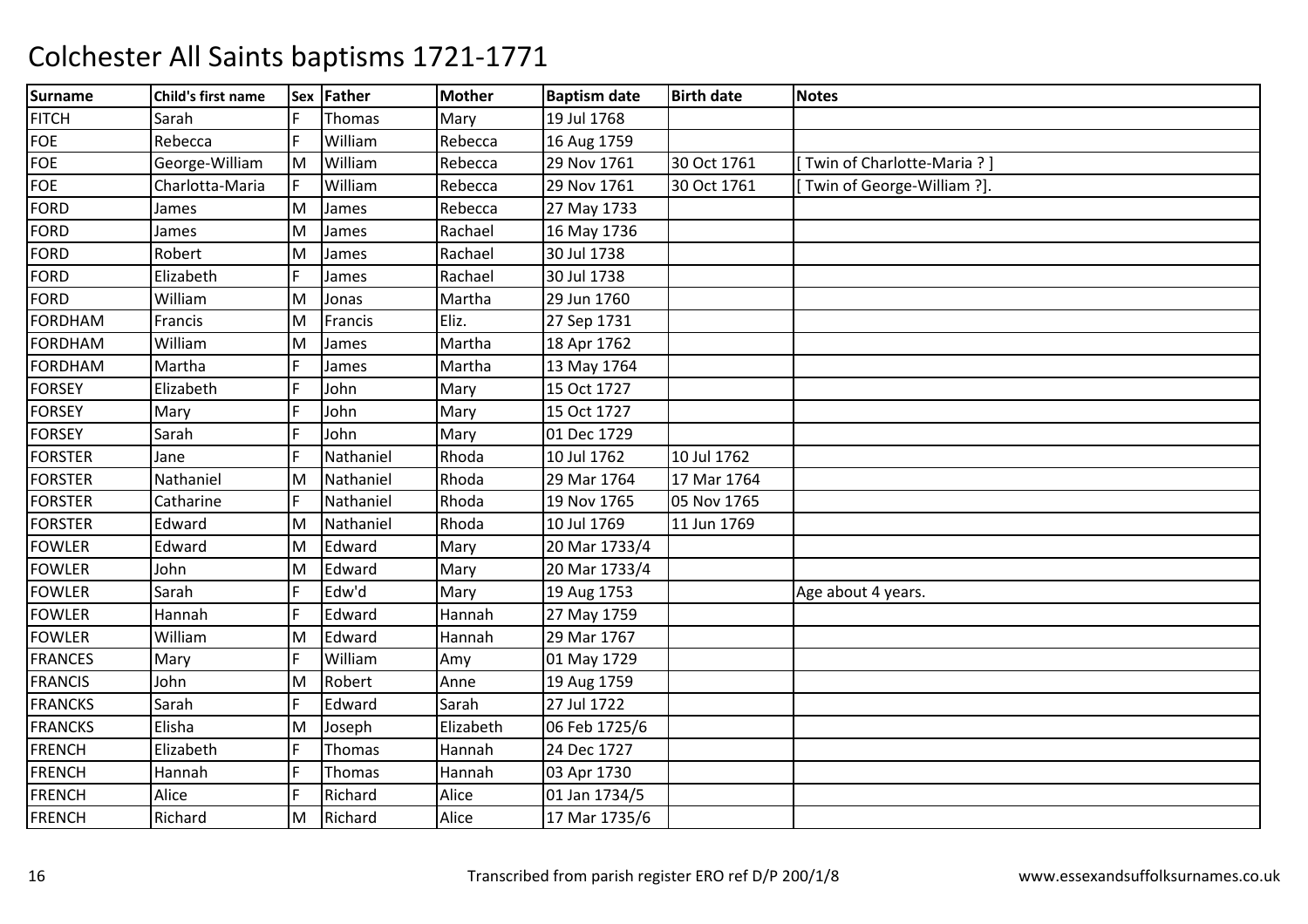| <b>Surname</b> | Child's first name |    | Sex Father    | <b>Mother</b> | <b>Baptism date</b> | <b>Birth date</b> | <b>Notes</b>                            |
|----------------|--------------------|----|---------------|---------------|---------------------|-------------------|-----------------------------------------|
| <b>FRENCH</b>  | Elizabeth          | F  | Richard       | Alice         | 18 Jan 1737/8       |                   |                                         |
| <b>FRENCH</b>  | Mary               | F  | Richard       | Alice         | 22 Aug 1739         |                   |                                         |
| <b>FRENCH</b>  | Samuel             | M  | Richard       | Alice         | 31 Mar 1745         |                   |                                         |
| <b>FRENCH</b>  | Samuel             | M  | Samuel        | Mary          | 25 Dec 1747         |                   |                                         |
| <b>FRENCH</b>  | John               | M  | Richard       | Alice         | 11 Jun 1749         |                   |                                         |
| <b>FRENCH</b>  | John               | M  | Samuel        |               | 24 May 1752         |                   |                                         |
| <b>GAGE</b>    | James              | M  | John          | Frances       | 09 Mar 1723/4       |                   |                                         |
| <b>GARLAND</b> | Thomas             | M  |               |               | 30 Jun 1730         |                   | Adult? [See Garlin in baptisms 1736 ?]. |
| <b>GARLAND</b> | Elizabeth          | F. |               |               | 07 May 1732         |                   | Adult ?                                 |
| <b>GARLAND</b> | Henry              | M  | Thomas        | Elizabeth     | 08 Mar 1740/1       | 25 Feb 1740/1     |                                         |
| <b>GARLAND</b> | Rebecca            |    | George        | Rebecca       | 14 Dec 1741         |                   |                                         |
| GARLAND        | Sarah              | F  | George        | Rebecca       | 22 Apr 1748         |                   |                                         |
| <b>GARLAND</b> | Sarah              | F  | George        | Sarah         | 20 Jan 1754         |                   |                                         |
| <b>GARLAND</b> | George             | M  | George        | Sarah         | 02 Jan 1757         |                   |                                         |
| <b>GARLAND</b> | John               | M  | George        | Hannah        | 29 May 1759         |                   |                                         |
| GARLAND        | John               | M  | John          | Elizabeth     | 17 Apr 1763         |                   |                                         |
| <b>GARLAND</b> | William            | M  | John          | Elizabeth     | 20 Jan 1765         |                   |                                         |
| <b>GARLAND</b> | John               | M  | John          | Rebecca       | 01 Apr 1766         |                   |                                         |
| <b>GARLAND</b> | Sarah              |    | Thomas        | Sarah         | 14 May 1767         |                   |                                         |
| <b>GARLAND</b> | Elizabeth          | F  | John          | Elizabeth     | 09 Aug 1768         |                   |                                         |
| <b>GARLAND</b> | Elizabeth          | F  | Thomas        | Sarah         | 27 Jul 1769         |                   |                                         |
| <b>GARLAND</b> | Sarah              | F  | John          | Elizabeth     | 18 Jun 1771         |                   |                                         |
| <b>GARLIN</b>  | John               | M  | Thomas        | Elizabeth     | 23 Jan 1736/7       |                   |                                         |
| <b>GARLIN</b>  | Henry              | M  | George        | Rebecca       | 20 Feb 1736/7       |                   |                                         |
| <b>GARLIN</b>  | Susan              | F  | John          | Susan         | 21 May 1738         |                   |                                         |
| <b>GARLIN</b>  | John               | M  | George        | Rebecca       | 31 Dec 1738         |                   |                                         |
| <b>GARLIN</b>  | Elizabeth          | F  | <b>Thomas</b> | Eliz.         | 02 Jan 1738/9       |                   |                                         |
| <b>GARNETT</b> | Samuel             | M  | Thomas        | Mary          | 28 Mar 1726         |                   |                                         |
| <b>GARNETT</b> | John               | M  | Thomas        | Rose          | 02 Feb 1728/9       |                   |                                         |
| <b>GARNETT</b> | Stephen            | M  | Thomas        | Rose          | 11 Mar 1735/6       |                   |                                         |
| <b>GIBBS</b>   | Edward             | M  | William       | Sarah         | 30 Apr 1723         |                   |                                         |
| <b>GIBBS</b>   | Mary               | F  | John          | Susan         | 18 Apr 1727         |                   |                                         |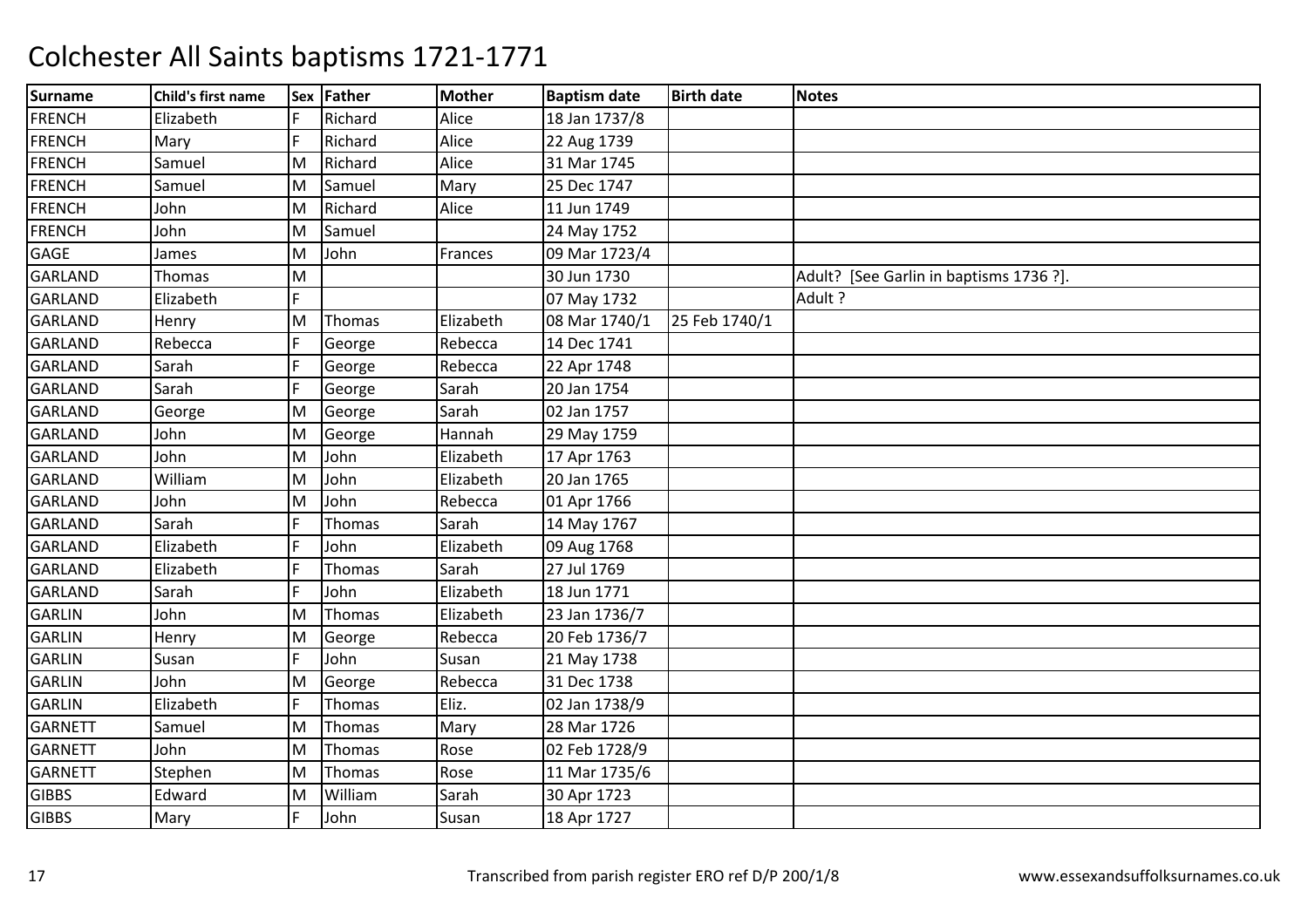| <b>Surname</b>  | Child's first name |     | Sex Father      | <b>Mother</b> | <b>Baptism date</b> | <b>Birth date</b> | <b>Notes</b>                            |
|-----------------|--------------------|-----|-----------------|---------------|---------------------|-------------------|-----------------------------------------|
| <b>GIBBS</b>    | John               | M   | John            | Susan         | 25 Aug 1729         |                   |                                         |
| <b>GIBSON</b>   | Thomas             | M   | Thomas          | Martha        | 29 Jun 1729         |                   |                                         |
| <b>GIBSON</b>   | Martha             |     | Thomas          | Martha        | 25 Nov 1733         |                   |                                         |
| <b>GIBSON</b>   | Joseph             | M   | Joseph          | Elizabeth     | 22 Sep 1734         |                   |                                         |
| <b>GIBSON</b>   | Pheebe             | IF. | Thomas          | Martha        | 30 Oct 1735         |                   |                                         |
| <b>GIBSON</b>   | Mary               | F   | Joseph          | Elizabeth     | 21 Mar 1736/7       |                   |                                         |
| <b>GIBSON</b>   | James              | M   | Thomas          | Martha        | 12 Apr 1738         |                   |                                         |
| <b>GIBSON</b>   | James              | M   | James           | Martha        | 30 Jun 1742         |                   |                                         |
| <b>GIBSON</b>   | Phebe              |     | James           | Martha        | 30 Jun 1742         |                   |                                         |
| <b>GILSON</b>   | Grace              | F   | <b>Barnabas</b> | Mary          | 29 Nov 1734         |                   |                                         |
| <b>GILSON</b>   | John               | M   | <b>Barnabas</b> | Mary          | 25 Mar 1736         |                   |                                         |
| <b>GLOZIER</b>  | Mary               |     | Richard         | Hannah        | 27 Jan 1722/3       |                   |                                         |
| <b>GLOZIER</b>  | Richard            | M   | Richard         | Hannah        | 10 Jan 1724/5       |                   |                                         |
| <b>GONNER</b>   | John               | M   |                 | Elizabeth     | 23 Mar 1734/5       |                   | No father firstname.                    |
| <b>GONNER</b>   | John               | M   | John            | Mary          | 05 Nov 1738         |                   |                                         |
| <b>GONNER</b>   | Abigail            | F   | Isaac           | Elizabeth     | 07 Jan 1738/9       |                   |                                         |
| <b>GOODRICH</b> | John               | M   | John            | Hannah        | 12 Aug 1764         |                   | Son of John Goodrich and Hannah Gosling |
| <b>GOODRICK</b> | George             | lм  | John            | Hannah        | 13 Feb 1766         |                   | Son of John Goodrick and Hannah Gosling |
| <b>GOODWIN</b>  | John               | M   | John            | Sarah         | 28 Feb 1729/30      |                   |                                         |
| <b>GOODWIN</b>  | Francis            | M   | John            | Sarah         | 19 Feb 1737/8       |                   |                                         |
| <b>GOODWIN</b>  | Mary               | F   | John            | Mary          | 02 Apr 1738         |                   |                                         |
| <b>GOODWIN</b>  | Thomas             | M   | Phillip         | Eliz.         | 13 Aug 1745         |                   |                                         |
| <b>GOODWIN</b>  | Eliz.              | F   | Phillip         | Eliz.         | 22 Jul 1747         |                   |                                         |
| <b>GOODWIN</b>  | Rose               | F   | Philip          | Elizabeth     | 12 Oct 1749         |                   |                                         |
| <b>GOODWIN</b>  | William            | M   | Philip          | Elizabeth     | 26 Apr 1752         |                   |                                         |
| <b>GOODWYN</b>  | Philip             | M   | Philip          | Elizabeth     | 02 Sep 1740         | 15 Aug 1740       |                                         |
| <b>GOODWYN</b>  | James              | M   | Philip          | Elizabeth     | 21 Mar 1742/3       |                   |                                         |
| <b>GOODWYN</b>  | Ann                | IF. | Philip          | Eliz.         | 02 May 1754         |                   |                                         |
| <b>GORDON</b>   | Elizabeth          |     | Richard         | Eliz'th       | 20 Sep 1764         |                   |                                         |
| <b>GOSLIN</b>   | Esther             | F   | Phillip         | Mary          | 04 Jun 1734         |                   |                                         |
| <b>GOSLIN</b>   | Robert             | M   | Robert          | Rachel        | 15 Oct 1752         |                   |                                         |
| <b>GOSLING</b>  | John               | M   | John            | Hannah        | 12 Aug 1764         |                   | Son of John Goodrich and Hannah Gosling |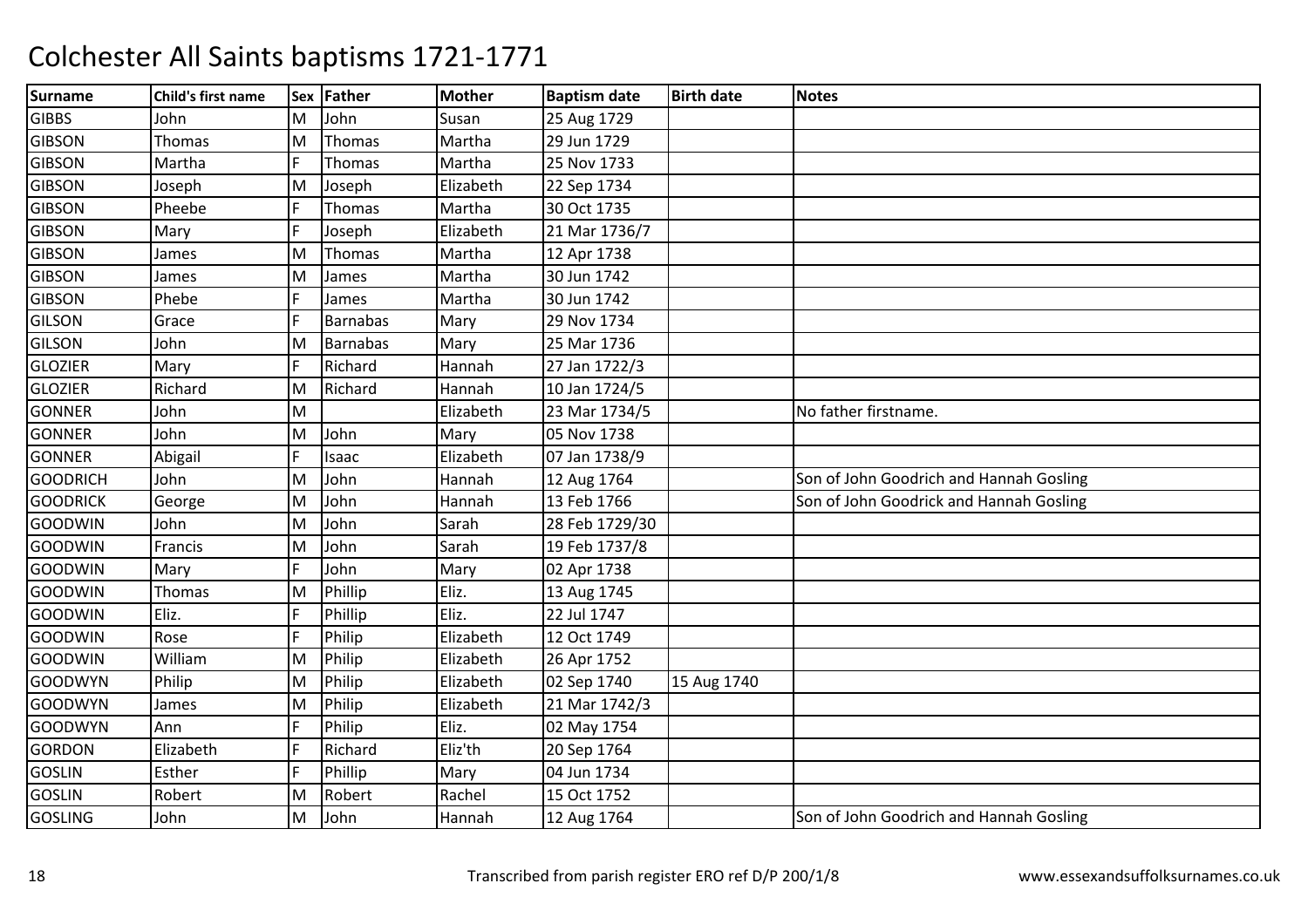| <b>Surname</b>   | Child's first name |    | Sex Father  | <b>Mother</b> | <b>Baptism date</b> | <b>Birth date</b> | <b>Notes</b>                            |
|------------------|--------------------|----|-------------|---------------|---------------------|-------------------|-----------------------------------------|
| <b>GOSLING</b>   | George             | M  | John        | Hannah        | 13 Feb 1766         |                   | Son of John Goodrick and Hannah Gosling |
| GOSNAL           | James              | M  | John        |               | 14 Dec 1746         |                   |                                         |
| <b>GOSNEL</b>    | John               | M  | John        | Eliz.         | 09 Mar 1744/5       |                   |                                         |
| <b>GRAVES</b>    | Elizabeth          |    | Nathaniel   | Eliz'th       | 09 Jul 1761         |                   |                                         |
| <b>GRAVES</b>    | Mary               | F. | Nathaniel   | Elizabeth     | 03 May 1763         |                   |                                         |
| <b>GRAVES</b>    | Nathaniel          | M  | Nathaniel   | Sarah         | 24 Jan 1768         |                   |                                         |
| <b>GREEN</b>     | James              | M  | James       | Martha        | 16 Dec 1739         |                   |                                         |
| GREEN            | Jonathan           | M  | James       | Martha        | 16 Aug 1747         |                   |                                         |
| <b>GREEN</b>     | Ann                | F. | James       | Eliz.         | 14 Aug 1748         |                   |                                         |
| <b>GREEN</b>     | Elizabeth          | F. | Edward      | Elizabeth     | 03 Mar 1765         |                   |                                         |
| <b>GREEN</b>     | John               | M  | John        | Ann           | 19 May 1766         |                   |                                         |
| <b>GREEN</b>     | Sarah              |    | Edward      | Sarah         | 22 Feb 1767         |                   |                                         |
| <b>GREEN</b>     | John               | M  | John        | Mary          | 15 Dec 1771         |                   |                                         |
| <b>GREY</b>      | Mary               | F. | Charles     | Sarah         | 07 Nov 1727         |                   | Esq.                                    |
|                  | Charlotte          |    |             |               |                     |                   |                                         |
| <b>GREY</b>      | Rachell            | F  | Charles     | Sarah         | 24 Oct 1729         | 01 Oct 1729       | Esq.                                    |
| <b>GRIFFEE</b>   | Eliz.              | F  | Wellisbone  | Mary          | 23 Jul 1749         |                   | [Should be Griffen ?].                  |
| <b>GRIFFEN</b>   | Ann                | F  | Wellisbone  | Mary          | 13 Oct 1751         |                   |                                         |
| <b>GRIFFIN</b>   | Susanna            | E  | Willisbourn | Mary          | 29 Aug 1758         |                   |                                         |
| <b>GRIGGS</b>    | Mary               | F. | John        | Mary          | 19 Jan 1738/9       |                   |                                         |
| <b>GRIGGS</b>    | Elizabeth          | F  | John        | Mary          | 12 Dec 1742         |                   |                                         |
| <b>GRIGGS</b>    | John               | M  | John        | Ann           | 02 Dec 1753         |                   |                                         |
| <b>GRIGGS</b>    | Anne               | F  | John        | Anne          | 24 Apr 1757         |                   |                                         |
| <b>GRIGGS</b>    | William            | M  | John        | Anne          | 31 Oct 1758         |                   |                                         |
| <b>GRIGGS</b>    | Phoebe             | E  | John        | Ann           | 11 Sep 1760         |                   |                                         |
| <b>GRIGGS</b>    | William            | M  | John        | Ann           | 25 Feb 1766         |                   |                                         |
| <b>GRIGGS</b>    | Thomas             | M  | James       | Mary          | 09 Aug 1767         |                   | Son of James Johnson and Mary Griggs    |
| <b>GRIGGS</b>    | Elizabeth Sarah    | F  | John        | Mary          | 22 Nov 1768         |                   |                                         |
| <b>GRIGGS</b>    | Mary               | F  | William     | Mary          | 04 Dec 1768         |                   |                                         |
| <b>GROOM</b>     | John               | M  | John        | Elizabeth     | 06 Feb 1736/7       |                   |                                         |
| <b>GUN</b>       | Francis            | M  | James       | Mary          | 05 Nov 1732         |                   |                                         |
| <b>GUSTERSON</b> | Elizabeth          |    | Samuel      | Eliz.         | 29 Oct 1733         |                   |                                         |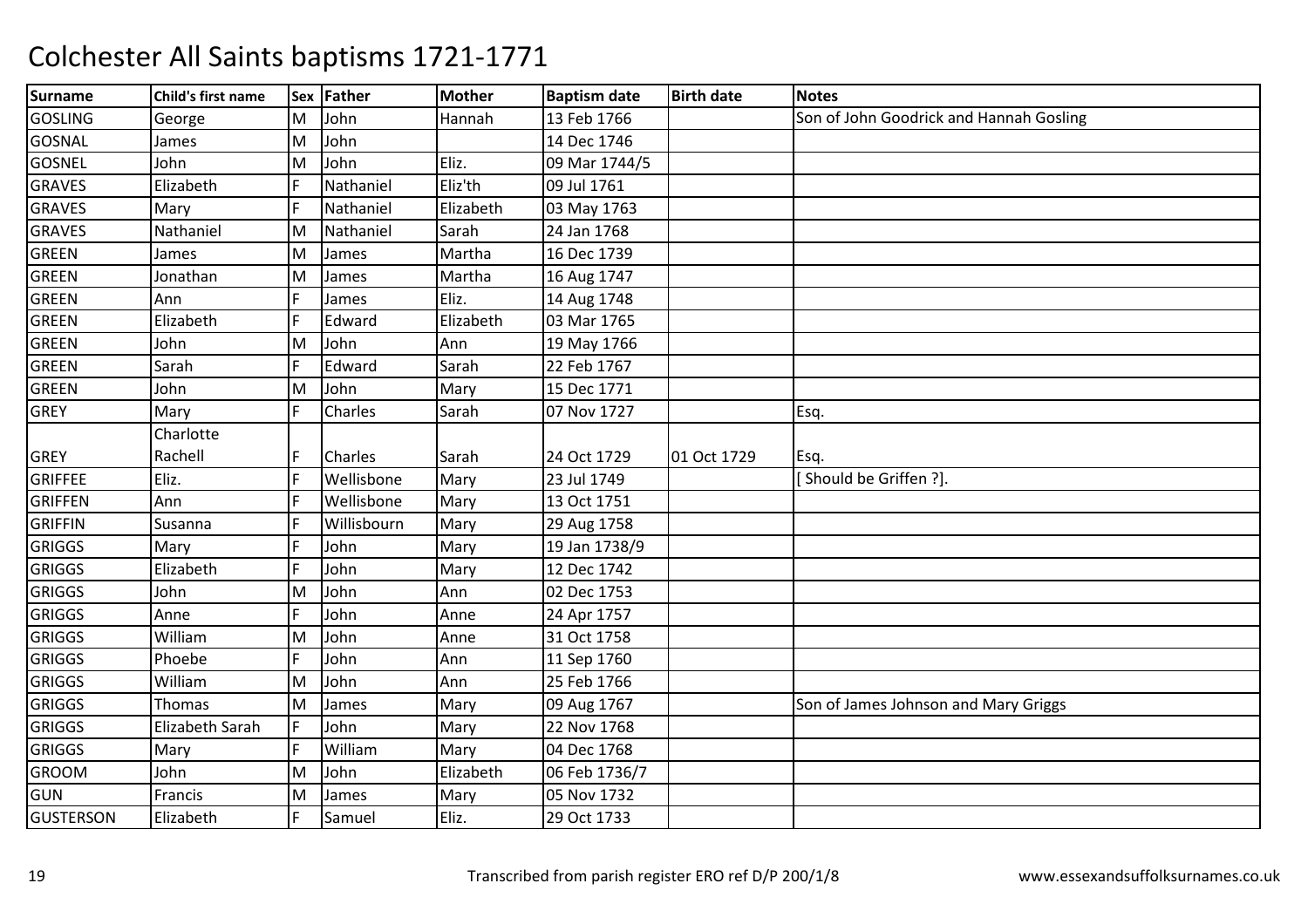| <b>Surname</b>   | Child's first name |    | Sex Father | <b>Mother</b> | <b>Baptism date</b> | <b>Birth date</b> | <b>Notes</b>                                      |
|------------------|--------------------|----|------------|---------------|---------------------|-------------------|---------------------------------------------------|
| <b>GUSTERSON</b> | Jemima             | F  | John       | Jemima        | 04 Nov 1770         |                   |                                                   |
| <b>GUSTERSON</b> | Jemima             | F  | John       | Jemima        | 05 Nov 1771         |                   |                                                   |
| <b>HADMAN</b>    | John               | M  | John       | Mary          | 24 Dec 1721         |                   |                                                   |
| <b>HAILES</b>    | Sarah              | F  | John       | Mary          | 08 Sep 1771         |                   |                                                   |
| <b>HALLOWAY</b>  | Susan              | F  |            |               | 04 Apr 1724         |                   |                                                   |
| <b>HALLOWAY</b>  | Mary               | F  | Thomas     |               | 21 Dec 1726         |                   |                                                   |
| <b>HALLOWAY</b>  | Thomas             | M  | Thomas     | Mary          | 26 Sep 1731         |                   |                                                   |
| <b>HALLOWAY</b>  | Elizabeth          | F. | Thomas     | Mary          | 09 Nov 1735         |                   |                                                   |
| <b>HALLOWAY</b>  | Hannah             | F  | Richard    | Mary          | 27 Jan 1735/6       |                   |                                                   |
| <b>HALLOWAY</b>  | Thomas             | M  | Thomas     | Mary          | 21 May 1738         |                   |                                                   |
| <b>HALLS</b>     | Henry              | M  | John       | Mary          | 18 Sep 1734         |                   |                                                   |
| <b>HALLS</b>     | John               | M  | Thomas     | Susan         | 30 Jan 1737/8       |                   |                                                   |
| <b>HALLS</b>     | Elizabeth          | F  | John       | Mary          | 24 Jun 1739         |                   |                                                   |
| <b>HALLS</b>     | Hannah             | F  | James      | Hannah        | 20 Jul 1764         |                   |                                                   |
| <b>HALLS</b>     | Mary               | F  | James      | Hannah        | 10 Sep 1765         |                   |                                                   |
| <b>HALLS</b>     | Shearcroft         | M  | William    | Elizabeth     | 12 Jul 1768         |                   |                                                   |
| <b>HALT</b>      | Lucy               | F  | William    | Mary          | 25 May 1766         |                   |                                                   |
| <b>HAMILTON</b>  | William            | M  | Hugh       | Sarah         | 10 Dec 1740         | 09 Nov 1739       |                                                   |
|                  | John               |    |            |               |                     |                   |                                                   |
| <b>HAMILTON</b>  | Colepepper         | M  | Hugh       | Sarah         | 19 Dec 1758         | 22 Sep 1744       |                                                   |
|                  | George             |    |            |               |                     |                   |                                                   |
| <b>HAMILTON</b>  | Lessley            | M  | Hugh       | Sarah         | 19 Dec 1758         | 11 May 1748       |                                                   |
| <b>HAMMAND</b>   | Robert             | M  | Robert     | Martha        | 14 Dec 1755         |                   |                                                   |
| <b>HAMMOND</b>   | Elizabeth          |    | Robert     | Martha        | 03 Feb 1767         |                   |                                                   |
| <b>HAMMOND</b>   | Ann                |    | Thomas     | Elizabeth     | 13 Feb 1770         |                   |                                                   |
| <b>HAMMOND</b>   | Hannah             |    | Thomas     | Elizabeth     | 03 Nov 1771         | 26 Oct 1771       |                                                   |
| <b>HANKIN</b>    | Lidy               |    | Abraham    | Sarah         | 17 Jan 1731/2       |                   | Child's named altered by a later hand from Lidia. |
| <b>HANKIN</b>    | James              | M  | Abraham    | Sarah         | 03 May 1736         |                   |                                                   |
| <b>HARDY</b>     | Jane               | F  | Tim.       | Jane          | 04 Mar 1754         |                   |                                                   |
| <b>HARDY</b>     | John               | M  | James      | Hannah        | 27 Dec 1763         |                   |                                                   |
| <b>HARDY</b>     | Abraham            | M  | Abraham    | Hannah        | 25 May 1766         |                   |                                                   |
| <b>HAROD</b>     | Mary               |    | John       | Susanna       | 08 Mar 1767         |                   |                                                   |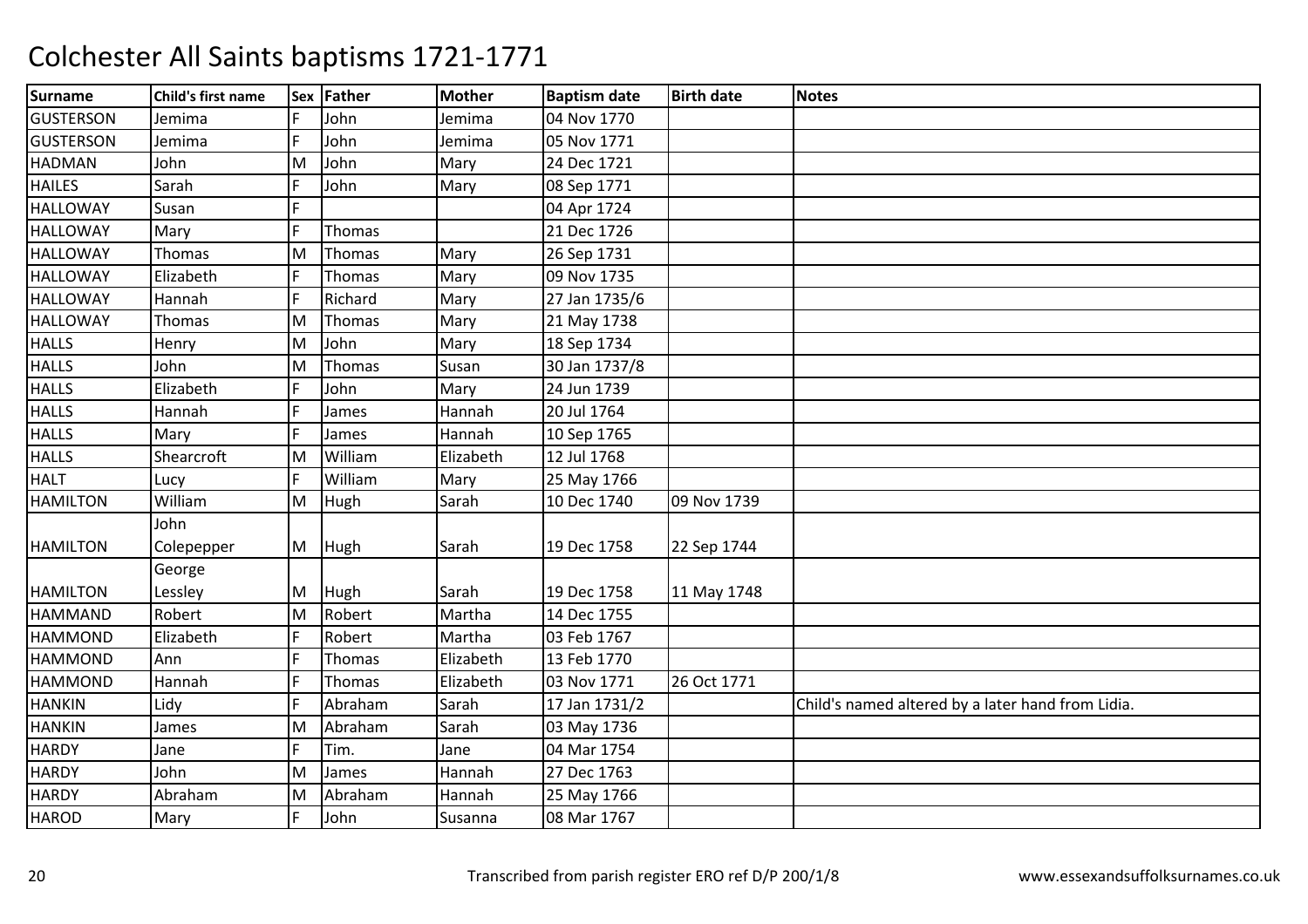| <b>Surname</b>    | Child's first name |    | Sex Father | <b>Mother</b> | <b>Baptism date</b> | <b>Birth date</b> | <b>Notes</b>                           |
|-------------------|--------------------|----|------------|---------------|---------------------|-------------------|----------------------------------------|
| <b>HAROLD</b>     | Sarah              | F  | Thomas     | Sarah         | 02 Jan 1763         |                   | For Harrod ?].                         |
| <b>HAROLD</b>     | John               | M  | John       | Susannah      | 19 Aug 1764         |                   |                                        |
| <b>HARPER</b>     | Ann                | F. | Joseph     | Sarah         | 30 Dec 1752         |                   |                                        |
| <b>HARRIETT</b>   | Elizabeth          |    | John       | Martha        | 22 May 1727         |                   |                                        |
| <b>HARRINGTON</b> | John               | M  | Thomas     | Mary          | 07 Nov 1756         |                   |                                        |
| <b>HARRIS</b>     | Mary               | F. |            | Mary          | 24 Sep 1732         |                   |                                        |
| <b>HARRIS</b>     | Richard            | M  | Richard    | Elizabeth     | 22 Apr 1733         |                   |                                        |
| <b>HARRIS</b>     | George             | M  | George     | Ann           | 09 Dec 1739         |                   |                                        |
| <b>HARRIS</b>     | George             | M  | Richard    | Eliz.         | 10 Sep 1744         |                   |                                        |
| <b>HARRIS</b>     | Susanna            | F. | Richard    | Eliz.         | 07 Jan 1746/7       |                   |                                        |
| <b>HARRIS</b>     | Ann                |    | Richard    | Margaret      | 09 Nov 1750         |                   |                                        |
| <b>HARRIS</b>     | Sarah              |    | Rich'd     | Marg't        | 12 Nov 1752         |                   |                                        |
| <b>HARRIS</b>     | Harry              | M  | John       | Mary          | 28 Sep 1766         |                   | Child of John Stifford and Mary Harris |
| <b>HARRIS</b>     | Sarah              | F. | George     | Susannah      | 23 Oct 1770         |                   |                                        |
| <b>HARROD</b>     | Sarah              | F  | Thos.      | Sarah         | 02 Jun 1761         |                   | With Harold ?].                        |
| <b>HARROLD</b>    | William            | M  | John       | Susannah      | 04 Jun 1769         |                   |                                        |
| <b>HARVEY</b>     | Elizabeth          | F. | Richard    | Susan         | 15 Sep 1736         |                   |                                        |
| <b>HARVEY</b>     | Christian          | F  | Henry      | Hester        | 24 Sep 1749         |                   |                                        |
| <b>HARVEY</b>     | James              | M  | Henry      | Esther        | 20 Sep 1753         |                   |                                        |
| <b>HARVEY</b>     | Joseph             | M  | Henry      | Esther        | 20 Sep 1753         |                   |                                        |
| <b>HARVEY</b>     | James              | M  | Henry      | Esther        | 15 Aug 1758         |                   |                                        |
| <b>HARVEY</b>     | Joseph             | M  | Joseph     | Ruth          | 06 Dec 1767         |                   |                                        |
| <b>HARVEY</b>     | William            | M  | Joseph     | Ruth          | 18 Jun 1769         |                   |                                        |
| <b>HARVEY</b>     | Thomas             | M  | Joseph     | Ruth          | 22 Nov 1770         |                   |                                        |
| <b>HARWOOD</b>    | Susan              |    | John       | Susan         | 14 Sep 1729         |                   |                                        |
| <b>HARWOOD</b>    | Susan              | F  | John       | Susan         | 13 Dec 1730         |                   |                                        |
| <b>HARWOOD</b>    | Sarah              | F. | John       | Susan         | 10 Dec 1732         |                   |                                        |
| <b>HARWOOD</b>    | Henry              | M  | John       | Martha        | 24 Feb 1733/4       |                   |                                        |
| <b>HARWOOD</b>    | Elizabeth          |    | John       | Martha        | 19 Mar 1735/6       |                   |                                        |
| <b>HARWOOD</b>    | Thomas             | M  | John       | Susan         | 11 Apr 1737         |                   |                                        |
| <b>HARWOOD</b>    | William            | M  | John       | Susan         | 16 Sep 1739         |                   |                                        |
| <b>HARWOOD</b>    | Thomas             | M  | Tho.       | Sarah         | 20 Jan 1760         |                   |                                        |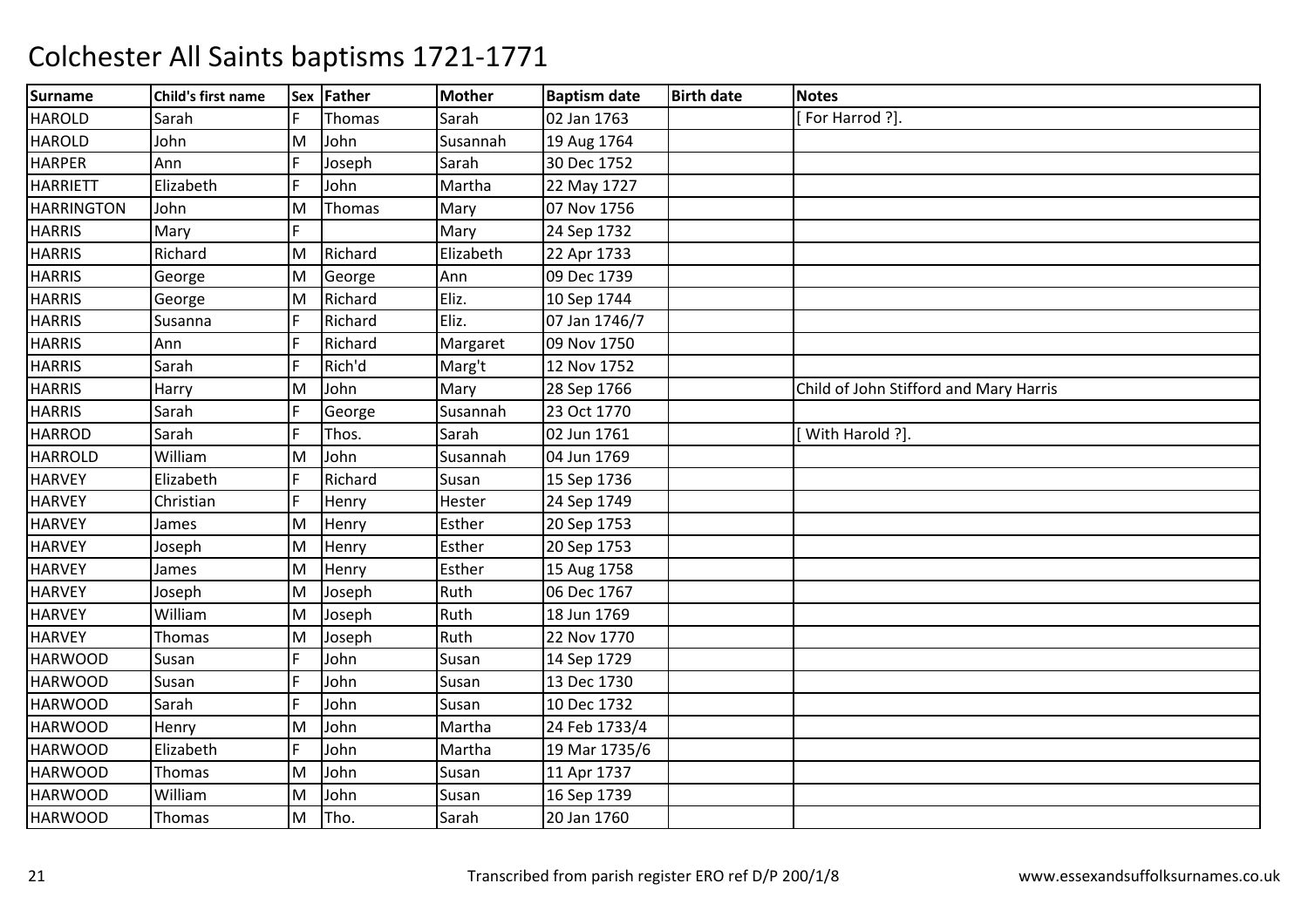| <b>Surname</b>    | Child's first name |    | Sex Father | <b>Mother</b> | <b>Baptism date</b> | <b>Birth date</b> | <b>Notes</b>    |
|-------------------|--------------------|----|------------|---------------|---------------------|-------------------|-----------------|
| <b>HARWOOD</b>    | Thomas             | M  | Thomas     | Sarah         | 16 Mar 1766         |                   |                 |
| <b>HARWOOD</b>    | Susannah           | F  | Thomas     | Sarah         | 20 Mar 1768         |                   |                 |
| <b>HARWOOD</b>    | John               | M  | Thomas     | Sarah         | 29 Jul 1770         |                   |                 |
| <b>HASE</b>       | John               | M  | John       | Elizabeth     | 31 May 1743         |                   | [ Hayes ].      |
| <b>HASELL</b>     | Mary               | F  | Robert     | Mary          | 22 Jan 1727/8       |                   |                 |
| <b>HASELL</b>     | James              | M  | Robert     | Mary          | 12 Sep 1733         |                   |                 |
| <b>HASELL</b>     | Mary               | F  | Robert     | Mary          | 12 Sep 1733         |                   |                 |
| <b>HAWES</b>      | Thomas             | M  | James      | Eliz.         | 26 Jun 1743         |                   | Of Ye Old Hythe |
| <b>HAWKIN</b>     | Abraham            | M  | Abraham    | Sarah         | 26 Mar 1722         |                   |                 |
| <b>HAWKINS</b>    | Sarah              | F. | Abraham    | Lidia         | 19 May 1730         |                   |                 |
| <b>HAWKINS</b>    | John               | M  | John       | Rebecca       | 02 Feb 1752         |                   |                 |
| <b>HAWKINS</b>    | James              | M  | John       | Rebeccah      | 03 Oct 1756         |                   |                 |
| <b>HAWKINS</b>    | Elizabeth          |    | John       | Rebecca       | 06 May 1759         |                   |                 |
| <b>HAWKINS</b>    | Abraham            | M  | John       | Rebecca       | 04 Jul 1762         |                   |                 |
| <b>HAWKINS</b>    | Sarah              | F  | John       | Rebecca       | 20 Jan 1765         |                   |                 |
| <b>HAWKINS</b>    | Rebecca            |    | John       | Rebecca       | 24 Apr 1768         | 31 Mar 1768       |                 |
| <b>HAWKINS</b>    | Mary               |    | William    | Sarah         | 19 Jul 1768         |                   |                 |
| <b>HAXELL</b>     | Mary               |    | John       | Eliz.         | 08 Jul 1753         |                   | [For Hazell ?]. |
| <b>HAXELL</b>     | Mary               |    | John       | Eliz'h        | 19 Oct 1755         |                   |                 |
| <b>HAYES</b>      | Elizabeth          |    | Michael    | Eliz.         | 04 Apr 1738         |                   |                 |
| <b>HAYLES</b>     | Mary               | F. | John       | Mary          | 16 Apr 1769         |                   |                 |
| <b>HAYWARD</b>    | William            | M  | William    | Sarah         | 26 May 1724         | 25 Aug 1722       |                 |
| <b>HAYWARD</b>    | Hannah             | F  | William    | Sarah         | 26 May 1724         | 10 Jan 1723/4     |                 |
| <b>HAYWOOD</b>    | Sarah              | F  | Isaac      | Ann           | 23 Mar 1728/9       |                   |                 |
| <b>HAYWOOD</b>    | Hannah             | F  | William    | Phillis       | 15 Feb 1746/7       |                   |                 |
| <b>HAZEL</b>      | James              | M  | James      | Mary          | 30 Nov 1746         |                   |                 |
| <b>HAZELL</b>     | James              | M  | James      | Sarah         | 31 May 1761         |                   |                 |
| <b>HAZLETON</b>   | Sarah              | F  | Richard    | Sarah         | 10 Apr 1754         |                   |                 |
| <b>HEAVINGHAM</b> | Hannah             |    | John       | Hannah        | 09 Aug 1744         |                   | Of Ye Hythe     |
| <b>HEAVINGHAM</b> | John               | M  | John       | Hannah        | 05 Dec 1745         |                   |                 |
| <b>HEDGE</b>      | Sarah              | F  | Nathaniel  | Sarah         | 19 Feb 1733/4       |                   |                 |
| <b>HEDGE</b>      | John               | lм | Nathaniel  | Sarah         | 10 Sep 1737         |                   |                 |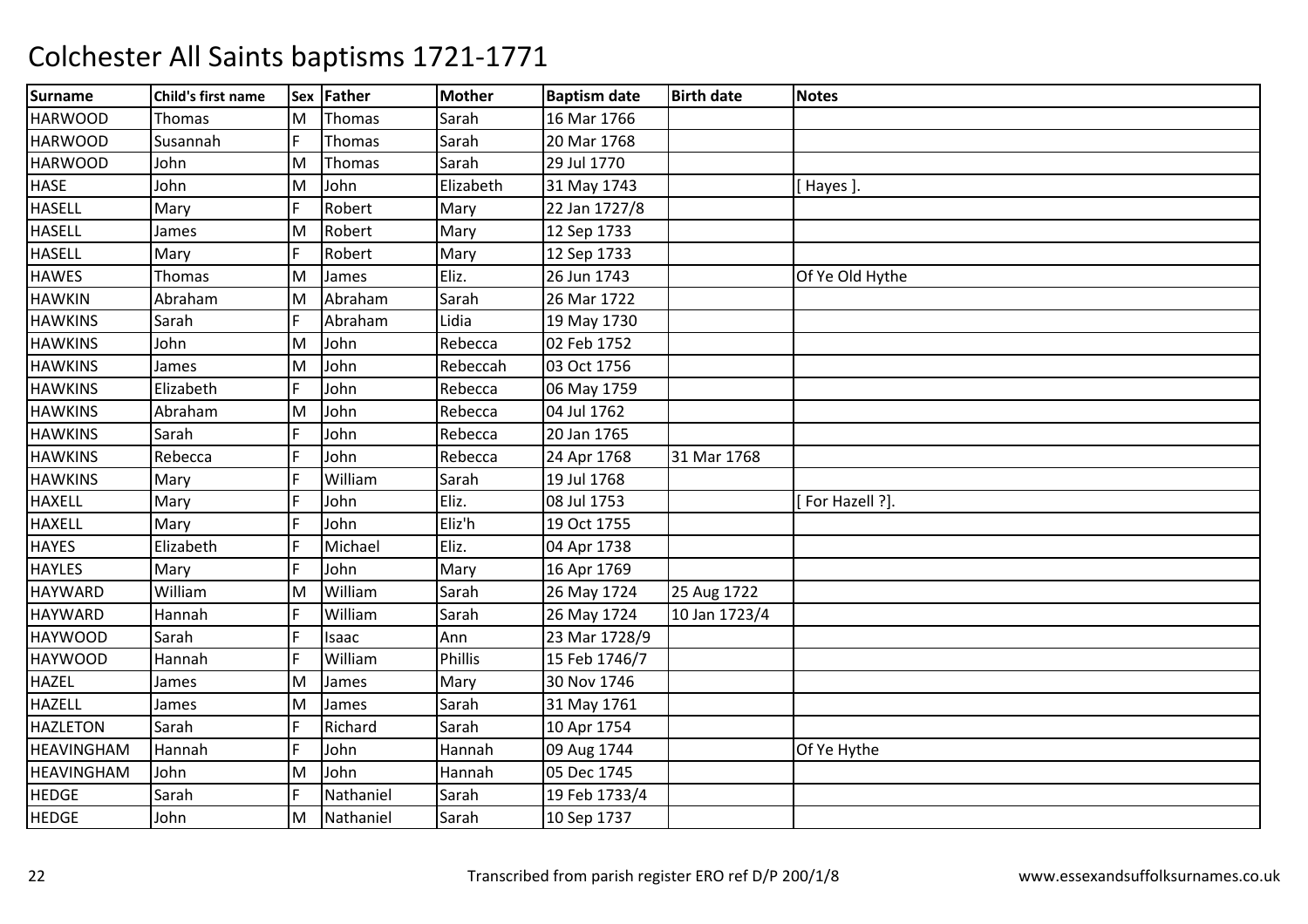| <b>Surname</b>    | Child's first name |     | Sex Father | Mother    | <b>Baptism date</b> | <b>Birth date</b> | <b>Notes</b>   |
|-------------------|--------------------|-----|------------|-----------|---------------------|-------------------|----------------|
| <b>HEDGE</b>      | Charles            | M   | Nathaniel  | Sarah     | 04 Dec 1738         |                   |                |
| <b>HEDGE</b>      | Sarah              | IF. | Nathaniel  | Sarah     | 20 Oct 1740         |                   |                |
| <b>HEDGE</b>      | William            | lм  | Nath.      | Sarah     | 23 Mar 1741/2       |                   |                |
| <b>HEDGE</b>      | James              | M   | Nathaniel  | Sarah     | 10 May 1743         |                   |                |
| <b>HEDGE</b>      | Thomas             | M   | Nathaniel  | Sarah     | 30 May 1744         |                   |                |
| <b>HEDGE</b>      | Joseph             | M   | Nathaniel  | Sarah     | 10 Aug 1746         |                   |                |
| <b>HEDGE</b>      | Jacob              | M   | Thomas     | Sarah     | 29 Jul 1770         | 04 Feb 1769       |                |
| <b>HEDGE</b>      | Thomas             | M   | Thomas     | Sarah     | 29 Jul 1770         |                   |                |
| <b>HEDGE</b>      | John               | M   | John       | Ann       | 13 Nov 1771         |                   |                |
| <b>HELLEKER</b>   | Samuel             | M   | William    | Sarah     | 17 Nov 1759         |                   |                |
| <b>HEMBLEN</b>    | James              | M   | Richard    | Elizabeth | 02 Nov 1740         |                   |                |
| <b>HEMBLIN</b>    | Elizabeth          |     | Richard    | Elizabeth | 13 Nov 1726         |                   |                |
| <b>HEMBLIN</b>    | Susannah           |     | Richard    | Elizabeth | 06 Dec 1730         |                   |                |
| <b>HEMBLIN</b>    | James              | M   | Richard    | Elizabeth | 23 Feb 1734/5       |                   |                |
| <b>HEMBLIN</b>    | Sarah              | F   | Richard    | Eliz.     | 07 Nov 1736         |                   |                |
| <b>HEMLIN</b>     | Mary               | F   | Richard    | Elizabeth | 03 Dec 1728         |                   |                |
| <b>HEMLIN</b>     | Richard            | M   | Richard    | Eliz.     | 04 Mar 1732/3       |                   |                |
| <b>HEMPSTEAD</b>  | Ann                | F   | Obediah    | Mary      | 20 Feb 1736/7       |                   |                |
| <b>HERRINGTON</b> | James              | M   | Thomas     | Mary      | 24 Sep 1752         |                   |                |
| <b>HERRINGTON</b> | Mary               | F   | Tho.       | Mary      | 02 Dec 1753         |                   |                |
| <b>HERVEY</b>     | Lucy               |     | Henry      | Esther    | 13 Jan 1765         | 13 Jan 1758       |                |
| <b>HERVEY</b>     | Isaac              | M   | James      | Hannah    | 02 Oct 1768         |                   |                |
| HEYWARD           | Thomas             | M   | William    | Sarah     | 30 Mar 1742         |                   |                |
| <b>HIBBLE</b>     | George             | M   | George     | Elizabeth | 20 Jun 1762         |                   |                |
| <b>HIBBLE</b>     | Susanna            |     | George     | Elizabeth | 25 Jun 1765         |                   |                |
| <b>HIBBLE</b>     | John               | M   | George     | Elizabeth | 05 Jun 1768         | 27 May 1768       |                |
| <b>HIBBLE</b>     | John               | M   | George     | Elizabeth | 22 Mar 1770         |                   |                |
| <b>HILLS</b>      | Rachael            | IF. | Michael    | Elizabeth | 22 Oct 1721         |                   |                |
| <b>HILLS</b>      | Michael            | M   | William    | Elizabeth | 18 Sep 1723         |                   |                |
| <b>HILLS</b>      | Charles            | M   | William    | Elizabeth | 01 Jan 1729/30      |                   |                |
| <b>HILLS</b>      | Susanna            | F   | Michael    | Frances   | 29 Oct 1741         |                   | Mr MH & Mrs F. |
| <b>HILLS</b>      | Michael Robert     | M   | Michael    | Frances   | 21 Mar 1742/3       |                   | Mr MH.         |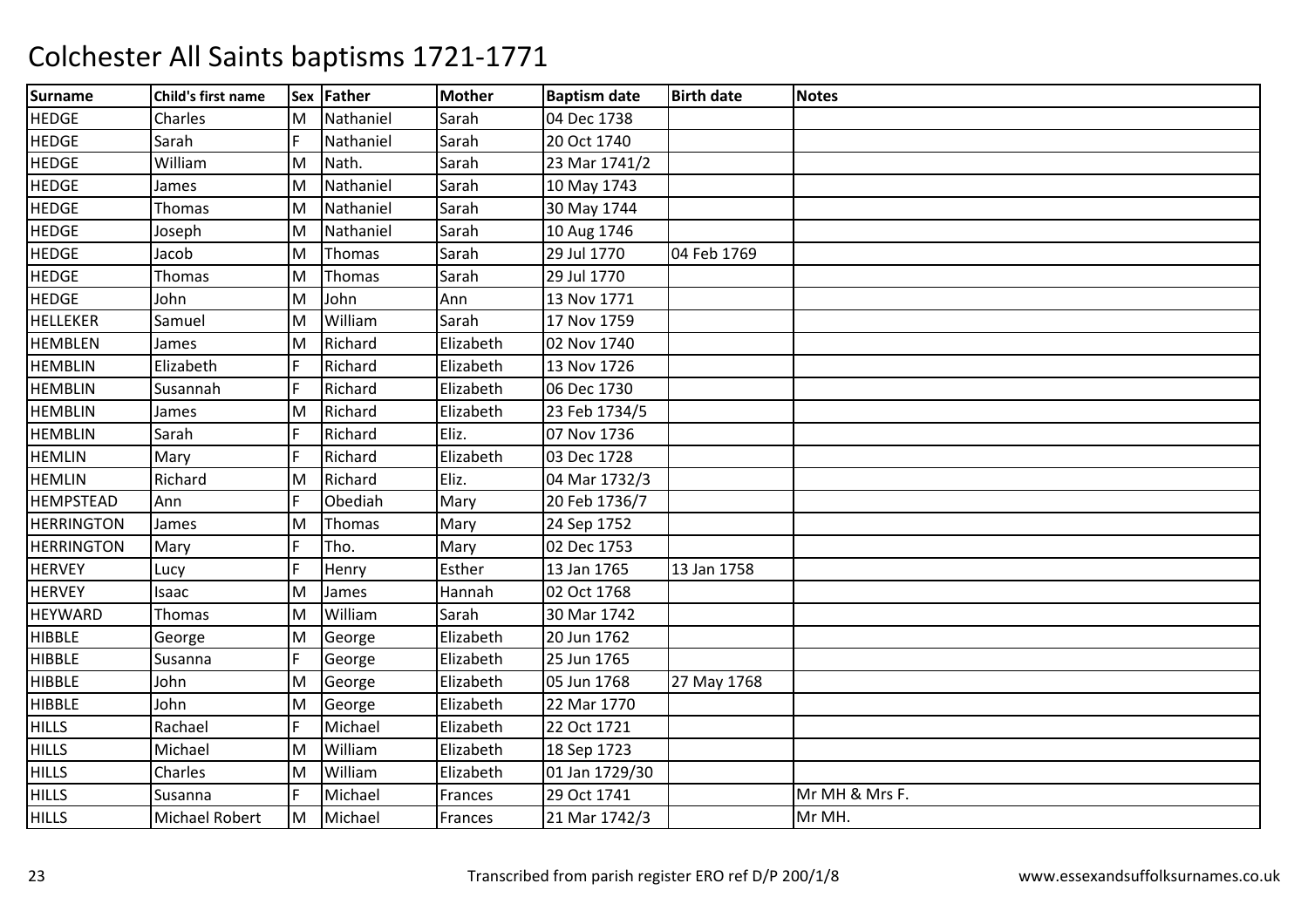| <b>Surname</b>  | Child's first name |     | Sex Father  | Mother    | <b>Baptism date</b> | <b>Birth date</b> | <b>Notes</b>                                    |
|-----------------|--------------------|-----|-------------|-----------|---------------------|-------------------|-------------------------------------------------|
| <b>HILLS</b>    | Charles            | M   | Michael     | Francis   | 12 Aug 1745         |                   | Mr MH & Mrs F.                                  |
| <b>HILLS</b>    | Frances            | F   | Michael     | Francis   | 02 Dec 1746         |                   | Mr MH & Mrs F.                                  |
| <b>HILLS</b>    | Nathaniel          | İΜ  | Michael     | Frances   | 24 Apr 1749         |                   | Mr MH. Mother was originally Susan.             |
| <b>HILLS</b>    | Elizabeth          |     | Michael     | Frances   | 27 Sep 1750         |                   | Mr MH. Mother was originally Susan.             |
| <b>HILLS</b>    | Susanna Julian     | IF. | Michael     | Susanna   | 25 Sep 1751         |                   |                                                 |
| <b>HIND</b>     | Ann                | F   | William     | Jane      | 02 Aug 1726         |                   |                                                 |
| <b>HOG</b>      | Mary               | F   |             |           | 19 Aug 1733         |                   | Adult?                                          |
| <b>HOGER</b>    | Henry              | M   | John        | Mary      | 26 Oct 1727         |                   |                                                 |
| <b>HOLLOWAY</b> | Elizabeth          | F   | Thomas      | Mary      | 11 Aug 1741         |                   |                                                 |
| <b>HOOKER</b>   | William            | M   |             | Elizabeth | 23 Aug 1767         |                   |                                                 |
| HOP*D           | Daniel             | M   | John        | Elizabeth | 26 Oct 1731         |                   |                                                 |
| <b>HOPKINS</b>  | John               | M   | John        | Susannah  | 09 Nov 1762         |                   |                                                 |
| <b>HOPKINS</b>  | Thomas             | M   | Thomas      | Susanna   | 29 Sep 1765         |                   |                                                 |
| <b>HOPKINS</b>  | Susan              | F   | John        | Susan     | 06 Sep 1767         |                   |                                                 |
| <b>HOPKINS</b>  | Rebecca            | F   | John        | Susannah  | 09 Jan 1770         |                   |                                                 |
| <b>HORNIDGE</b> | William            | M   | Christopher | Eliz.     | 27 Feb 1725/6       |                   |                                                 |
| <b>HORSNELL</b> | Samuel             | M   | Samuel      | Elizabeth | 17 Apr 1770         |                   |                                                 |
| <b>HOWES</b>    | William            | M   | Joseph      | Elizabeth | 29 Jan 1737/8       |                   |                                                 |
| <b>HUDSON</b>   | John               | M   | John        | Susan     | 10 Nov 1723         |                   |                                                 |
| <b>HUDSON</b>   | <b>Titus</b>       | M   | John        | Susan     | 19 Jun 1728         |                   |                                                 |
| <b>HUDSON</b>   | Thomas             | M   | John        | Ann       | 02 Apr 1738         | 08 Nov 1735       |                                                 |
| <b>HUDSON</b>   | William            | M   | John        | Ann       | 02 Apr 1738         | 05 Jan 1736/7     |                                                 |
| <b>HUDSON</b>   | James              | M   | John        | Ann       | 02 Apr 1738         | 08 Mar 1737/8     |                                                 |
| <b>HULL</b>     | Mark               | M   | Joseph      | Mary      | 01 May 1729         |                   |                                                 |
| HUM             | Ann                | F   | John        | Eliz.     | 12 Jun 1755         |                   |                                                 |
| HUM             | John               | M   | John        | Anne      | 20 Feb 1763         | 09 Jun 1758       | February not actually stated, could be January. |
| HUM             | Daniel             | M   | John        | Anne      | 20 Feb 1763         | 09 Jun 1758       | February not actually stated, could be January. |
| <b>HUM</b>      | Susannah           | F   | John        | Anne      | 20 Feb 1763         | 23 Dec 1760       | February not actually stated, could be January. |
| <b>HUPSON</b>   | John               | M   | William     | Sarah     | 12 Mar 1731/2       |                   | For Upson / Hudson ?].                          |
| <b>HUTCHEN</b>  | Ann                | F   | John        | Hester    | 27 May 1747         |                   |                                                 |
| <b>HUTCHIN</b>  | Easter             | F   | John        | Easter    | 23 Sep 1746         |                   |                                                 |
| <b>HUTTON</b>   | Guy                | M   | Guy         |           | 26 Dec 1729         |                   |                                                 |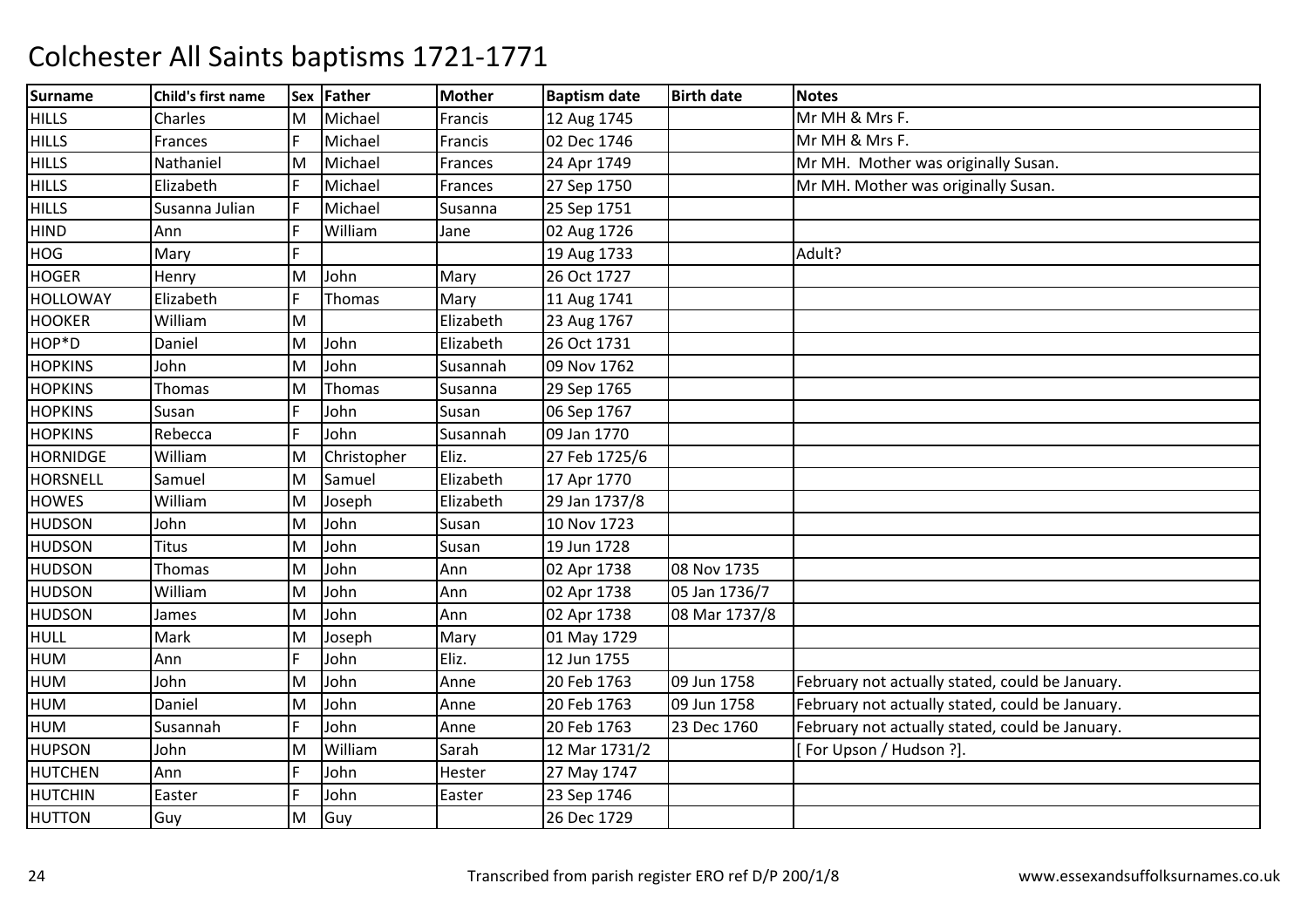| <b>Surname</b>  | Child's first name |     | Sex Father  | <b>Mother</b> | <b>Baptism date</b> | <b>Birth date</b> | <b>Notes</b>   |
|-----------------|--------------------|-----|-------------|---------------|---------------------|-------------------|----------------|
| <b>HUTTON</b>   | Abigail            | IF. | Robert      | Abigail       | 23 Jan 1738/9       |                   |                |
| <b>HUTTON</b>   | Robert             | M   | Robert      | Abigal        | 19 Jul 1747         |                   |                |
| <b>HUTTON</b>   | Mahetta Bell       | F   | Guy         | Elizabeth     | 06 Jun 1762         |                   | [Mehitabel ?]. |
| <b>HUTTON</b>   | Benjamin           | M   | Benjamin    | Thamar        | 11 Dec 1768         |                   |                |
| <b>HUTTON</b>   | Thamar             | F   | Benjamin    | Thamar        | 22 Feb 1770         |                   |                |
| <b>INMAN</b>    | Hannah             | F   | William     | Hannah        | 24 Mar 1728/9       |                   |                |
| <b>INMAN</b>    | Esther             |     | Thomas      | Esther        | 30 Jan 1737/8       |                   |                |
| <b>INMAN</b>    | Elizabeth          |     | Christopher | Eliz.         | 05 Mar 1737/8       |                   |                |
| <b>INMAN</b>    | Thomas             | M   | Thomas      | Hester        | 08 Feb 1740/1       |                   |                |
| <b>INMAN</b>    | John               | M   | Thomas      | Esther        | 20 Mar 1742/3       |                   |                |
| <b>INMAN</b>    | Susanna            |     | Thomas      | Hester        | 08 Oct 1749         |                   |                |
| <b>INMAN</b>    | Thomas             | ΙM  | Thomas      | Sarah         | 03 Jun 1764         |                   |                |
| <b>INMAN</b>    | Sarah              | F   | Thomas      | Sarah         | 05 Oct 1766         |                   |                |
| <b>INMAN</b>    | John               | M   | Thomas      | Sarah         | 30 Apr 1769         |                   |                |
| <b>INMAN</b>    | Charles            | ΙM  | Thomas      | Sarah         | 24 Mar 1771         |                   |                |
| <b>IRELAND</b>  | Mary               |     | John        | Mary          | 16 Mar 1735/6       |                   |                |
| <b>IVE</b>      | Susannah           | F   | William     | Sarah         | 25 Mar 1758         |                   |                |
| <b>IVE</b>      | Elizabeth          |     | William     | Sarah         | 23 Oct 1759         |                   |                |
| <b>IVE</b>      | William            | M   | William     | Sarah         | 22 Sep 1761         |                   |                |
| <b>IVE</b>      | <b>Phillis</b>     | IF. | William     | Sarah         | 14 Dec 1769         |                   |                |
| <b>IVES</b>     | Elizabeth          | IF. | John        | Elizabeth     | 20 Nov 1740         |                   |                |
| <b>IVES</b>     | Susanna            |     | William     | Sarah         | 03 Feb 1754         |                   |                |
| <b>IVES</b>     | Sarah              |     | Wm.         | Sarah         | 06 Apr 1755         |                   |                |
| <b>JACKMAN</b>  | John               | M   | William     | Elizabeth     | 24 Nov 1737         |                   |                |
| <b>JACKSON</b>  | Mary               | E   | Nathaniel   | Mary          | 31 Oct 1725         |                   |                |
| <b>JACKSON</b>  | Nathaniel          | M   | Nathaniel   | Mary          | 15 Oct 1729         |                   |                |
| JAMES           | Ann                |     | Benjamin    | Ann           | 26 Oct 1760         |                   |                |
| <b>JEFFERY</b>  | Hannah             | IF. | Tho.        | Hannah        | 09 Feb 1755         |                   |                |
| <b>JEFFERY</b>  | Mary               | F   | Tho.        | Hannah        | 09 Feb 1755         |                   |                |
| <b>JEFFREY</b>  | John               | M   | Thomas      | Hannah        | 16 May 1762         |                   |                |
| <b>JEFFRIES</b> | <b>Thomas</b>      | M   | Thos.       | Hannah        | 13 May 1760         | 25 May 1750       |                |
| <b>JEFFRIES</b> | Ann                | IF. | Thos.       | Hannah        | 13 May 1760         | 18 May 1756       |                |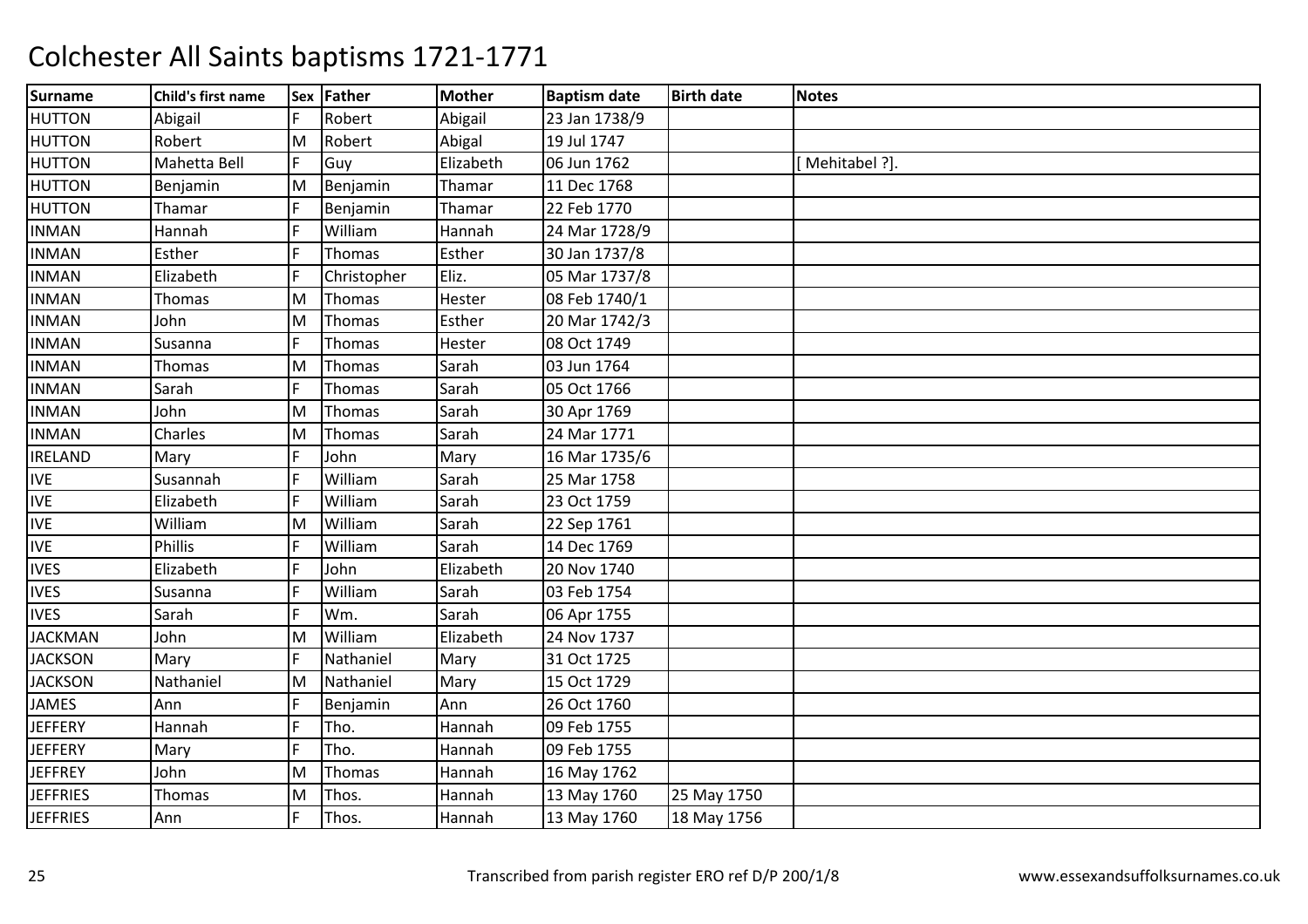| <b>Surname</b>  | Child's first name |     | Sex Father | <b>Mother</b> | <b>Baptism date</b> | <b>Birth date</b> | <b>Notes</b>                                          |
|-----------------|--------------------|-----|------------|---------------|---------------------|-------------------|-------------------------------------------------------|
| <b>JEFFRIES</b> | Charles            | M   | Thos.      | Hannah        | 13 May 1760         | 19 Mar 1760       |                                                       |
| <b>JENKINS</b>  | Elizabeth          | F   | Richard    | Elizabeth     | 15 Apr 1732         |                   |                                                       |
| <b>JENKINS</b>  | Richard            | M   | Richard    | Elizabeth     | 02 Jun 1734         |                   |                                                       |
| <b>JENKINS</b>  | Amy                |     | John       | Anne          | 09 Jan 1759         |                   |                                                       |
| <b>JENNINGS</b> | Susan              | IF. | Joshua     | Elizabeth     | 27 Dec 1725         |                   |                                                       |
| <b>JENNINGS</b> | Susan              | F   | Jason      | Martha        | 21 Dec 1729         |                   |                                                       |
| <b>JENNINGS</b> | Susanna            | F   | Josuah     | Susanna       | 11 Mar 1749/50      |                   |                                                       |
| <b>JENNINGS</b> | Joshua             | M   | Joshua     | Susan         | 15 Sep 1751         |                   |                                                       |
| <b>JENNINGS</b> | John               | M   | Joshua     | Susanna       | 09 Jun 1754         |                   |                                                       |
| <b>JINOSS</b>   | Shadrack           | M   | John       | Sarah         | 29 Aug 1731         |                   |                                                       |
| <b>JOHNSON</b>  | George             | M   | George     | Sarah         | 18 Nov 1730         |                   |                                                       |
| <b>JOHNSON</b>  | John               | M   | George     | Sarah         | 03 Aug 1732         |                   |                                                       |
| <b>JOHNSON</b>  | Henry              | M   | Henry      | Sarah         | 23 Jul 1733         |                   |                                                       |
| <b>JOHNSON</b>  | Sam'll             | M   | Sam'll     | Sarah         | 08 Apr 1748         | 17 Feb 1747/8     |                                                       |
| <b>JOHNSON</b>  | Elisabeth          | F   | Samuel     | Sarah         | 10 Nov 1757         |                   |                                                       |
| <b>JOHNSON</b>  | Martin             | M   | Henry      | Piercy        | 14 Nov 1758         |                   |                                                       |
| <b>JOHNSON</b>  | Henrietta          | IF. | Henry      | Persis        | 22 Nov 1759         |                   |                                                       |
| <b>JOHNSON</b>  | Sarah              | F   | Henry      | Persis        | 18 Mar 1762         |                   |                                                       |
| <b>JOHNSON</b>  | Sarah              | IF. | Robert     | Mary          | 18 Apr 1762         |                   |                                                       |
| <b>JOHNSON</b>  | Henry Martin       | M   | Henry      | Persis        | 26 Apr 1764         |                   |                                                       |
| <b>JOHNSON</b>  | <b>Ann Persis</b>  | F   | Henry      | Persis        | 03 Nov 1765         |                   |                                                       |
| <b>JOHNSON</b>  | Thomas             | M   | James      | Mary          | 09 Aug 1767         |                   | Son of James Johnson and Mary Griggs                  |
| <b>JOHNSON</b>  | Susanna            | F   | Henry      | Persis        | 12 Jan 1768         |                   |                                                       |
| <b>JOHNSON</b>  | Samuel             | M   | John       | Elizabeth     | 26 Jul 1768         |                   |                                                       |
| <b>JOHNSON</b>  | John               | M   | Henry      | Persis        | 20 Oct 1769         |                   |                                                       |
| <b>JOHNSON</b>  | Hannah             | F   | Church     | Elizabeth     | 09 Jan 1770         |                   | Daughter of Church Antony and Elizabeth Johnson       |
| <b>JOHNSON</b>  | John               | M   | John       | Elizabeth     | 08 May 1770         |                   |                                                       |
| <b>JONES</b>    | David              | M   |            |               | 10 Jan 1744/5       |                   | About 16 years. From ye Castel Bri-?                  |
| <b>KETWELL</b>  | John               | M   | John       | Sarah         | 13 Jul 1727         |                   | Asserted in church. [Presumably previously baptised]. |
| <b>KETWELL</b>  | Ann                | F   | John       | Sarah         | 13 Jul 1727         |                   |                                                       |
| <b>KING</b>     | Ann                |     | Thomas     | Lidia         | 23 Apr 1737         |                   |                                                       |
| <b>KING</b>     | Lillyas            |     | Thomas     | Lillyas       | 14 Jul 1742         |                   |                                                       |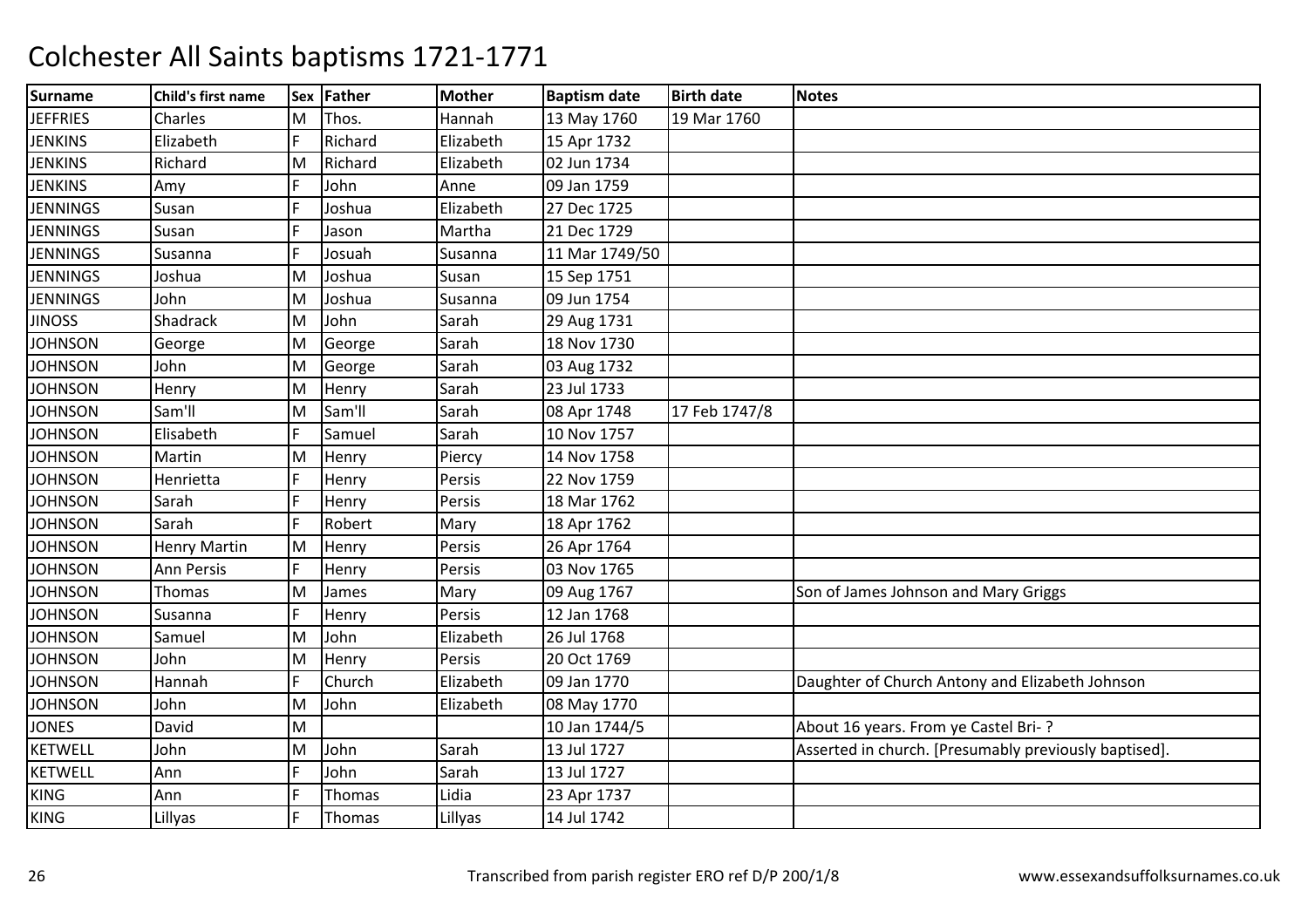| <b>Surname</b>     | Child's first name |    | Sex Father | <b>Mother</b> | <b>Baptism date</b> | <b>Birth date</b> | <b>Notes</b>    |
|--------------------|--------------------|----|------------|---------------|---------------------|-------------------|-----------------|
| <b>KING</b>        | Mary               | F  | John       | Hannah        | 25 Jun 1749         |                   |                 |
| <b>KINGSBOROW</b>  | Ann                |    |            | Ann           | 27 Nov 1732         |                   |                 |
| <b>KINGSBOUROW</b> | James              | M  | Francis    | Phoebe        | 30 Jun 1730         |                   |                 |
| <b>KINGSBROOK</b>  | Thomas             | M  | Francis    | Phoebe        | 22 Sep 1732         |                   |                 |
| <b>KISSER</b>      | Sarah              | F  |            | Sarah         | 02 Feb 1769         |                   |                 |
| <b>KNAPP</b>       | Martha             | F. |            | Martha        | 07 May 1723         |                   | Mother a widow. |
| <b>KNOCK</b>       | Benjamin           | M  | Benjamin   | Ann           | 23 Aug 1724         |                   |                 |
| <b>KNOCK</b>       | Mary               | F  | Benjamin   | Ann           | 21 Jan 1727/8       |                   |                 |
| <b>KNOCK</b>       | Benjamin           | M  | Benjamin   | Ann           | 08 Mar 1729/30      |                   |                 |
| <b>KNOCK</b>       | Elizabeth          | F  | Benjamin   | Ann           | 02 May 1736         |                   |                 |
| <b>KNOP</b>        | Robert             | M  | Robert     | Susan         | 26 Dec 1746         |                   |                 |
| <b>KNOP</b>        | Matthew            | M  | Robert     | Alice         | 02 Sep 1759         |                   |                 |
| <b>KNOP</b>        | Allen              | M  | Robert     | Alice         | 30 Nov 1762         |                   |                 |
| <b>KNOPP</b>       | John               | M  | Rob't      | Eliz.         | 13 May 1753         |                   |                 |
| <b>KNOTT</b>       | John               | M  | John       | Sarah         | 25 Sep 1738         |                   |                 |
| <b>LAFLIN</b>      | John               | M  | John       | Mary          | 08 Nov 1732         |                   | [For Lufkin ?]. |
| LAMBERT            | Sarah              |    | Robert     | Mary          | 30 Mar 1730         |                   |                 |
| LANE               | Ann                | F. | Joseph     | Ann           | 01 Mar 1764         |                   |                 |
| LANE               | Jane               |    | Joseph     | Ann           | 26 May 1767         |                   |                 |
| LANE               | Sarah              |    | Joseph     | Ann           | 05 Jun 1770         |                   |                 |
| LANGLEY            | Peter Purcas       | M  | Robert     | Mary          | 23 Oct 1768         | 01 Oct 1768       |                 |
| <b>LANGTON</b>     | Ruth Mary Ann      | F  | Peter      | Ruth          | 13 Sep 1770         |                   |                 |
| LARGE              | Nathaniel          | M  | John       | Ann           | 14 May 1769         |                   |                 |
| LASELL             | Mary               | F  | Philip     | Sarah         | 30 Dec 1753         |                   |                 |
| LAWRANCE           | William            | M  | William    | Sarah         | 25 Apr 1756         |                   |                 |
| LAWRANCE           | Abagail            | F  | Henry      | Abagail       | 26 Oct 1756         |                   |                 |
| <b>LAWRENCE</b>    | Elizabeth          | F  | Daniel     | Eliz.         | 10 Nov 1730         |                   |                 |
| <b>LAWRENCE</b>    | Henry              | M  | Henry      | Susan         | 09 Oct 1735         |                   |                 |
| LAWRENCE           | Mary               |    |            |               | 16 May 1739         |                   | Adult?          |
| <b>LAWRENCE</b>    | Elizabeth          |    |            |               | 16 May 1739         |                   | Adult?          |
| <b>LAWRENCE</b>    | George             | M  | George     | Mary          | 19 Mar 1739/40      |                   |                 |
| <b>LAWRENCE</b>    | William            | M  | George     | Mary          | 03 Feb 1741/2       | 10 Oct 1741       |                 |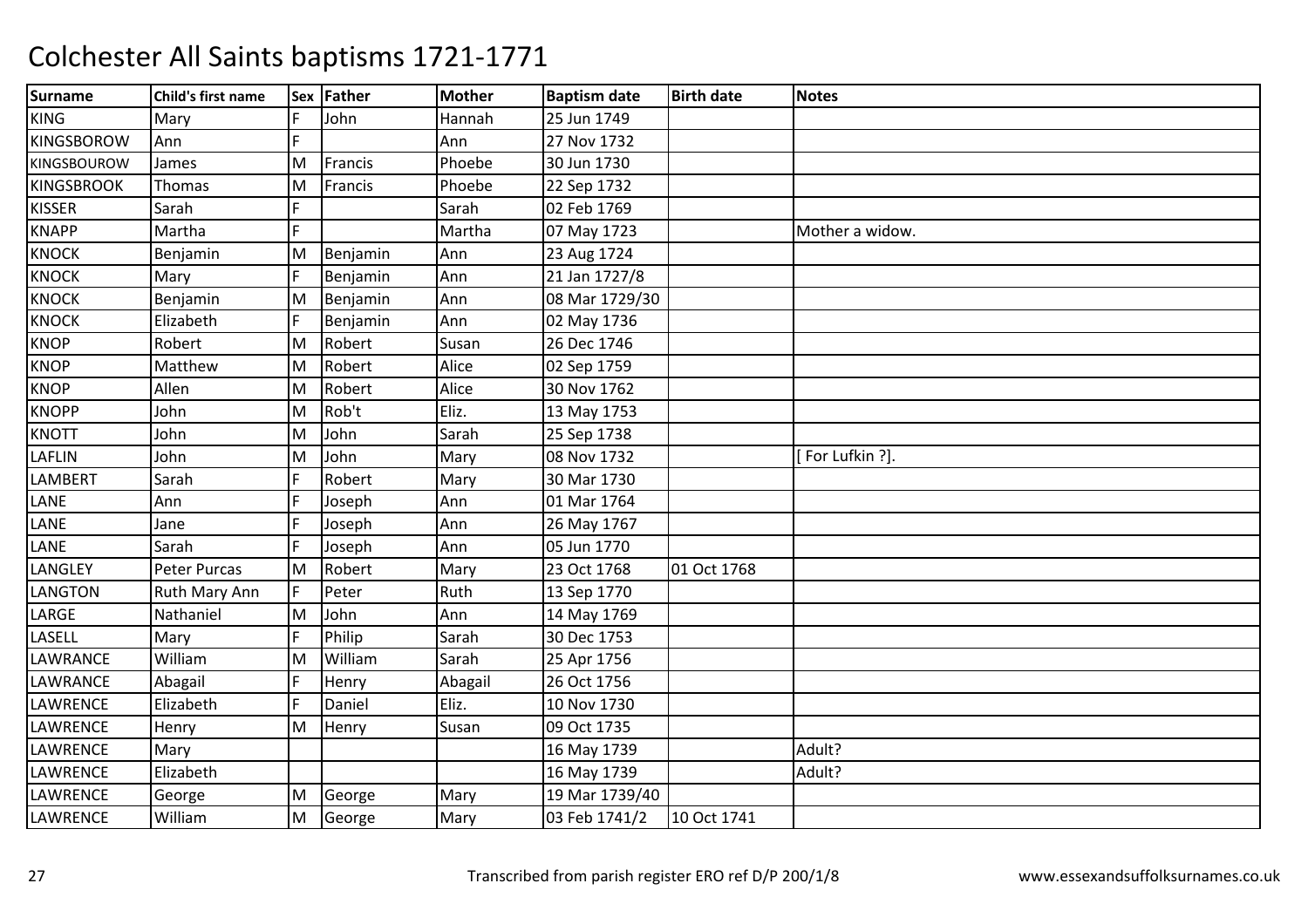| <b>Surname</b> | Child's first name |     | Sex Father | <b>Mother</b> | <b>Baptism date</b> | <b>Birth date</b> | <b>Notes</b>                                              |
|----------------|--------------------|-----|------------|---------------|---------------------|-------------------|-----------------------------------------------------------|
| LAWRENCE       | Henry              | M   | Henry      | Abigail       | 30 Aug 1758         |                   |                                                           |
| LAWRENCE       | Daniel             | M   | Daniel     | Hannah        | 03 Feb 1761         |                   | Says 'aged' but no figure, implies this is not an infant. |
| LAWRENCE       | William            | M   | Daniel     | Hannah        | 03 Feb 1761         |                   | Infant.                                                   |
| LAWRENCE       | Elizabeth          |     | Henry      | Abigail       | 01 Nov 1761         |                   |                                                           |
| LAWRENCE       | Elizabeth          | IF. | Henry      | Abigail       | 22 Feb 1763         |                   |                                                           |
| LAWRENCE       | Robert             | M   | Henry      | Abigail       | 16 Jun 1765         |                   |                                                           |
| LAWRENCE       | Benjamin           | M   | Henry      | Abigail       | 30 Aug 1767         |                   |                                                           |
| LAWRENCE       | <b>Thomas</b>      | M   | Henry      | Abigail       | 15 Oct 1769         |                   |                                                           |
| LAY            | Rose               |     | William    | Rose          | 01 Dec 1723         |                   | Child is crossed out. [Died ?].                           |
| LAY            | William            | M   | Robert     | Sarah         | 30 Apr 1727         |                   |                                                           |
| LAY            | Sarah              | F   | Robert     | Sarah         | 22 Mar 1729/30      |                   |                                                           |
| LAY            | John               | M   | John       | Sarah         | 09 Nov 1746         |                   |                                                           |
| LAYSELL        | Sarah              | F   | Philip     | Sarah         | 06 Nov 1755         | 10 Mar 1750/1     |                                                           |
| <b>LEACH</b>   | Robert             | M   | James      | Abig'l        | 08 Oct 1753         |                   |                                                           |
| <b>LEAVER</b>  | William            | M   | Edmund     | Anne          | 30 May 1756         |                   | Son of Edmund Leaver and Anne Stiles                      |
| <b>LEE</b>     | Ann                |     | Tho.       | Eliz.         | 08 Nov 1753         |                   |                                                           |
| <b>LEE</b>     | Anne Amity         | F   | Thomas     | Eliz'th       | 02 Nov 1758         |                   |                                                           |
| <b>LEECH</b>   | Joseph             | M   | Joseph     | Ann           | 30 Oct 1748         |                   |                                                           |
| <b>LEECH</b>   | Robert             | M   | Joseph     | Ann           | 02 Jun 1751         |                   |                                                           |
| <b>LEECH</b>   | James              | M   | Joseph     | Ann           | 06 Oct 1754         |                   |                                                           |
| LEEPER         | Robert             | M   | James      | Katharine     | 22 Apr 1748         |                   | With Lepper ?].                                           |
| LENHAM         | Joseph             | M   |            | Susannah      | 14 Apr 1765         |                   |                                                           |
| <b>LENHOOK</b> | Edward             | M   | Edward     | Mary          | 27 Dec 1736         |                   |                                                           |
|                |                    |     |            | Catherine     |                     |                   |                                                           |
| <b>LEPER</b>   | William            | M   | James      | Gardener      | 05 Apr 1752         |                   |                                                           |
|                |                    |     |            | Cath.         |                     |                   |                                                           |
| LEPER          | William            | M   | James      | Gardiner      | 03 Jan 1754         |                   |                                                           |
| <b>LEPER</b>   | James              | M   | James      | Elizabeth     | 24 Nov 1765         |                   |                                                           |
| LEPER          | Elizabeth          |     | James      | Elizabeth     | 23 Jan 1770         |                   |                                                           |
| LEPPER         | James              | M   | James      | Catherine     | 01 Nov 1745         |                   |                                                           |
| LEPPER         | Richard            | M   | James      | Catharine     | 20 May 1750         |                   |                                                           |
| <b>LESTER</b>  | <b>Thomas</b>      | M   | Thomas     | Ann           | 02 Dec 1722         |                   |                                                           |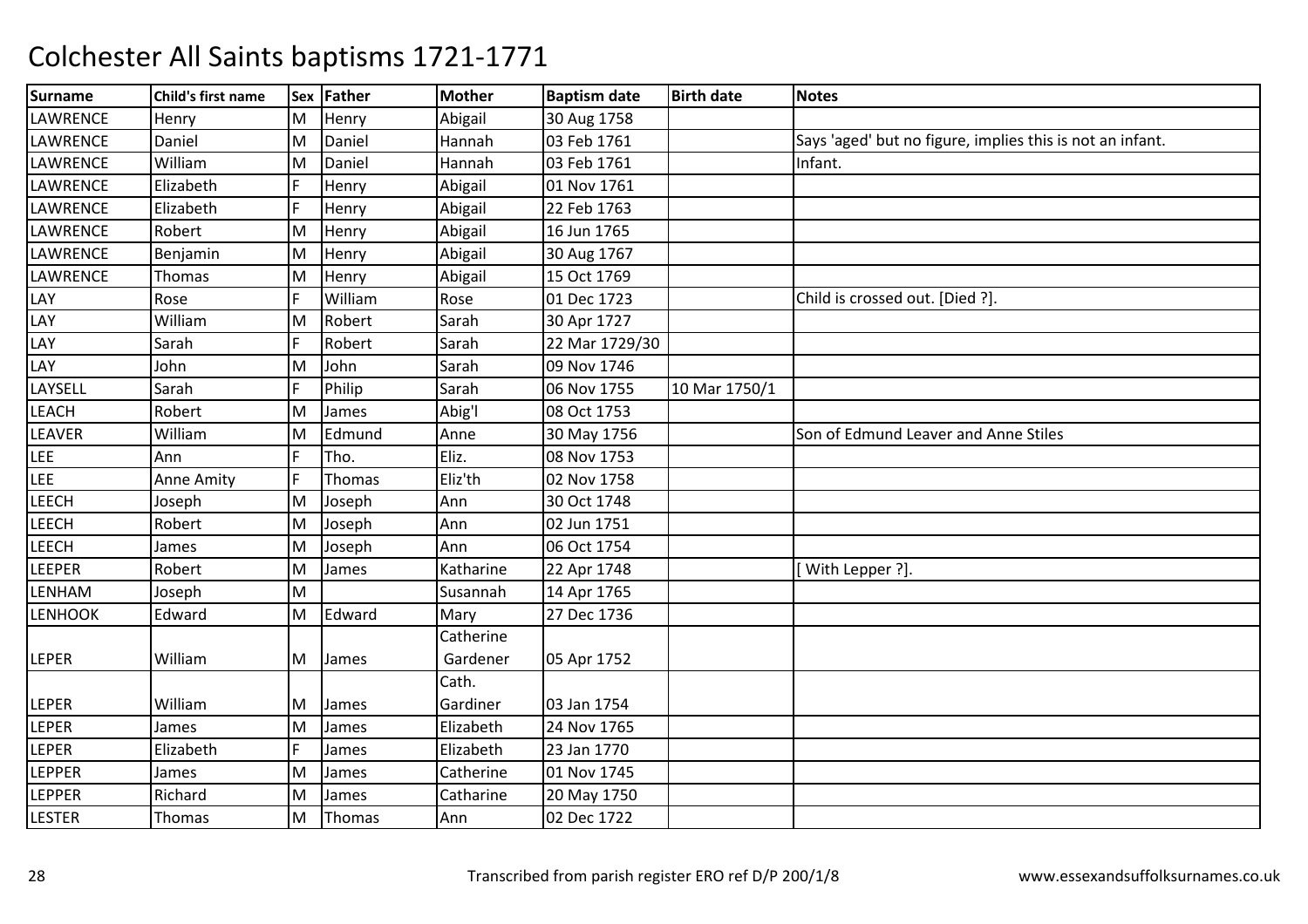| <b>Surname</b>    | Child's first name |     | Sex Father | <b>Mother</b> | <b>Baptism date</b> | <b>Birth date</b> | <b>Notes</b>                              |
|-------------------|--------------------|-----|------------|---------------|---------------------|-------------------|-------------------------------------------|
| <b>LESTER</b>     | George             | M   | George     | Ann           | 26 Nov 1736         |                   |                                           |
| <b>LESTER</b>     | Jane               | F   | George     |               | 31 Dec 1737         |                   |                                           |
| LEWIS             | John               | M   | John       | Abigail       | 10 Jun 1733         |                   |                                           |
| LEWIS             | William            | M   | John       | Abigail       | 17 Jul 1737         |                   |                                           |
| LEWIS             | Mary               | IF. | John       | Abigail       | 17 May 1739         |                   |                                           |
| LEWIS             | James              | M   | John       | Elizabeth     | 19 Sep 1742         |                   |                                           |
| LEY               | Rose               | F   | William    | Rose          | 14 Feb 1724/5       |                   | [Should be Lay].                          |
| LILLY             | John               | M   | John       | Jemima        | 01 Jan 1721/2       |                   |                                           |
| LILLY             | Jemima             | F   | John       | Jemima        | 15 Dec 1723         |                   |                                           |
| LILLY             | Edmond             | M   | John       | Jemima        | 28 Jun 1730         |                   |                                           |
| LILLY             | Edmond             | M   | John       | Jemima        | 05 Nov 1732         |                   |                                           |
| LILLY             | Mary               | F   | John       | Jemima        | 21 Mar 1735/6       |                   |                                           |
| <b>LINCE</b>      | Francis            | M   | Francis    | Mary          | 14 May 1738         |                   |                                           |
| <b>LINCE</b>      | Mary               | F   | Francis    | Mary          | 30 Jul 1746         |                   |                                           |
| <b>LINCE</b>      | Elizabeth          | IF. | Francis    | Mary          | 11 Mar 1766         | 11 Jan 1753       |                                           |
| <b>LITTLE</b>     | Mary               | F   | John       | Mary          | 07 Sep 1724         |                   |                                           |
| <b>LITTLEBURY</b> | Martha             | IF. | Isaac      | Elizabeth     | 06 Jun 1769         |                   |                                           |
| <b>LITTLEBURY</b> | Isaac              | M   | Isaac      | Elizabeth     | 30 May 1771         | 19 Apr 1771       |                                           |
| LIVERSUCH         | Benjamin           | M   | Benjamin   | Anne          | 04 Nov 1755         |                   |                                           |
| LOANE             | Ann                | IF. | Robert     | Ann           | 16 Jun 1746         | 06 Sep 1744       |                                           |
| LOANE             | Johannah           | IF. | Robert     | Ann           | 16 Jun 1746         | 28 May 1746       |                                           |
| <b>LOCK</b>       | Joseph             | M   | Joseph     | Susan         | 17 Dec 1746         |                   |                                           |
| LONG              | Eliz'h             | F   | Edward     | Martha        | 18 Feb 1756         |                   |                                           |
| LORD              | Ann                | F   | Daniel     | Mary          | 09 Feb 1752         |                   |                                           |
| LUCAS             | Elizabeth          | IF. | Jonathan   | Eliz'h        | 29 Oct 1752         |                   |                                           |
| LUCAS             | Eliz'h             | F   | John       | Eliz'h        | 05 Jun 1757         | * * 1739          | Daughter of John Verlander & Eliz'h Lucas |
| LUFKIN            | Robert             | M   | Robert     | Susan         | 01 Dec 1732         |                   |                                           |
| LUFKIN            | Charles            | M   | Robert     | Susan         | 01 Dec 1732         |                   |                                           |
| LUFKIN            | Susan              | F.  | Robert     | Susan         | 01 Dec 1732         |                   |                                           |
| LUFKIN            | Henry              | M   | Henry      | Elizabeth     | 13 Oct 1765         |                   |                                           |
| LUFKIN            | Abigail            | F   | Henry      | Elizabeth     | 24 Nov 1768         |                   |                                           |
| LUNMAN            | Mary               | F   | Sam'll     | Mary          | 08 Aug 1748         |                   |                                           |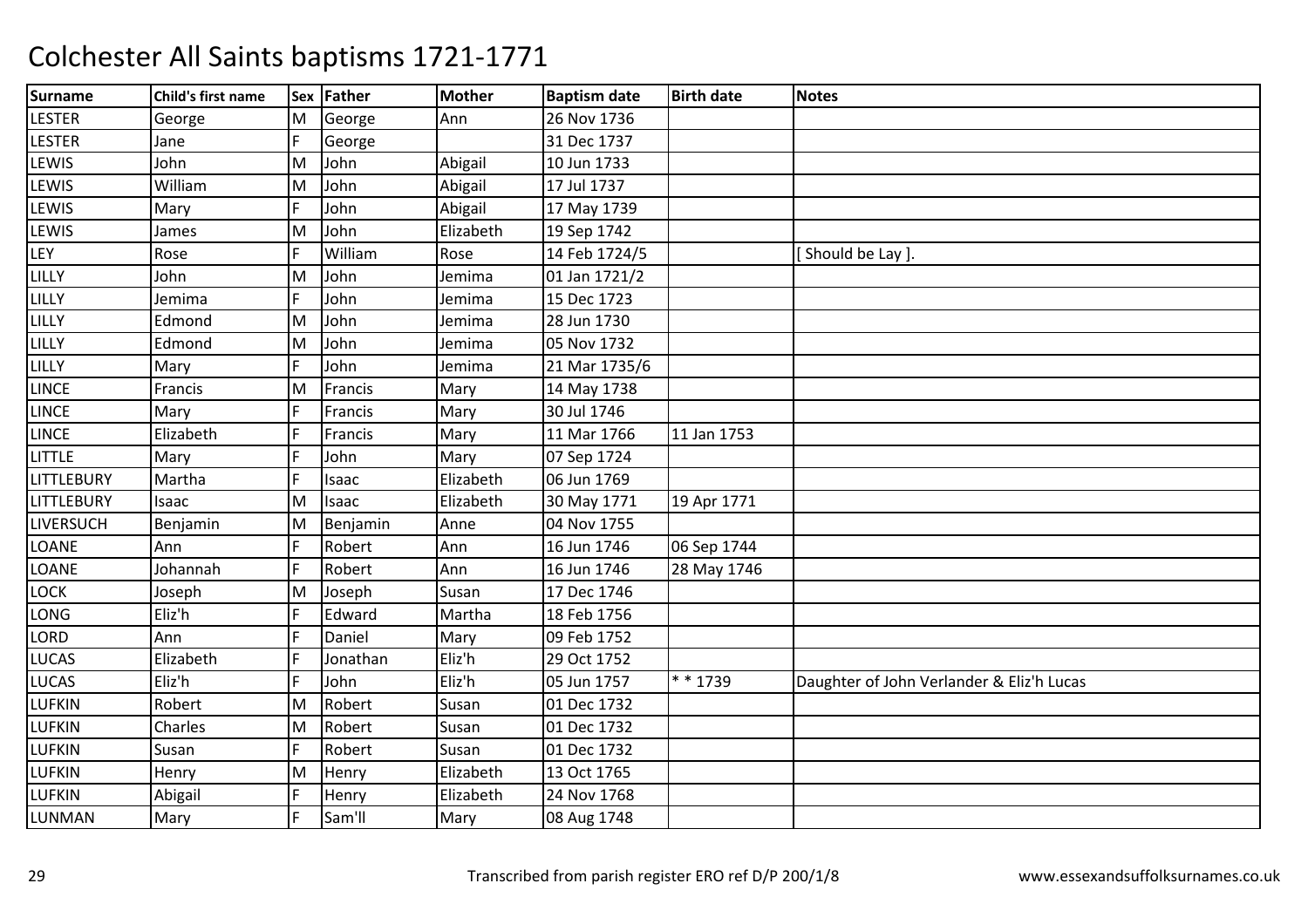| <b>Surname</b> | Child's first name |    | Sex Father    | <b>Mother</b> | <b>Baptism date</b> | <b>Birth date</b> | <b>Notes</b>     |
|----------------|--------------------|----|---------------|---------------|---------------------|-------------------|------------------|
| <b>LYMAN</b>   | John               | M  | John          | Jane          | 20 Jun 1769         | 15 May 1769       |                  |
| <b>LYS</b>     | George             | M  | John          | Sarah         | 18 Nov 1753         |                   | [For Lees ?].    |
| <b>MACRO</b>   | Elizabeth          | F  | <b>Thomas</b> | Anne          | 16 Dec 1759         |                   |                  |
| <b>MACROFT</b> | Tho.               | M  | Tho.          | Ann           | 29 Jul 1753         |                   |                  |
| <b>MACROFT</b> | Ann                | F  | Tho.          | Ann           | 13 Jul 1755         |                   |                  |
| <b>MALDEN</b>  | Sarah              |    |               | Susan         | 12 Apr 1763         | 20 Jan 1762       |                  |
| <b>MALDON</b>  | Sarah              | F  |               | Susan         | 25 Jan 1760         |                   | Twin of Charles. |
| <b>MALDON</b>  | Charles            | M  |               | Susan         | 25 Jan 1760         |                   | Twin of Sarah.   |
| <b>MALLARD</b> | Elizabeth          | F  | Thomas        | Hannah        | 05 Apr 1724         |                   |                  |
| <b>MALLARD</b> | Martha             | F. | George        | Elizabeth     | 07 Sep 1729         |                   |                  |
| <b>MALLARD</b> | Sarah              |    | Sam.          |               | 25 Dec 1752         |                   |                  |
| <b>MAN</b>     | Nathaniel          | M  | William       | Elizabeth     | 03 Nov 1765         |                   |                  |
| <b>MAN</b>     | John               | M  | William       | Elizabeth     | 25 Jan 1767         |                   |                  |
| <b>MANN</b>    | Susan              | F. | Richard       | Sarah         | 07 Feb 1736/7       |                   |                  |
| <b>MANN</b>    | Susan              | F  | Richard       | Mary          | 24 Aug 1738         |                   |                  |
| <b>MANNING</b> | Elizabeth          | F. | John          | Elizabeth     | 18 May 1722         |                   |                  |
| <b>MANNING</b> | John               | M  | Jonathan      | Elizabeth     | 31 Mar 1723         |                   |                  |
| <b>MANNING</b> | Thomas             | M  | Thomas        | Ann           | 15 Mar 1723/4       |                   |                  |
| <b>MANNING</b> | John               | M  | John          | Elizabeth     | 05 May 1724         |                   |                  |
| <b>MANNING</b> | Elizabeth          |    | Jonathan      | Eliz.         | 31 Oct 1725         |                   |                  |
| <b>MANNING</b> | Joseph             | M  | Thomas        | Ann           | 31 Oct 1725         |                   |                  |
| <b>MANNING</b> | Ann                | F  | John          | Elizabeth     | 08 Mar 1725/6       |                   |                  |
| <b>MANNING</b> | Daniel             | M  | John          | Elizabeth     | 01 Dec 1729         |                   |                  |
| <b>MANNING</b> | Ann                | F  | <b>Thomas</b> | Ann           | 24 Oct 1731         |                   |                  |
| <b>MANNING</b> | Mary               |    | John          | Elizabeth     | 30 Jan 1731/2       |                   |                  |
| <b>MANNING</b> | Joseph             | M  | John          | Elizabeth     | 27 Mar 1733         |                   |                  |
| <b>MANNING</b> | Daniel             | M  | Joseph        | Elizabeth     | 20 Apr 1764         |                   |                  |
| <b>MARSDEN</b> | Reuben             | M  | John          | Sarah         | 07 Jan 1768         |                   |                  |
| <b>MARSDEN</b> | William            | M  | John          | Sarah         | 05 Aug 1770         |                   |                  |
| <b>MARTIN</b>  | Israel             | M  | Thomas        |               | 29 Jul 1736         |                   |                  |
| <b>MARTIN</b>  | James              | M  | James         | Eliz.         | 29 Dec 1754         |                   |                  |
| <b>MARTIN</b>  | John               | M  | Joseph        | Susanna       | 28 May 1758         |                   |                  |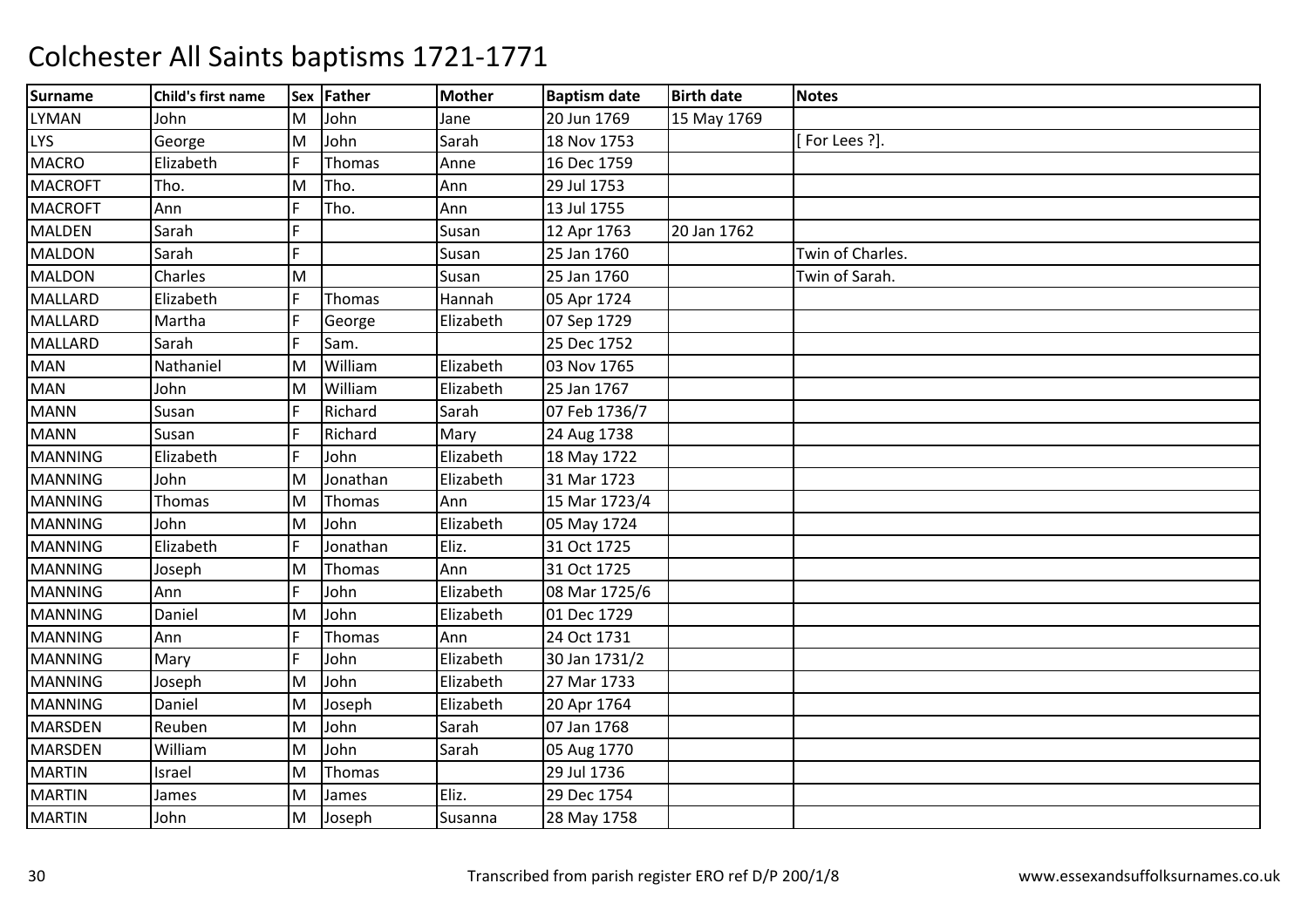| <b>Surname</b>    | Child's first name |    | Sex Father | Mother    | <b>Baptism date</b> | <b>Birth date</b> | <b>Notes</b>                                      |
|-------------------|--------------------|----|------------|-----------|---------------------|-------------------|---------------------------------------------------|
| <b>MARTIN</b>     | James              | M  | James      | Elizabeth | 08 Jan 1760         |                   |                                                   |
| <b>MARTIN</b>     | James              | M  | Joseph     | Susannah  | 07 Jul 1761         |                   |                                                   |
| <b>MARTIN</b>     | William            | M  | Joseph     | Susan     | 18 Mar 1764         |                   |                                                   |
| <b>MARTIN</b>     | Elizabeth          |    | Joseph     | Susanna   | 27 Apr 1766         |                   |                                                   |
| <b>MASON</b>      | William            | M  | William    | Mary      | 08 Jan 1739/40      |                   |                                                   |
| <b>MASON</b>      | Ann                | F  | Tho.       | Ann       | 12 Nov 1752         | 31 Jan 1749/50    |                                                   |
| <b>MASON</b>      | William            | M  | William    | Rebecca   | 24 Sep 1765         |                   | Son of William Sadler and Rebecca Mason           |
| <b>MATTHEWMAN</b> | Robert             | M  | Stephen    | Martha    | 15 Nov 1767         |                   |                                                   |
| MATTHEWMAN        | John               | M  | Stephen    | Elizabeth | 25 Sep 1770         |                   |                                                   |
| <b>MAYFIELD</b>   | Mary               | F  | Benjamin   | Martha    | 22 Jan 1765         |                   | A soldier in General Mostyn's Regiment and Troop. |
| <b>MAYHEW</b>     | Robert             | M  | Robt.      | Mary      | 12 Jun 1755         |                   |                                                   |
| <b>MAYHEW</b>     | Robert             | M  | Robert     | Mary      | 15 Jan 1760         |                   |                                                   |
| <b>MAYSON</b>     | Jeremiah           | ΙM | William    | Alice     | 04 Apr 1762         |                   |                                                   |
| <b>MEADOWS</b>    | Mary               | F  | Robert     | Mary      | 05 Dec 1723         |                   | Mr.                                               |
| <b>MEADOWS</b>    | Martha             |    | Robert     | Mary      | 20 Apr 1725         |                   | Mr.                                               |
| <b>MEAN</b>       | Rose               |    |            |           | 30 Sep 1742         |                   | Above 20 years.                                   |
| <b>MEANS</b>      | Susanna            | F  | Jacob      | Susanna   | 30 Jan 1753         |                   |                                                   |
| <b>MERCHANT</b>   | Jonathan           | M  | Jonathan   | Elizabeth | 17 May 1730         |                   |                                                   |
| <b>MIDDLETON</b>  | Samuel             | M  | Samuel     | Elizabeth | 14 Oct 1722         |                   |                                                   |
| <b>MILBANK</b>    | Susan              |    | Stephen    | Susanna   | 07 Mar 1741/2       |                   |                                                   |
| <b>MILLER</b>     | William            | M  | William    | Joanna    | 22 May 1755         |                   |                                                   |
| <b>MILLS</b>      | Soloman            | M  | Alexander  | Sarah     | 30 May 1733         |                   |                                                   |
| <b>MILLS</b>      | William            | M  | John       | Eliz.     | 28 May 1744         |                   |                                                   |
| <b>MILLS</b>      | Hannah             |    | Sam'll     | Hannah    | 17 Jul 1748         |                   |                                                   |
| <b>MILLS</b>      | Eliz.              |    | Samuel     | Mary      | 13 Apr 1755         |                   |                                                   |
| <b>MILLS</b>      | Mary               | F  | Samuel     | Mary      | 16 Apr 1758         |                   |                                                   |
| <b>MILLS</b>      | Alexander          | M  | Solomon    | Elisabeth | 08 Oct 1758         |                   |                                                   |
| <b>MILLS</b>      | Samuel             | M  | Samuel     | Mary      | 17 Jun 1764         |                   |                                                   |
| <b>MILLS</b>      | John               | M  | Solomon    | Elizabeth | 19 May 1765         |                   |                                                   |
| <b>MILLS</b>      | Thomas             | M  | Thomas     | Mary      | 05 Sep 1769         |                   |                                                   |
| <b>MILLS</b>      | Elizabeth          | F  |            | Thamar    | 07 Feb 1771         |                   |                                                   |
| <b>MINTER</b>     | James              | M  | James      | Sarah     | $* * 1741$          |                   | No date.[ Probably April ].                       |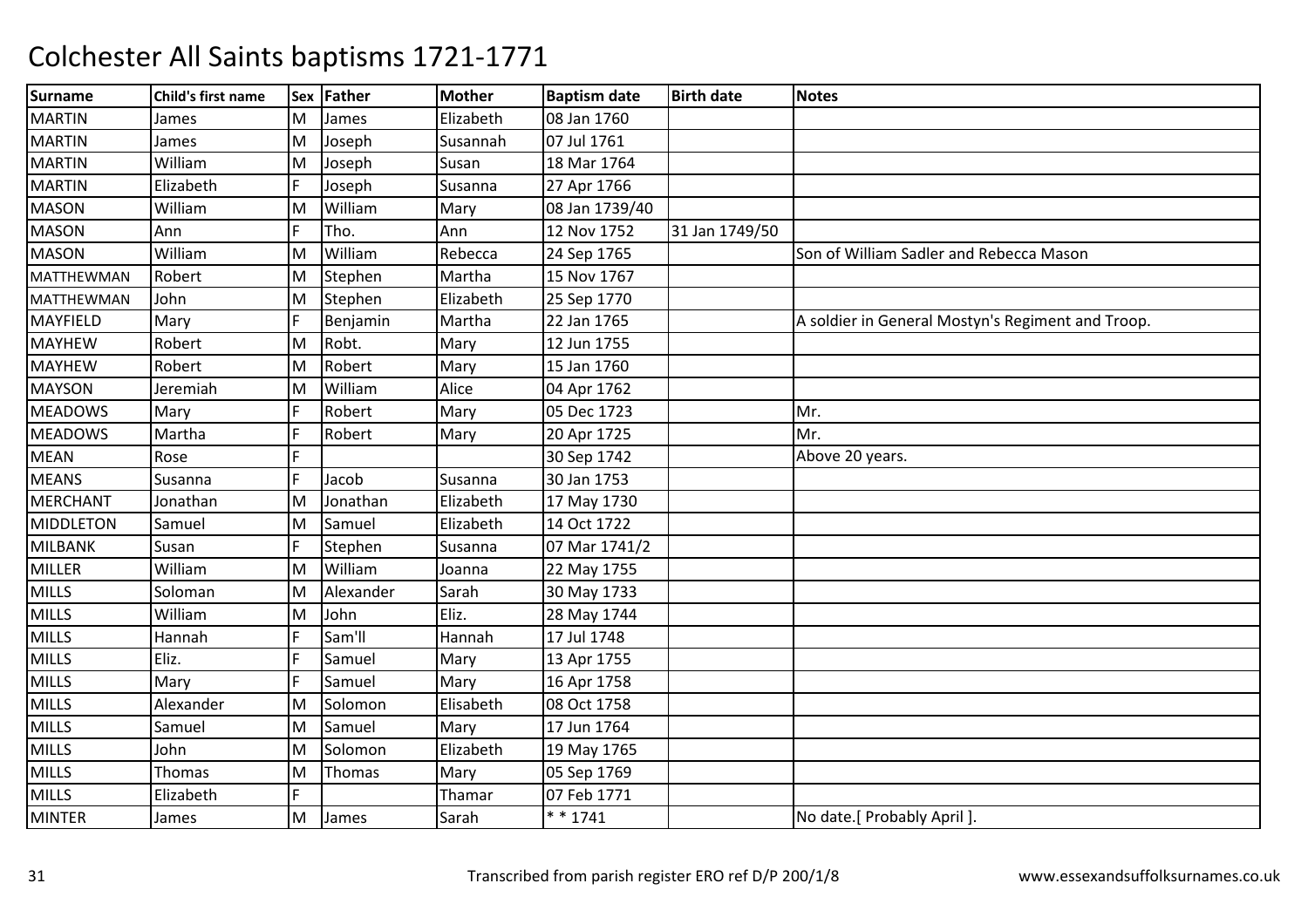| <b>Surname</b> | Child's first name |     | Sex Father | <b>Mother</b> | <b>Baptism date</b> | <b>Birth date</b> | <b>Notes</b>            |
|----------------|--------------------|-----|------------|---------------|---------------------|-------------------|-------------------------|
| <b>MIRKITT</b> | Sarah              | IF. | Henry      | Eliz.         | 01 Oct 1754         |                   |                         |
| <b>MONCK</b>   | Elizabeth          | IF. | John       | Sarah         | 27 Sep 1738         |                   |                         |
| <b>MONK</b>    | Mary               |     | Michael    |               | 19 Mar 1737/8       |                   |                         |
| <b>MONK</b>    | Willomott          | M   | Michael    |               | 30 Oct 1748         |                   |                         |
| <b>MOOR</b>    | Dinah              | IF. | Joseph     | Dinah         | 27 Nov 1726         |                   |                         |
| <b>MOOR</b>    | Ann                | F   | William    | Ann           | 04 Jun 1738         |                   |                         |
| <b>MOOR</b>    | William            | M   | Wm.        | Elizabeth     | 27 Jul 1740         |                   |                         |
| <b>MOOR</b>    | Edward             | M   | William    | Anne          | 01 May 1743         |                   |                         |
| <b>MOOR</b>    | Ann                |     | William    | Ann           | 15 Jan 1765         |                   |                         |
| <b>MOOR</b>    | Edward             | M   | William    | Sarah         | 29 Jul 1770         |                   |                         |
| <b>MOORE</b>   | William            | M   | William    | Hannah        | 07 Apr 1724         |                   |                         |
| <b>MORE</b>    | Elizabeth          |     | Elias      | Sarah         | 21 Jun 1760         |                   |                         |
| <b>MORGAN</b>  | John Cook          | M   | Jacob      | Eliz.         | 12 Jan 1747/8       |                   |                         |
| <b>MORGAN</b>  | Elizabeth          | IF. | Ric'd      | Ann           | 28 Jan 1768         |                   |                         |
| <b>MORLEY</b>  | Edward             | M   |            | Susan         | 04 Apr 1762         |                   | Illegitimate.           |
| <b>MORLEY</b>  | Anna Maria         |     |            | Susan         | 04 Jun 1765         |                   |                         |
| <b>MORLEY</b>  | Sarah              | F   |            | Susannah      | 03 Oct 1769         |                   |                         |
| <b>MORRICE</b> | Mary               | IF. | Henry      | Ann           | 05 Nov 1733         |                   |                         |
| <b>MORRIS</b>  | Ann                | F   | Henry      | Ann           | 17 Sep 1721         | 29 Aug 1721       |                         |
| <b>MORRIS</b>  | Thomas             | M   |            | Alice         | 17 May 1735         |                   |                         |
| <b>MORTON</b>  | Susanna            | F   | Thomas     | Mary          | 07 Feb 1752         |                   | Upwards of 9 years old. |
| <b>MUMFORD</b> | Ann                | IF. | William    | Ann           | 17 Nov 1724         |                   |                         |
| <b>MURRELL</b> | Mary               | F   | Edward     | Mary          | 05 Mar 1758         |                   |                         |
| <b>MURRELS</b> | Martha             | F   | Thomas     | Martha        | 20 Nov 1732         |                   |                         |
| <b>MURRELS</b> | Peter              | M   | Andrew     | Sarah         | 07 Dec 1735         |                   |                         |
| <b>MURRELS</b> | Tho.               | M   | Tho.       | Sarah         | 15 Jan 1754         |                   |                         |
| <b>MURRILS</b> | Mary               | F   | Edward     | Mary          | 30 Jul 1755         |                   |                         |
| <b>MURRILS</b> | Andrew             | M   | Andrew     | Mary          | 30 Apr 1765         |                   |                         |
| <b>MURRILS</b> | Edward             | M   | Andrew     | Mary          | 13 Aug 1767         |                   |                         |
| <b>NEVE</b>    | Mary               | F   | Charles    | Mary          | 25 Apr 1736         |                   |                         |
| <b>NEVE</b>    | John               | M   | John       | Eliz'h        | 09 Mar 1756         |                   |                         |
| <b>NEVE</b>    | Charles            | M   | John       | Elisabeth     | 28 Mar 1758         |                   |                         |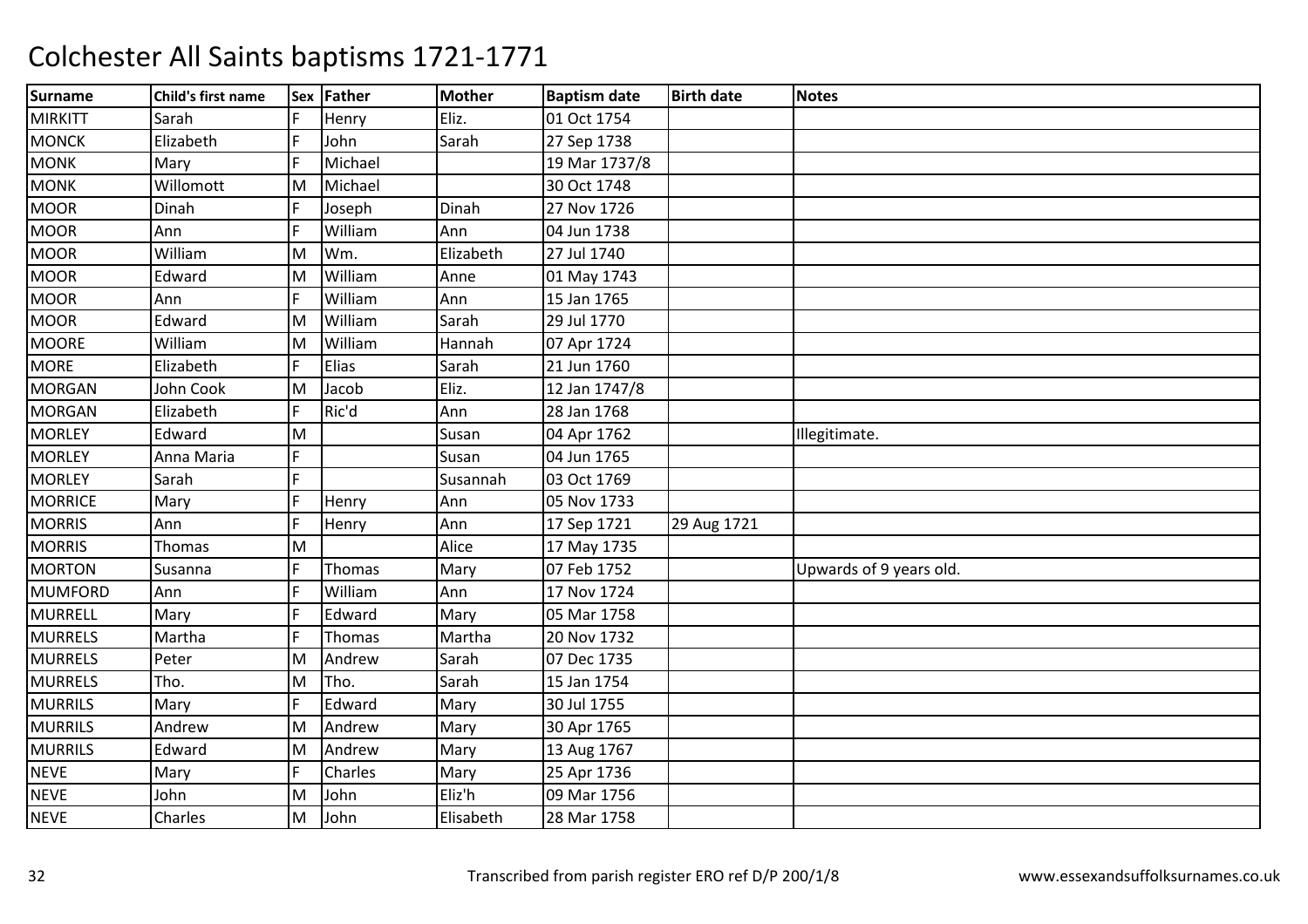| <b>Surname</b> | Child's first name |    | Sex Father | <b>Mother</b> | <b>Baptism date</b> | <b>Birth date</b> | <b>Notes</b>                        |
|----------------|--------------------|----|------------|---------------|---------------------|-------------------|-------------------------------------|
| <b>NEVIL</b>   | Abraham            | M  | Peter      | Anne          | 30 Jan 1759         |                   |                                     |
| <b>NEVILL</b>  | Abraham            | M  | Abraham    | Elizabeth     | 30 Jan 1731/2       |                   |                                     |
| <b>NEVILL</b>  | Sarah              |    | William    | Susan         | 14 Jan 1734/5       |                   |                                     |
| <b>NEVILL</b>  | Peter              | M  | Peter      | Ann           | 10 Feb 1761         |                   |                                     |
| <b>NEVILL</b>  | William            | M  | Peter      | Ann           | 28 Dec 1762         |                   |                                     |
| <b>NEVILL</b>  | Edward             | M  | Peter      | Ann           | 01 Jan 1769         | 05 Oct 1767       |                                     |
| <b>NEVILL</b>  | William            | M  | Peter      | Ann           | 17 May 1770         |                   |                                     |
| <b>NEVILL</b>  | Ann                |    | Gilbert    | Ann           | 22 Nov 1770         |                   |                                     |
| <b>NEVILLE</b> | Hannah             | F  | Gilbert    | Sarah         | 09 May 1738         |                   |                                     |
| <b>NEWBORN</b> | Thomas             | M  |            |               | 28 Sep 1747         |                   | Son of Widow Newborn, no firstname. |
| <b>NEWTON</b>  | Susanna            | F  | James      | Mary          | 02 Feb 1742/3       |                   |                                     |
| <b>NEWTON</b>  | John               | M  | Robert     | Sarah         | 04 Dec 1743         |                   |                                     |
| <b>NEWTON</b>  | Sarah              | F. | R't        | Sarah         | 17 Dec 1752         |                   |                                     |
| <b>NEWTON</b>  | Elizabeth          | F. | Robert     | Sarah         | 29 Oct 1758         |                   |                                     |
| <b>NEWTON</b>  | Mary               | F  | Robert     | Sarah         | 30 Sep 1764         |                   |                                     |
| <b>NEWTON</b>  | Anna Maria         |    | Thomas     | Sarah         | 14 Dec 1769         |                   |                                     |
| <b>NOPP</b>    | Mary               | F. | Robt.      | Alice         | 06 Jul 1755         |                   |                                     |
| <b>NOPP</b>    | Sarah              | F. | Robert     | Eliz'h        | 20 Sep 1757         |                   |                                     |
| <b>NOPP</b>    | James              | lм | Robt.      | Alice         | 07 Dec 1760         |                   |                                     |
| <b>NORRIS</b>  | Courtley           | M  | Courtley   | Frances       | 29 Sep 1736         |                   |                                     |
| <b>NORTHY</b>  | Tho.               | M  | Tho.       | Mary          | 28 Dec 1752         |                   |                                     |
| <b>NORTHY</b>  | Samuel             | M  | Tho.       | Mary          | 28 Dec 1752         |                   | Aged 3 years.                       |
| <b>NORTON</b>  | Charles            | M  | Charles    | Esther        | 19 Oct 1730         |                   |                                     |
| <b>NORTON</b>  | Elizabeth          |    | Charles    | Esther        | 17 Feb 1733/4       |                   |                                     |
| <b>NUNN</b>    | Ann                | F. | James      |               | 03 Mar 1747/8       |                   |                                     |
| <b>ONGAR</b>   | Thomas             | M  | Mark       | Eliz.         | 19 Mar 1748/9       |                   |                                     |
| <b>ONYON</b>   | Mary               |    | Richard    | Sarah         | 19 Mar 1721/2       |                   |                                     |
| <b>ONYON</b>   | Abraham            | M  | Benjamin   | Hellena       | 20 Feb 1725/6       |                   |                                     |
| <b>ONYON</b>   | Rose               | F  | Cornelius  | Rose          | 19 May 1730         |                   |                                     |
| <b>ONYON</b>   | Hannah             | F. | Benjamin   | Helen         | 20 Jul 1730         |                   |                                     |
| <b>ONYON</b>   | Rose               | F. | Cornelius  | Rose          | 29 Jan 1732/3       |                   |                                     |
| <b>ONYON</b>   | Hellen             |    | Benjamin   | Hellen        | 31 May 1733         |                   |                                     |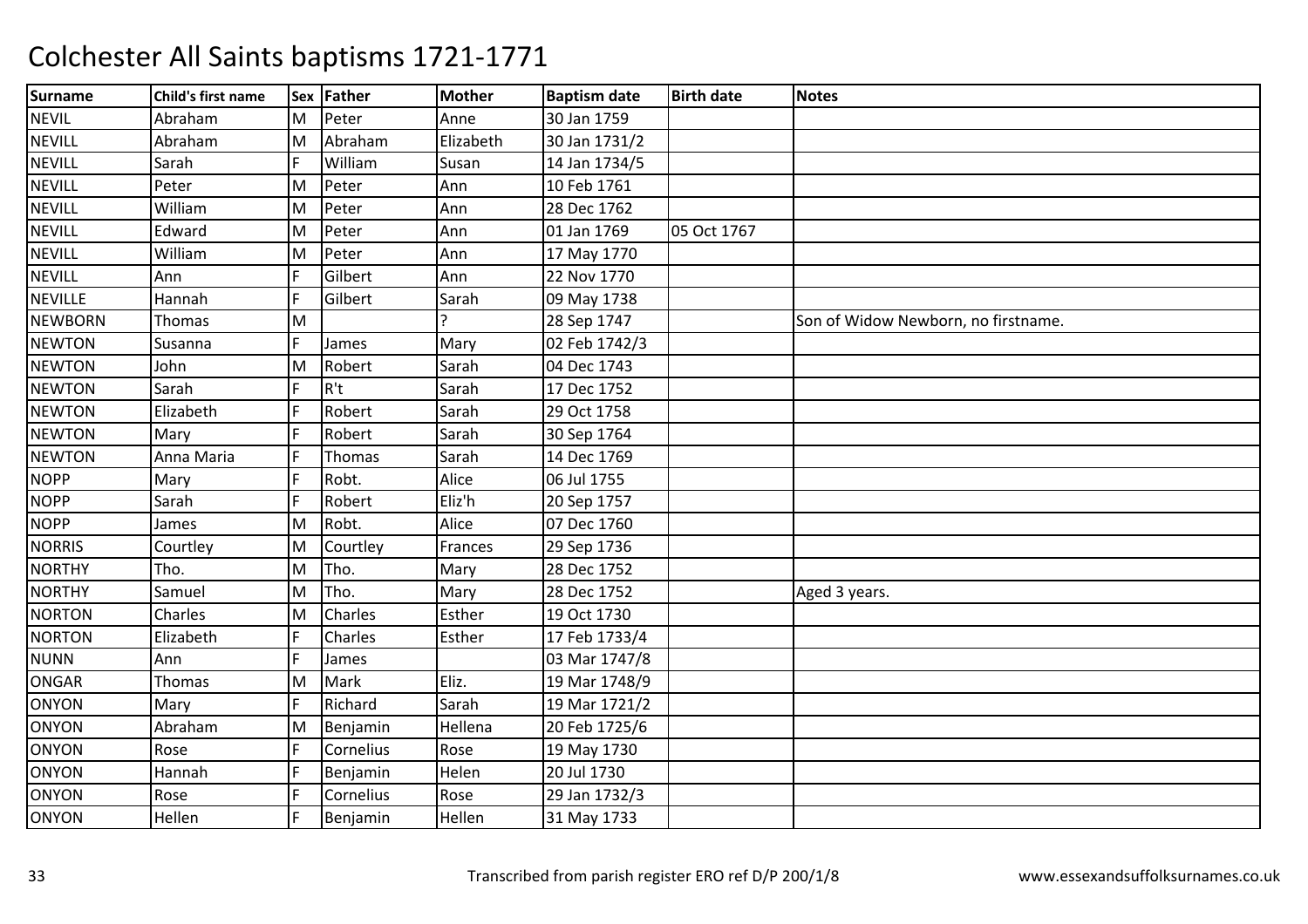| <b>Surname</b>   | Child's first name |    | Sex Father | <b>Mother</b> | <b>Baptism date</b> | <b>Birth date</b> | <b>Notes</b>         |
|------------------|--------------------|----|------------|---------------|---------------------|-------------------|----------------------|
| <b>ONYON</b>     | Sarah              | F  | Benjamin   | Helen         | 24 Mar 1734/5       |                   |                      |
| <b>ONYON</b>     | Sarah              | F  | Benjamin   | Hellen        | 15 Dec 1736         |                   |                      |
| <b>ONYON</b>     | William            | M  | Benjamin   | Hellen        | 26 Dec 1738         |                   |                      |
| <b>ONYON</b>     | Susan              | F  | Benjamin   | Ellen         | 29 Jun 1741         |                   |                      |
| <b>OSBORN</b>    | James              | M  | Robert     | Sarah         | 27 Jan 1750/1       |                   |                      |
| <b>OSBORNE</b>   | Robert             | M  | Robert     | Catherine     | 15 Apr 1730         |                   |                      |
| <b>OSBORNE</b>   | Mary               | F  | Robert     | Catherine     | 15 Apr 1730         |                   |                      |
| <b>OSBORNE</b>   | Mary               |    |            | Mary          | 27 Feb 1734/5       |                   | No father firstname. |
| <b>OSBORNE</b>   | Mary               | F  | Henry      | Mary          | 20 Jan 1765         |                   |                      |
| <b>OSBORNE</b>   | Henry              | M  | Henry      | Mary          | 02 Nov 1766         |                   |                      |
|                  | Catherine          |    |            |               |                     |                   |                      |
| <b>OSMOND</b>    | Garner             | F  | Robert     | Catherine     | 01 Jan 1722/3       |                   |                      |
| <b>OSMOND</b>    | James              | M  | Henry      | Mary          | 19 Jun 1768         | 19 May 1768       |                      |
| <b>OXBOROUGH</b> | Rebecca            | F  | Charles    | Sarah         | 27 Jul 1741         |                   |                      |
| <b>OXBOROUGH</b> | Nathan             | M  | Nathan     |               | 09 Jun 1745         |                   |                      |
| <b>OXBROUGH</b>  | Sarah              |    | Charles    | Sarah         | 13 Nov 1734         |                   |                      |
| P[AU]RKISS       | Margaret           | F  | Joshua     | Martha        | 05 Jul 1753         |                   |                      |
| PAIN             | Mary               | F  | Nathaniel  | Eliz.         | 20 Aug 1743         |                   |                      |
| PANNELL          | John               | M  |            | Mary          | 08 May 1723         |                   | Mother a widow.      |
| <b>PARIS</b>     | Robert             | M  | Robert     | Mary          | 01 Mar 1732/3       | 04 Feb 1732/3     |                      |
| <b>PARK</b>      | Bridgett           | F  | William    | Bridgett      | 03 Apr 1732         |                   |                      |
| <b>PARKER</b>    | James              | M  | James      | Ann           | 15 Sep 1751         |                   |                      |
| <b>PARKER</b>    | Ann                |    | James      | Ann           | 19 Aug 1753         |                   |                      |
| <b>PARKER</b>    | Mary Ann           | F  | Isaac      | Mary          | 13 Oct 1768         |                   |                      |
| PARMENTER        | Ann                |    | William    | Ann           | 27 Dec 1734         |                   |                      |
| <b>PARR</b>      | Mary               |    | Benjamin   | Mary          | 03 Oct 1731         |                   |                      |
| <b>PASFIELD</b>  | Sophia             | F  | William    | Mary          | 15 May 1770         |                   |                      |
| PASFIELD         | William            | M  | William    | Mary          | 29 Oct 1771         |                   |                      |
| <b>PASS</b>      | William            | M  | Jos.       | Hester        | 09 Jan 1742/3       |                   |                      |
| <b>PAYNE</b>     | Sarah              | F  | Abraham    | Sarah         | 26 Dec 1727         |                   |                      |
| <b>PAYNE</b>     | Hannah             | F. | John       | Hannah        | 31 Jul 1732         |                   |                      |
| <b>PAYNE</b>     | Mary               | F  | John       | Hannah        | 06 May 1734         |                   |                      |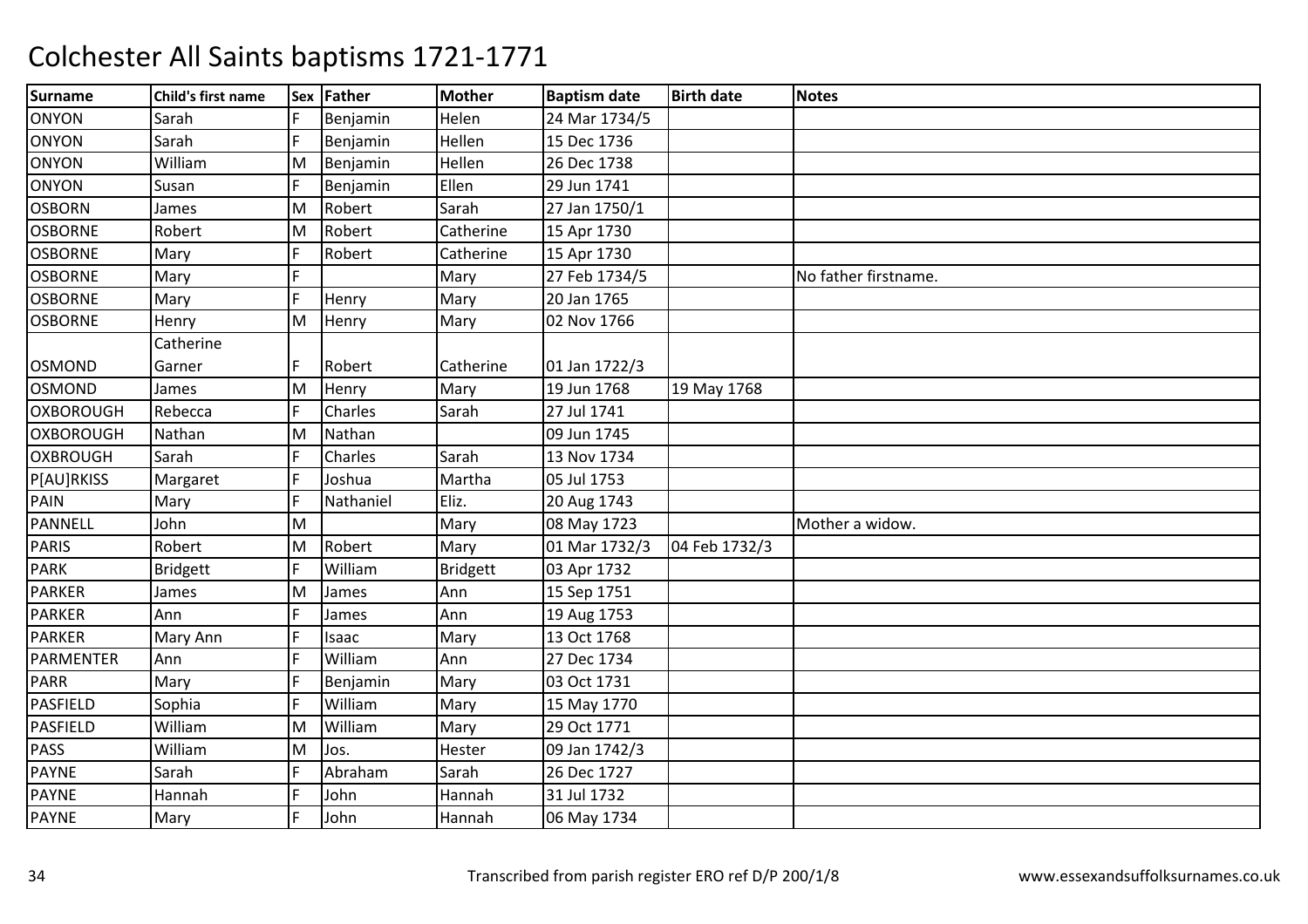| <b>Surname</b>   | Child's first name |    | Sex Father | Mother       | <b>Baptism date</b> | <b>Birth date</b> | <b>Notes</b>                                                                                                                                                                       |
|------------------|--------------------|----|------------|--------------|---------------------|-------------------|------------------------------------------------------------------------------------------------------------------------------------------------------------------------------------|
| <b>PAYNE</b>     | John               | M  | John       | Mary         | 29 Nov 1736         |                   |                                                                                                                                                                                    |
| <b>PAYNE</b>     | Martha             | F  | Nathaniel  | Eliz.        | 02 Jan 1737/8       |                   |                                                                                                                                                                                    |
| PE[CE]K          | John               | M  | John       | Sarah        | 11 Feb 1753         |                   |                                                                                                                                                                                    |
| PEAGRAM          | Philadelphia       | F  | Isaac      | Philadelphia | 14 Apr 1763         | 18 Jun 1762       |                                                                                                                                                                                    |
| <b>PEAK</b>      | Susannah           | E  | Samuel     | Mary         | 27 Jul 1732         |                   |                                                                                                                                                                                    |
| <b>PEAK</b>      | Mary               | F  | Samuel     | Mary         | 28 May 1740         |                   |                                                                                                                                                                                    |
| PEALING          | Jeremiah           | M  | John       | Ann          | 12 Nov 1771         |                   |                                                                                                                                                                                    |
| PEELING          | John               | M  | John       | Ann          | 17 Dec 1769         |                   | Is this for Pullen ?].                                                                                                                                                             |
| <b>PENNOCK</b>   | James              | M  | James      | Susan        | 09 Aug 1747         |                   |                                                                                                                                                                                    |
| PEPWELL          | Mary               |    | Samuel     | Mary         | 23 Oct 1721         |                   |                                                                                                                                                                                    |
| <b>PERRY</b>     | Samuel             | M  | Samuel     | Mary         | 21 Sep 1737         |                   |                                                                                                                                                                                    |
| <b>PHILBRICK</b> | Susannah           |    | Edwd.      | Eliz.        | 13 Mar 1747/8       |                   |                                                                                                                                                                                    |
| <b>PHILLIPS</b>  | Esther             | F  | Samuel     | Esther       | 19 Apr 1725         |                   |                                                                                                                                                                                    |
| PHILLIPS         | Samuel             | M  | Samuel     | Esther       | 12 Mar 1726/7       |                   |                                                                                                                                                                                    |
| <b>PHILLIPS</b>  | Thomas             | M  | Samuel     | Esther       | 20 Oct 1728         |                   |                                                                                                                                                                                    |
| <b>PHILLIPS</b>  | William            | M  | Samuel     | Esther       | 21 Jul 1734         |                   |                                                                                                                                                                                    |
| <b>PHILLIPS</b>  | Eliz'th            | F. | John       | Ann          | 06 Sep 1761         |                   | A year old.                                                                                                                                                                        |
| <b>PHILLIPS</b>  | Rebecca            | F  | William    | Dorcas       | 24 Sep 1765         |                   |                                                                                                                                                                                    |
| <b>PHILLIPS</b>  | William            | M  | William    | Dorcas       | 14 Apr 1767         |                   |                                                                                                                                                                                    |
| <b>PICKETT</b>   | Willm.             | M  | Wm.        | Susanna      | 22 Oct 1754         |                   |                                                                                                                                                                                    |
| <b>PICKETT</b>   | Sarah              | F  | William    | Susannah     | 30 Oct 1755         |                   |                                                                                                                                                                                    |
| <b>PICKETT</b>   | William            | M  |            | Susanna      | 23 Aug 1758         |                   |                                                                                                                                                                                    |
| <b>PIKE</b>      | Sarah              | F. | John       | Sarah        | 26 Feb 1754         |                   |                                                                                                                                                                                    |
| PILGRIM          | John               | M  | John       | Elizabeth    | 20 Oct 1761         |                   |                                                                                                                                                                                    |
| PILGRIM          | James              | M  | John       | Elizabeth    | 20 Jun 1765         |                   |                                                                                                                                                                                    |
| <b>PITT</b>      | William            |    |            |              |                     | 12 Mar 1734/5     | This, the father of Wm Pitt baptised 23/5/1769. Said to have been<br>baptised in St Botolph 'soon after' [not found so far] as told by his<br>father and mother now both deceased. |
| <b>PITT</b>      | Sarah              | F  | John       | Sarah        | 14 Feb 1726/7       |                   |                                                                                                                                                                                    |
| PITT             | John               | M  | John       | Sarah        | 18 Feb 1728/9       |                   |                                                                                                                                                                                    |
| <b>PITT</b>      | Sarah              | F  | John       | Sarah        | 23 Nov 1731         |                   |                                                                                                                                                                                    |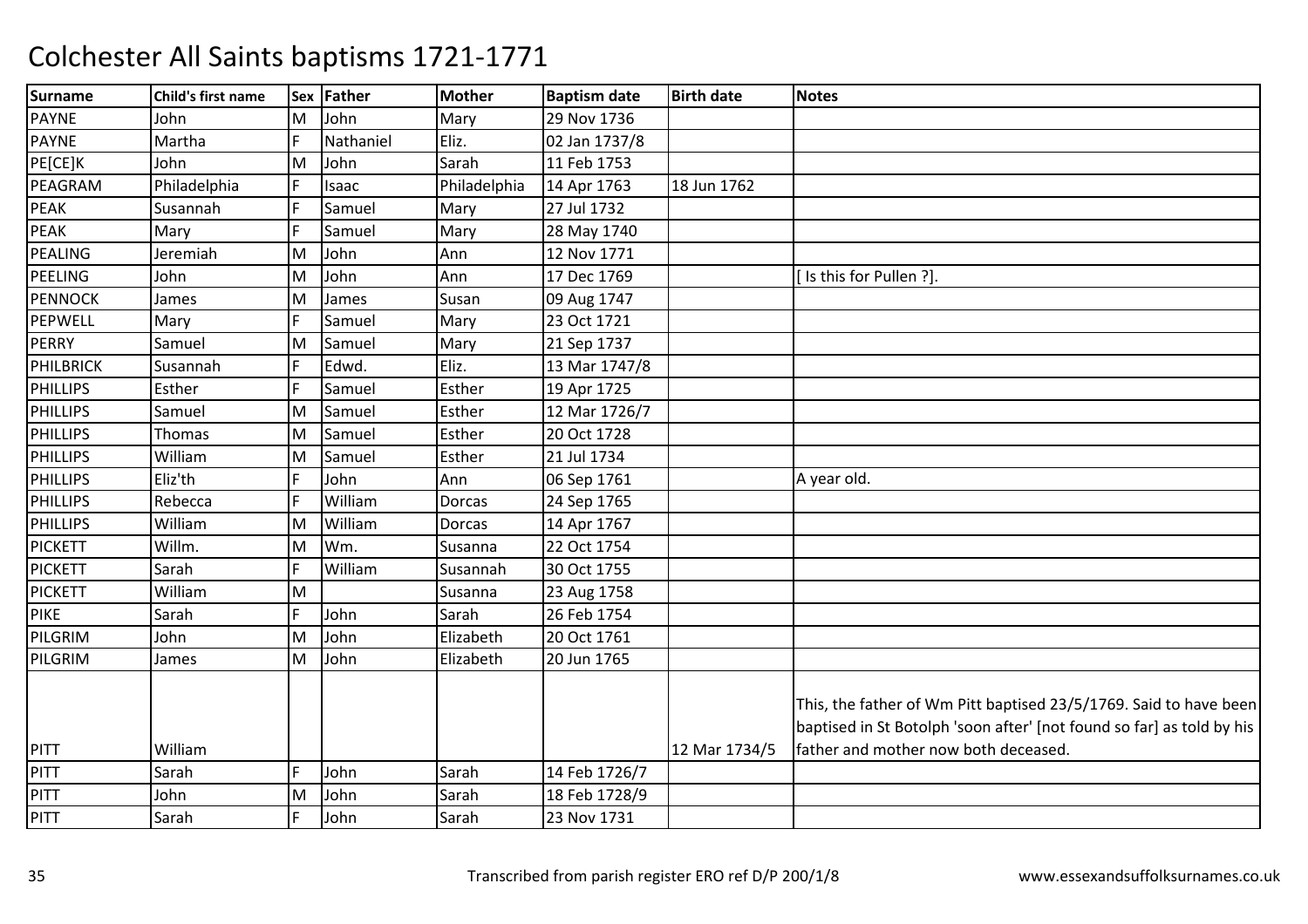| <b>Surname</b>  | Child's first name |    | Sex Father | <b>Mother</b> | <b>Baptism date</b> | <b>Birth date</b> | <b>Notes</b>           |
|-----------------|--------------------|----|------------|---------------|---------------------|-------------------|------------------------|
| PITT            | William            | M  | William    | Sarah         | 23 May 1769         |                   |                        |
| <b>PITT</b>     | John               | M  | William    | Sarah         | 24 Mar 1771         |                   |                        |
| <b>POLHILL</b>  | Rachael            | F  | Solomon    | Mary          | 25 Sep 1737         |                   |                        |
| <b>POLLARD</b>  | Elisabeth          | F. | Stephen    | Elisabeth     | 03 Sep 1758         |                   |                        |
| POLLARD         | Sarah              | E  | Stephen    |               | 25 Aug 1761         |                   |                        |
| <b>POLLARD</b>  | Catharine          | F  | Stephen    | Elizabeth     | 02 Nov 1762         |                   |                        |
| POLLARD         | Sarah              | F  | Stephen    | Elizabeth     | 08 Jan 1765         |                   |                        |
| <b>POOLEN</b>   | Sarah              | F  | John       | Ann           | 28 Nov 1765         |                   | For Pullen ?].         |
| <b>POOLIN</b>   | Sarah              | F  | Richard    | Sarah         | 13 Jul 1746         |                   |                        |
|                 | Eliz'h             |    |            |               |                     |                   |                        |
| <b>POPPS</b>    | Mumpford           | F  | John       | Eliz'h        | 01 Mar 1757         |                   |                        |
| <b>POPPS</b>    | Elisabeth          | F  | John       | Elisabeth     | 13 May 1758         |                   |                        |
| <b>POPPS</b>    | Thomas             | M  | John       | Eliz'th       | 11 Jan 1761         |                   |                        |
| <b>PORTER</b>   | Ruth               | F  | Robert     | Mary          | 17 Sep 1769         |                   |                        |
| <b>POWEL</b>    | John               | M  | Richard    | Elizabeth     | 09 Oct 1768         |                   |                        |
| <b>POWELL</b>   | Joseph             | M  | Francis    | Susan         | 09 Feb 1721/2       |                   | Rector of this Parish. |
| <b>POWELL</b>   | Joseph             | M  | Francis    | Susan         | 30 Nov 1722         |                   | Rector of this Parish. |
| <b>POWELL</b>   | Ann                | F  | Francis    | Susan         | 25 Feb 1723/4       | 18 Jan 1723/4     | Rector of this Parish. |
| <b>POWELL</b>   | Jane               |    | Francis    | Susan         | 20 Jul 1725         | 02 Jul 1725       | Rector of this Parish. |
| <b>POWELL</b>   | Elisabeth          |    | Richard    | Elisabeth     | 12 May 1758         |                   |                        |
| <b>POWELL</b>   | Richard            | M  | Richard    | Elizabeth     | 21 Oct 1759         |                   |                        |
| <b>POWELL</b>   | Susannah           | F  | Rich'd     | Eliz'th       | 24 Aug 1762         |                   |                        |
| <b>POWELL</b>   | Robert             | M  | Richard    | Elizabeth     | 31 Mar 1765         |                   |                        |
| <b>PRESTNEY</b> | Mary               | F  | Thomas     | Mary          | 17 Apr 1768         | 17 Mar 1768       |                        |
| <b>PRESTNEY</b> | Susannah           | F. | Thomas     | Mary          | 08 Apr 1770         |                   |                        |
| PRESTNEY        | Thomas             | ΙM | Thomas     | Mary          | 15 Dec 1771         | 17 Nov 1771       |                        |
| <b>PRETTY</b>   | William            | M  | Samuel     | Hannah        | 01 Oct 1732         |                   |                        |
| <b>PRETTY</b>   | John               | M  | William    | Alice         | 11 Feb 1735/6       |                   |                        |
| <b>PRETTY</b>   | Ann                | E  | William    | Alice         | 14 Jan 1738/9       |                   |                        |
| <b>PRETTY</b>   | Samuel             | M  | George     | Mary          | 14 Oct 1750         |                   |                        |
| <b>PRETTY</b>   | William            | M  | George     | Mary          | 13 Jul 1756         |                   |                        |
| <b>PRETTY</b>   | Hannah             | E  | George     | Mary          | 01 Feb 1761         |                   | Infant.                |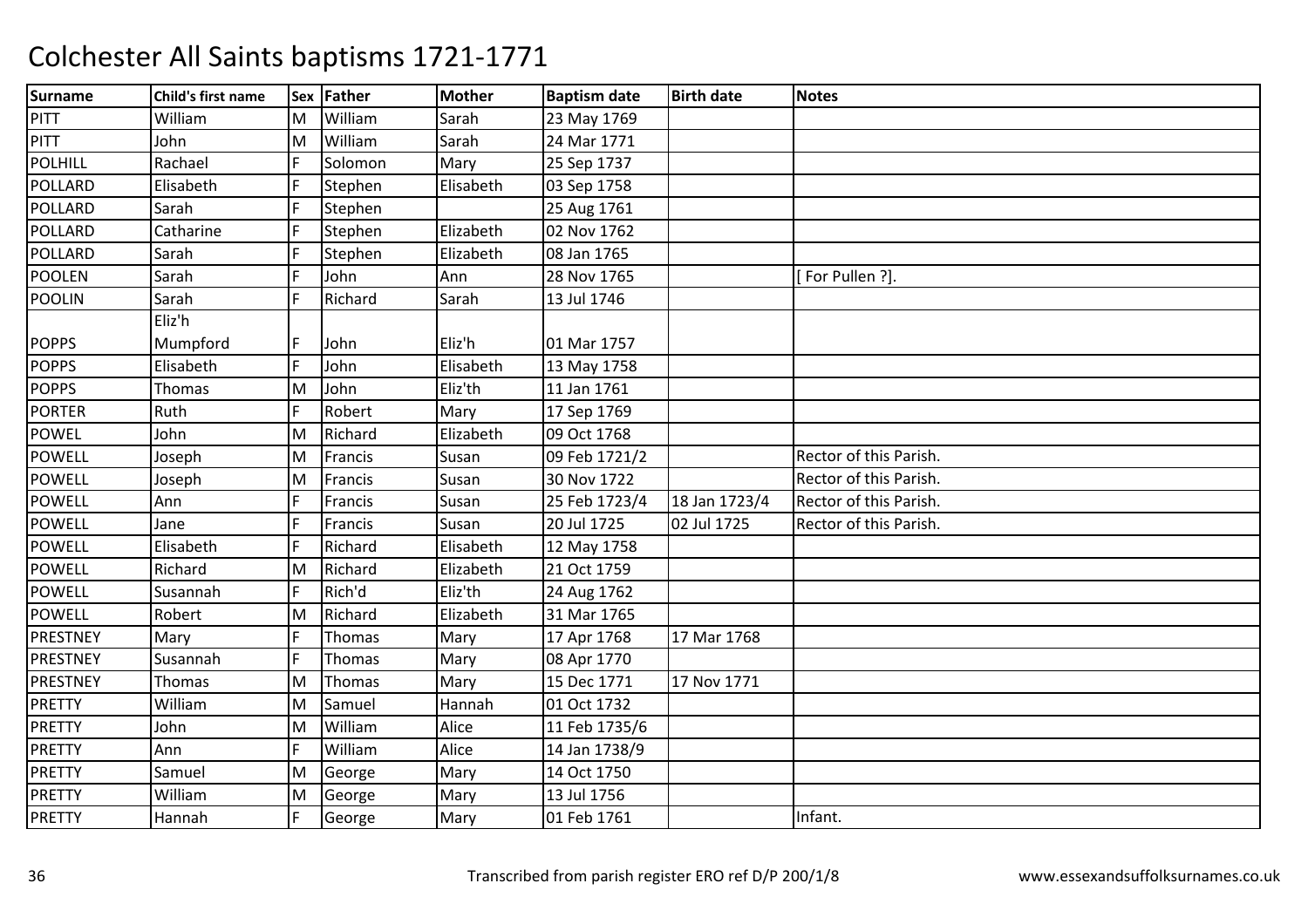| <b>Surname</b> | Child's first name |    | Sex Father | <b>Mother</b> | <b>Baptism date</b> | <b>Birth date</b> | <b>Notes</b>                 |
|----------------|--------------------|----|------------|---------------|---------------------|-------------------|------------------------------|
| <b>PRETTY</b>  | Thos.              | M  | George     | Mary          | 01 Feb 1761         | 25 Jul 1750       |                              |
| <b>PRETTY</b>  | Philip             | M  | George     | Mary          | 16 May 1762         |                   |                              |
| <b>PRETTY</b>  | Samuel             | M  | William    | Mary          | 05 Oct 1771         |                   |                              |
| <b>PRIGGS</b>  | Eliz'h             | F  | John       | Anne          | 11 Nov 1755         |                   | Probably should be Griggs ]. |
| <b>PRITTY</b>  | Eliz.              | F  | George     | Mary          | 10 Feb 1754         |                   | Twin of Samuel.              |
| <b>PRITTY</b>  | Samuel             | M  | George     | Mary          | 10 Feb 1754         |                   | Twin of Eliz.                |
| <b>PROYER</b>  | Mary               | F  | John       | Ann           | 11 May 1746         |                   | For Pryor /Prior ].          |
| <b>PRYOR</b>   | <b>Branson</b>     | M  | Samuel     | Sarah         | 28 Dec 1724         |                   |                              |
| <b>PRYOR</b>   | Ann                | F  | John       | Ann           | 18 Aug 1744         |                   |                              |
| <b>PRYOR</b>   | Sarah              |    | John       | Ann           | 30 Jun 1751         |                   |                              |
| <b>PULLEN</b>  | George             | M  | John       | Mary          | 29 May 1737         |                   |                              |
| <b>PULLEN</b>  | Ann                | F  | John       | Ann           | 13 Dec 1767         |                   |                              |
| <b>PURCAS</b>  | Mary               | F. | James      | Elizabeth     | 03 May 1725         |                   |                              |
| <b>PURCAS</b>  | John               | M  | John       | Sarah         | 12 Mar 1737/8       |                   |                              |
| <b>PURCHAS</b> | Martha             |    | Joshuah    | Marth         | 29 Dec 1742         | 10 Dec 1742       |                              |
| <b>PURKIS</b>  | Ann                |    | Joshua     |               | 16 Jul 1746         |                   |                              |
| <b>PURKIS</b>  | Joshua             | M  | Joshua     | Martha        | 11 Feb 1748/9       |                   |                              |
| <b>PURKIS</b>  | Joshua             | M  | Joshua     | Martha        | 07 Mar 1748/9       | 11 Feb 1748/9     | [Duplicate record ?].        |
| <b>PYKE</b>    | Mary               |    | Richard    |               | 11 Apr 1744         |                   | Widower.                     |
| QUILTER        | Hannah             |    | John       | Ann           | 01 May 1763         |                   |                              |
| <b>QUILTER</b> | Elizabeth          | F. | John       | Ann           | 12 Feb 1765         |                   |                              |
| <b>QUILTER</b> | Ann                |    | John       | Ann           | 09 Jun 1768         | 20 May 1768       |                              |
| <b>QUILTER</b> | Amy                |    | John       | Ann           | 08 Mar 1770         |                   |                              |
| <b>RABY</b>    | Benjamin           | M  | Amos       | Dorothy       | 25 Jun 1721         |                   |                              |
| <b>RABY</b>    | William            | M  | Amos       | Dorothy       | 16 Sep 1722         |                   |                              |
| <b>RALPH</b>   | Elizabeth          |    | Thomas     | Eliz.         | 05 Apr 1737         |                   |                              |
| <b>RALPH</b>   | Pleasant           |    | Thomas     | Eliz.         | 10 Mar 1746/7       |                   |                              |
| <b>RALPH</b>   | Hannah             |    | Tho.       | Eliz.         | 24 Dec 1752         |                   |                              |
| <b>RALPH</b>   | Tho.               | M  | Tho.       | Eliz.         | 07 Jul 1754         |                   |                              |
| <b>RALPH</b>   | Hannah             | F  | Thomas     | Eliz'h        | 29 Aug 1756         |                   |                              |
| <b>RATFORD</b> | William            | M  | Daniel     | Mary          | 29 Sep 1765         |                   |                              |
| <b>RATFORD</b> | Sarah              |    | Daniel     | Mary          | 04 Sep 1768         |                   |                              |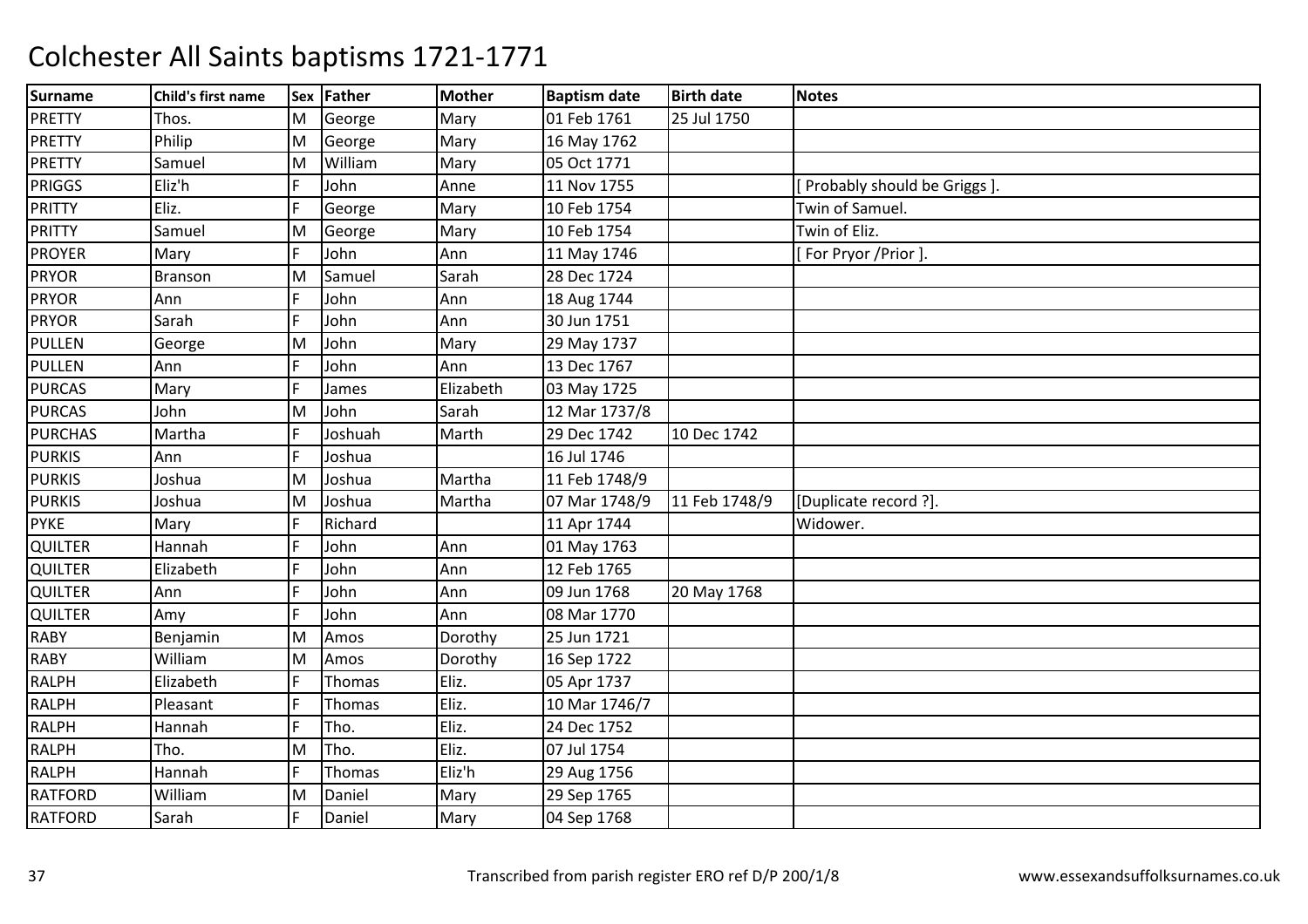| <b>Surname</b>    | Child's first name |   | Sex Father     | Mother    | <b>Baptism date</b> | <b>Birth date</b> | <b>Notes</b>                                                   |
|-------------------|--------------------|---|----------------|-----------|---------------------|-------------------|----------------------------------------------------------------|
| <b>RATFORD</b>    | John               | M | Daniel         | Mary      | 06 May 1770         |                   |                                                                |
| <b>RATFORD</b>    | Mary               | E | Daniel         | Mary      | 01 Dec 1771         |                   |                                                                |
| RAY               | Martha             |   | Edward         | Martha    | 24 Jun 1726         |                   |                                                                |
| <b>RAYNER</b>     | Eliz.              |   | David          | Marg't    | 30 Jan 1755         |                   |                                                                |
| <b>RAYNER</b>     | David              | M | David          | Margaret  | 04 May 1758         |                   |                                                                |
| <b>RAYSON</b>     | Sarah              | F | Jeremiah       | Sarah     | 19 Mar 1748/9       |                   |                                                                |
| <b>READING</b>    | Barnett            | M | <b>Barnett</b> | Isabella  | 16 Apr 1731         |                   | Father's firstname was originally entered as Benjamin.         |
| <b>READING</b>    | <b>Barnett</b>     | M | <b>Barnett</b> | Isabella  | 23 Jul 1733         |                   |                                                                |
| <b>READING</b>    | Barnard            | M | Barnard        | Martha    | 10 Feb 1757         |                   |                                                                |
| <b>READING</b>    | John               |   |                |           | 03 Apr 1760         | 21 Dec 1757       | No parents given. [Likely to be Barnard & Martha].             |
|                   |                    |   |                |           |                     |                   | The capital of Renth was R, but was later altered to something |
| RENTH?            | Ann                |   | William        | Mary      | 27 Mar 1734         |                   | unreadable.                                                    |
| <b>RICE</b>       | Mary               |   | Samuel         | Mary      | 27 Sep 1724         |                   |                                                                |
| <b>RICHARDS</b>   | Martha             | F | Robert         | Catherine | 11 Jun 1737         |                   |                                                                |
| <b>RICHARDSON</b> | John               | M | Jonathan       | Mary      | 19 Oct 1755         |                   |                                                                |
| RICKERINGILL      | Thamar Ann         | F | Edward         | Mary      | 16 Mar 1766         |                   | Should be Hickeringill ?].                                     |
| <b>RIPLEY</b>     | Mark               | M | William        | Ann       | 13 Jul 1760         |                   |                                                                |
| <b>ROBERTS</b>    | Ann                | F | Samuel         | Ann       | 15 Sep 1734         |                   |                                                                |
| <b>ROBERTSON</b>  | James              | M | James          | Susanna   | 23 Mar 1758         |                   |                                                                |
| <b>ROBINSON</b>   | James              | M | James          | Jane      | 02 Jun 1735         |                   |                                                                |
| <b>ROBINSON</b>   | Joseph             | M | Richard        | Rachel    | 02 Sep 1746         |                   |                                                                |
| <b>ROCK</b>       | Ann                | F | Robert         | Susan     | 01 Apr 1737         |                   |                                                                |
| ROW               | William            | M | William        | Sarah     | 20 Mar 1757         |                   |                                                                |
| <b>RUDLAND</b>    | Margaret           | F | Samuel         | Margaret  | 04 Aug 1763         |                   |                                                                |
| <b>RUDLAND</b>    | William            | M | Samuel         | Margaret  | 04 Aug 1763         | 26 Nov 1761       |                                                                |
| <b>RUGGLES</b>    | Benjamin           | M | Joseph         | Martha    | 01 May 1725         |                   |                                                                |
| <b>RUSE</b>       | William            | M | George         | Mary      | 10 Jan 1724/5       |                   |                                                                |
| <b>RUTLAND</b>    | Sarah              | F | Sam'l          | Mary      | 13 Nov 1760         |                   |                                                                |
| <b>RUTLIDGE</b>   | Penn               |   | Robert         | Penn      | 11 Oct 1742         |                   |                                                                |
| SADLER            | John               |   |                |           | 26 Jan 1735/6       |                   | Adult?                                                         |
| SADLER            | Elizabeth          |   |                |           | 26 Jan 1735/6       |                   | Adult?                                                         |
| SADLER            | John               | M | Jacob          |           | 30 Oct 1737         |                   |                                                                |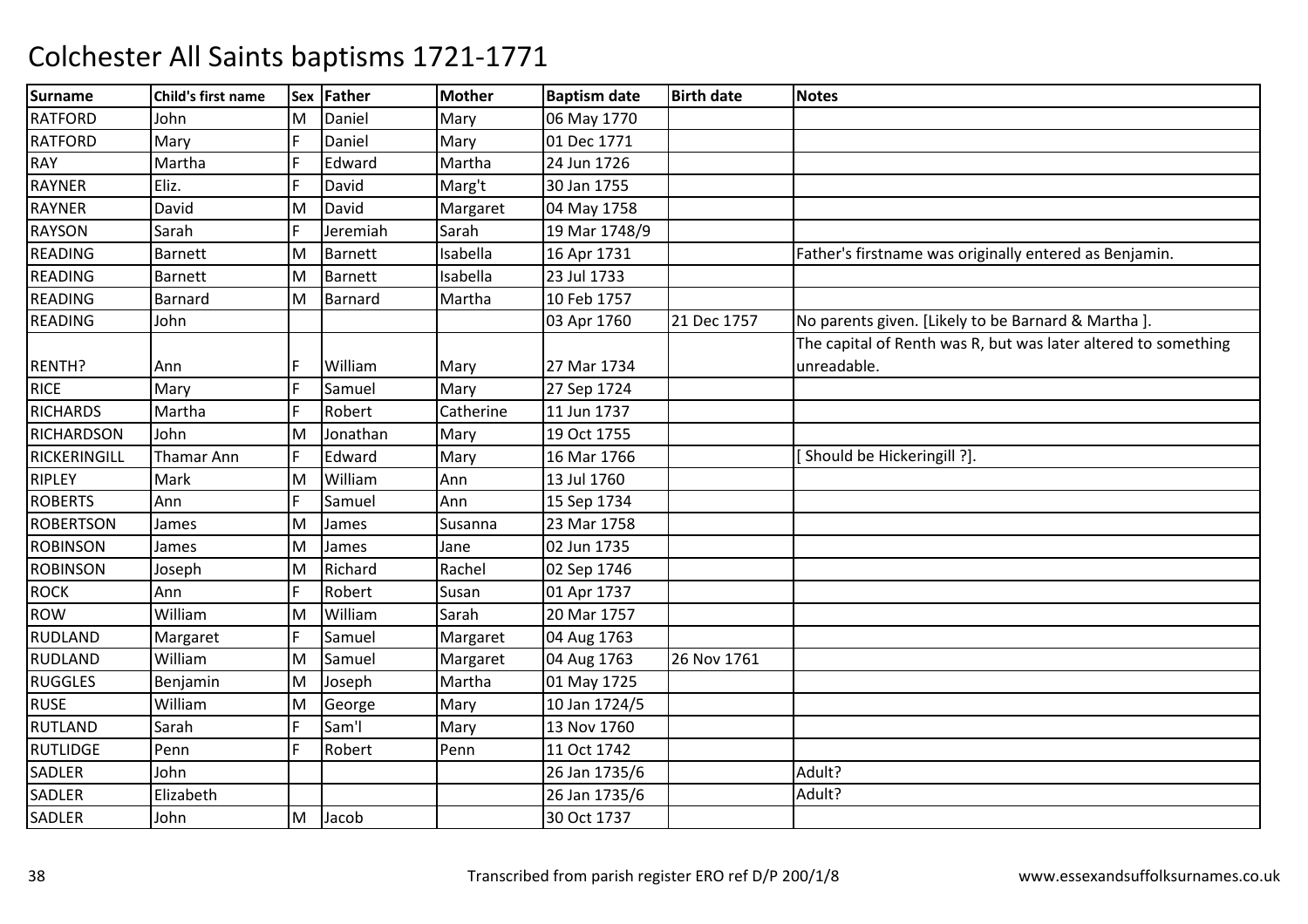| <b>Surname</b>   | Child's first name |    | Sex Father | <b>Mother</b> | <b>Baptism date</b> | <b>Birth date</b> | <b>Notes</b>                             |
|------------------|--------------------|----|------------|---------------|---------------------|-------------------|------------------------------------------|
| SADLER           | Samuel             | M  | Jacob      | Elizabeth     | 01 Dec 1739         |                   |                                          |
| SADLER           | Elizabeth          | F  | Jacob      | Elizabeth     | 15 Dec 1742         |                   |                                          |
| SADLER           | William            | M  | William    | Rebecca       | 24 Sep 1765         |                   | Son of William Sadler and Rebecca Mason  |
| SALLOWS          | Elizabeth          |    | Richard    | Mary          | 23 Dec 1736         |                   |                                          |
| <b>SALMON</b>    | William            | M  | William    | Mary          | 31 May 1733         |                   |                                          |
| SALMON           | Sarah              | F  | Samuel     | Sarah         | 09 Aug 1741         |                   |                                          |
| SAMS             | Thomas             | M  | Thomas     | Ann           | 24 Oct 1731         |                   |                                          |
| SAMS             | George             | M  | George     | Ann           | 22 Jul 1733         |                   |                                          |
| SANSOM           | Phillip            | M  | Phillip    | Susan         | 26 Apr 1744         |                   |                                          |
| SANSOM           | Eliz.              | F. | Phillip    | Susannah      | 06 Apr 1748         |                   |                                          |
| SANSOM           | Hannah             |    | Philip     | Susanna       | 26 Jan 1758         |                   |                                          |
| SANSOME          | Ann                | F  | Philip     | Susanna       | 15 Oct 1750         |                   |                                          |
| SANSON           | Ephraim            | M  | George     | Mary          | 04 Jun 1721         |                   |                                          |
| SANSON           | John               | M  | James      | Elizabeth     | 11 Apr 1726         |                   |                                          |
| SANSON           | George             | M  |            | Elizabeth     | 04 May 1735         |                   | No father firstname. [James most likely] |
| SANSON           | Susan              | F  | Phillip    | Susan         | 06 Dec 1737         |                   |                                          |
| SANSUM           | Phillip            | M  | Phillip    | Susan         | 02 Dec 1745         |                   |                                          |
| SARLES           | William            | M  | Thomas     | Hannah        | 17 Dec 1771         | 21 Nov 1771       |                                          |
| SARLS            | Hannah             | F  | Thomas     | Hannah        | 28 Apr 1767         |                   | [For Searles ?]                          |
| <b>SARLS</b>     | <b>Thomas</b>      | M  | Thomas     | Hannah        | 10 Nov 1768         |                   |                                          |
| SAYWARD          | Robert             | M  | Robert     | Elizabeth     | 08 Jul 1729         |                   |                                          |
| SAYWARD          | Mary               | F. | Robert     | Elizabeth     | 08 Jul 1729         |                   |                                          |
| <b>SCARFF</b>    | Jeremiah           | M  | Francis    | Ann           | 14 Jul 1728         |                   |                                          |
| <b>SCARFF</b>    | Francis            | M  | Francis    | Ann           | 29 Jan 1734/5       |                   |                                          |
| <b>SCARFF</b>    | Elizabeth          |    | Francis    | Ann           | 01 May 1737         |                   |                                          |
| <b>SCARFF</b>    | Rebecca            |    | Francis    | Ann           | 22 Jul 1739         |                   |                                          |
| <b>SCARFFE</b>   | Alice              |    | Francis    | Ann           | 13 Nov 1726         |                   |                                          |
| <b>SCHOLDING</b> | James              | M  | Samuel     | Susannah      | 09 Oct 1768         |                   |                                          |
| <b>SEABER</b>    | William            | M  | William    | Mary          | 04 Jan 1726/7       |                   |                                          |
| <b>SEABER</b>    | Mary               | F  | William    | Mary          | 16 Jan 1727/8       |                   |                                          |
| <b>SEABER</b>    | Elizabeth          |    | William    | Mary          | 22 Apr 1730         |                   | Certified in this church to be baptised. |
| <b>SEABER</b>    | Mary               |    | William    | Mary          | 16 Feb 1731/2       |                   |                                          |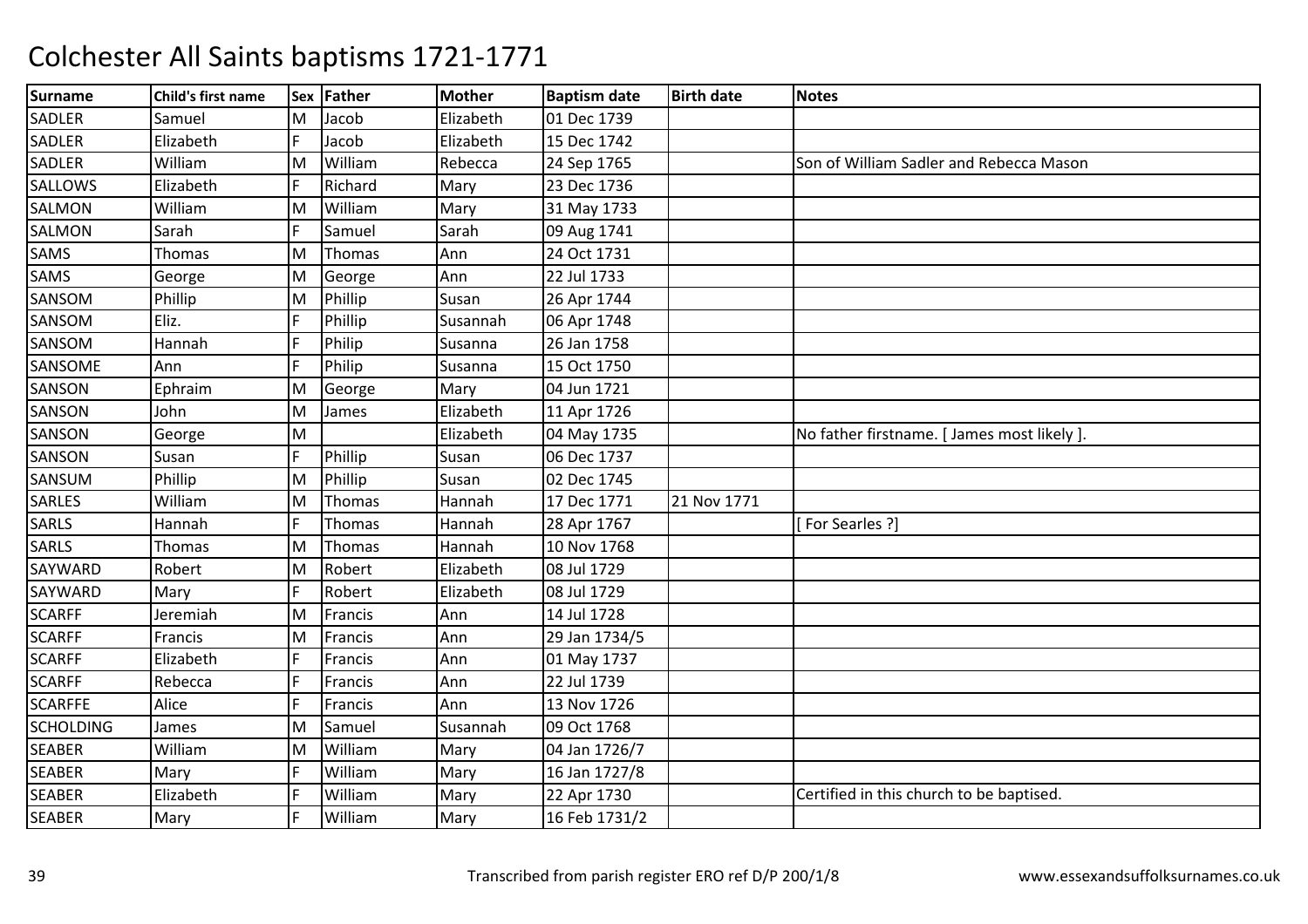| <b>Surname</b>   | Child's first name |     | Sex Father | <b>Mother</b> | <b>Baptism date</b> | <b>Birth date</b> | <b>Notes</b>                                                     |
|------------------|--------------------|-----|------------|---------------|---------------------|-------------------|------------------------------------------------------------------|
| <b>SEABER</b>    | John               | M   | William    | Mary          | 28 Dec 1733         |                   |                                                                  |
| <b>SEARLES</b>   | James              | M   | James      | Ann           | 13 Oct 1728         |                   |                                                                  |
| <b>SEARLES</b>   | Sarah              | IF. | James      | Sarah         | 03 Feb 1757         |                   |                                                                  |
| <b>SEARLS</b>    | James              | M   | James      | Sarah         | 13 Jun 1754         | 25 May 1754       |                                                                  |
| SEELEY?          | Sarah              | IF. | William    | Elizabeth     | 30 Jan 1739/40      |                   | Surname overwritten, underneath not readable.                    |
|                  |                    |     |            |               |                     |                   | Surname altered by a later hand but can't tell from what, though |
| <b>SEELY</b>     | Elizabeth          |     | William    | Eliz.         | 25 Feb 1730/1       |                   | similar.                                                         |
| <b>SELEY</b>     | <b>Thomas</b>      | M   | William    | Elizabeth     | 28 Apr 1735         |                   |                                                                  |
|                  |                    |     |            |               |                     |                   | Second letter in surname has been altered at a later date. [For  |
| SELEY?           | Sarah              | IF. | William    | Elizabeth     | 06 Jul 1732         |                   | Selly /Seeley ? ].                                               |
| <b>SERLES</b>    | John               | M   | John       | Abigail       | 30 Oct 1726         |                   | Father's firstname has been crossed out.                         |
| <b>SERLES</b>    | Ruth               |     |            | Ann           | 07 May 1727         |                   | No father's name. [ Probably James ].                            |
| <b>SEXTON</b>    | Samuel             | M   | John       | Mary          | 15 Oct 1754         |                   |                                                                  |
| <b>SEXTON</b>    | Sarah              | E   | John       | Mary          | 15 Oct 1754         |                   |                                                                  |
| <b>SEXTON</b>    | Elizabeth          | F   | Thomas     | Elizabeth     | 31 Jul 1768         | 25 Oct 1765       |                                                                  |
| <b>SEXTON</b>    | Mary               | F   | Thomas     | Elizabeth     | 31 Jul 1768         | 15 Jul 1768       |                                                                  |
| SEYD[EO]Y        | Reuben             | M   | John       | Mary          | 06 Apr 1736         |                   | [For Siday ?].                                                   |
| <b>SEYMOUR</b>   | John               | M   | John       | Elizabeth     | 18 Nov 1750         |                   |                                                                  |
| <b>SHAKSHAFT</b> | Enoch              | M   | John       | Elizabeth     | 06 May 1737         |                   |                                                                  |
| <b>SHEARD</b>    | Lucy               |     | Sam'l      | Sarah         | 28 Oct 1760         |                   |                                                                  |
| <b>SHEDD</b>     | Rachael            | F   | John       | Elizabeth     | 17 Aug 1735         |                   |                                                                  |
| <b>SHEDD</b>     | Mary               | F   | Rummage    | Mary          | 22 May 1755         |                   |                                                                  |
| <b>SHEDD</b>     | William Hudson     | M   | Sam'l      | Sarah         | 23 Jan 1763         |                   |                                                                  |
| <b>SHEDD</b>     | Hannah             | IF. | Rammage    | Mary          | 13 Jun 1763         |                   |                                                                  |
| <b>SHEDD</b>     | Rummage            | M   | Rummage    | Mary          | 17 Aug 1766         |                   |                                                                  |
| <b>SHEDD</b>     | Charlotte          | IF. | Samuel     | Sarah         | 14 Jun 1767         |                   |                                                                  |
| <b>SHEDD</b>     | Lucy               | F   | Samuel     | Sarah         | 10 Jul 1770         |                   |                                                                  |
|                  |                    |     |            |               |                     |                   | Surname altered by a later hand from something that is probably  |
| <b>SHEED</b>     | Deborah            |     | William    | Eliz.         | 26 Dec 1731         |                   | similar.                                                         |
| <b>SHELDRACK</b> | Hannah             | F   | Thomas     | Ann           | 04 Apr 1732         |                   |                                                                  |
| <b>SHELDRECK</b> | Rachael            | F   | Thomas     | Rachael       | 08 Jul 1729         |                   |                                                                  |
| <b>SHELLY</b>    | Benjamin           | M   | John       | Hannah        | 06 May 1759         |                   |                                                                  |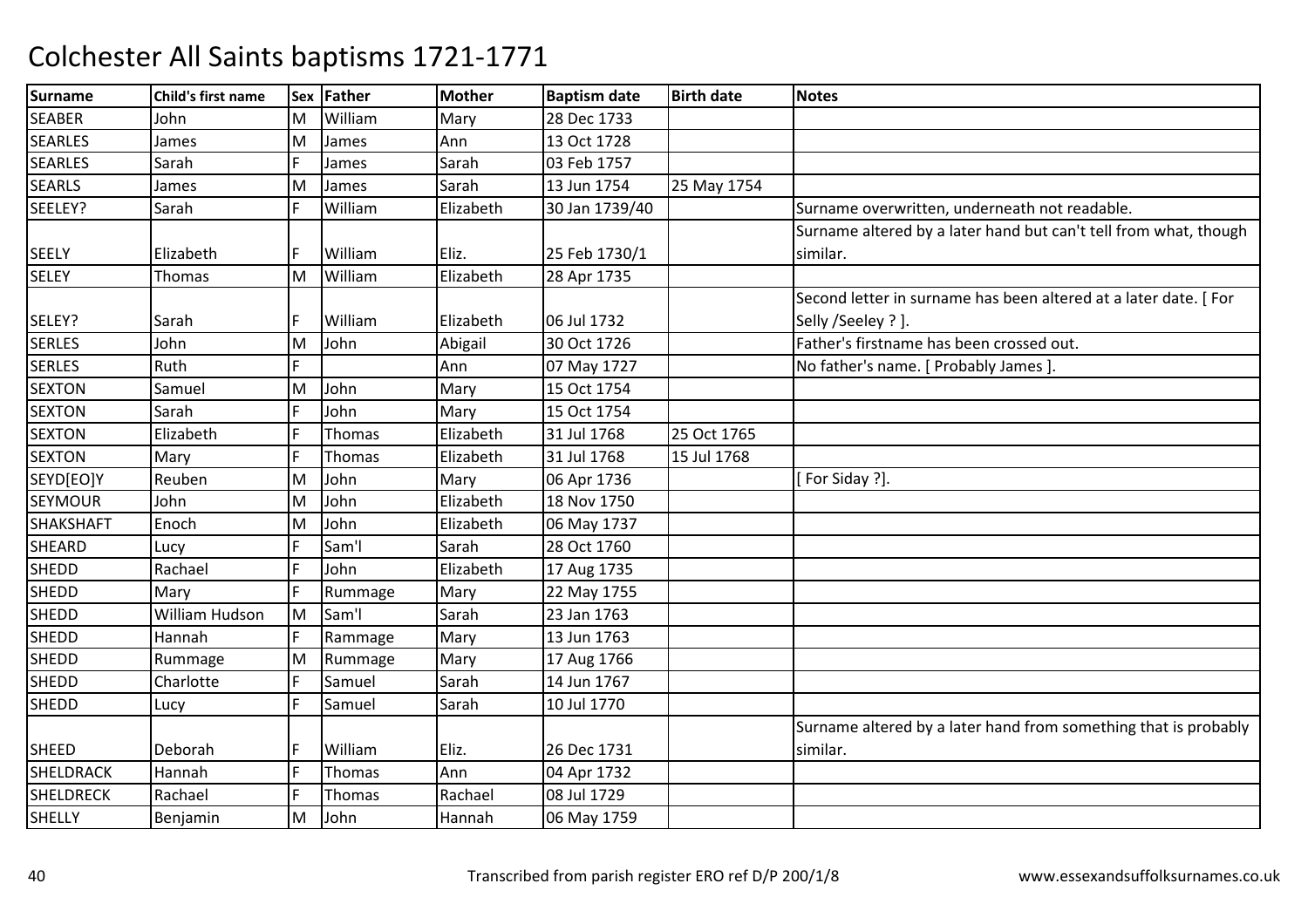| <b>Surname</b>   | Child's first name |     | Sex Father | <b>Mother</b> | <b>Baptism date</b> | <b>Birth date</b> | <b>Notes</b> |
|------------------|--------------------|-----|------------|---------------|---------------------|-------------------|--------------|
| <b>SHELLY</b>    | Hannah             | F   | John       | Hannah        | 06 May 1759         |                   |              |
| SHERMAN          | John               | lм  | John       | Esther        | 30 Aug 1739         |                   |              |
| SHERMAN          | John Fordyce       | M   | John       | Elizabeth     | 27 Mar 1768         | 03 Mar 1768       |              |
| <b>SHILLITO</b>  | Ann                |     | Ephriam    | Elizabeth     | 13 Mar 1760         |                   |              |
| <b>SHILLITO</b>  | Samuel             | M   | Ephraim    | Elizabeth     | 25 Feb 1762         |                   |              |
| <b>SHILLITO</b>  | Mary               | lF. | Ephraim    | Elizabeth     | 29 Sep 1763         |                   |              |
| <b>SHILLITO</b>  | Samuel             | M   | Ephraim    | Elizabeth     | 27 Apr 1765         |                   |              |
| <b>SHILLITOE</b> | Ephraim            | M   | Ephraim    | Elizabeth     | 15 Oct 1751         |                   |              |
| <b>SHILLITOE</b> | Mary               | F   | Ephraim    | Eliz.         | 03 May 1753         |                   |              |
| <b>SHILLITOE</b> | Charles            | M   | Ephraim    | Elisabeth     | 26 Jan 1758         |                   |              |
| <b>SHOOTER</b>   | Elizabeth          |     | Robert     | Elizabeth     | 23 Nov 1731         |                   |              |
| <b>SILLETO</b>   | Susannah           |     | Ephraim    | Eliz'h        | 06 May 1756         |                   |              |
| <b>SILLITO</b>   | Ephraim            | M   | Ephraim    | Eliz.         | 05 Dec 1727         |                   |              |
| <b>SILLITOE</b>  | Richard            | M   | Ephraim    | Eliz.         | 31 Dec 1754         |                   |              |
| <b>SIMONS</b>    | Sarah              | F   | Leonard    | Sarah         | 13 Aug 1761         |                   |              |
| <b>SKEY</b>      | John               | M   | John       | Alice         | 28 Oct 1730         |                   |              |
| <b>SKOLDING</b>  | Catharine          | F   | Samuel     | Susannah      | 12 Nov 1769         |                   |              |
| <b>SLADE</b>     | James              | M   | William    | Mary          | 07 Oct 1766         |                   |              |
| <b>SMITH</b>     | Susan              |     | Solomon    | Susan         | 06 Jul 1721         |                   |              |
| <b>SMITH</b>     | Hannah             |     | Solomon    | Susan         | 17 Oct 1723         |                   |              |
| <b>SMITH</b>     | Solomon            | İΜ  | Solomon    | Susan         | 07 Nov 1725         |                   |              |
| <b>SMITH</b>     | Sarah              | F   | John       | Elizabeth     | 12 Apr 1726         |                   |              |
| <b>SMITH</b>     | Hannah             |     | Solomon    | Susan         | 20 Nov 1726         |                   |              |
| <b>SMITH</b>     | Elizabeth          |     | Solomon    | Susan         | 06 Feb 1728/9       |                   |              |
| <b>SMITH</b>     | Mary               |     | Solomon    | Susan         | 16 Jun 1731         |                   |              |
| <b>SMITH</b>     | Trefanny           |     | Thomas     | Trefanny      | 20 Dec 1733         |                   |              |
| <b>SMITH</b>     | Martha             |     | James      | Sarah         | 22 Jan 1735/6       |                   |              |
| <b>SMITH</b>     | John               | M   | John       | Mary          | 28 Oct 1737         |                   |              |
| <b>SMITH</b>     | Elizabeth          | F   | John       | Mary          | 16 Apr 1740         |                   |              |
| <b>SMITH</b>     | Thomas             | M   | Thomas     | Elizabeth     | 23 Apr 1740         |                   |              |
| <b>SMITH</b>     | Henry              | M   | John       | Mary          | 13 Apr 1743         |                   |              |
| <b>SMITH</b>     | Eliz.              |     | John       | Eliz.         | 17 Dec 1744         |                   |              |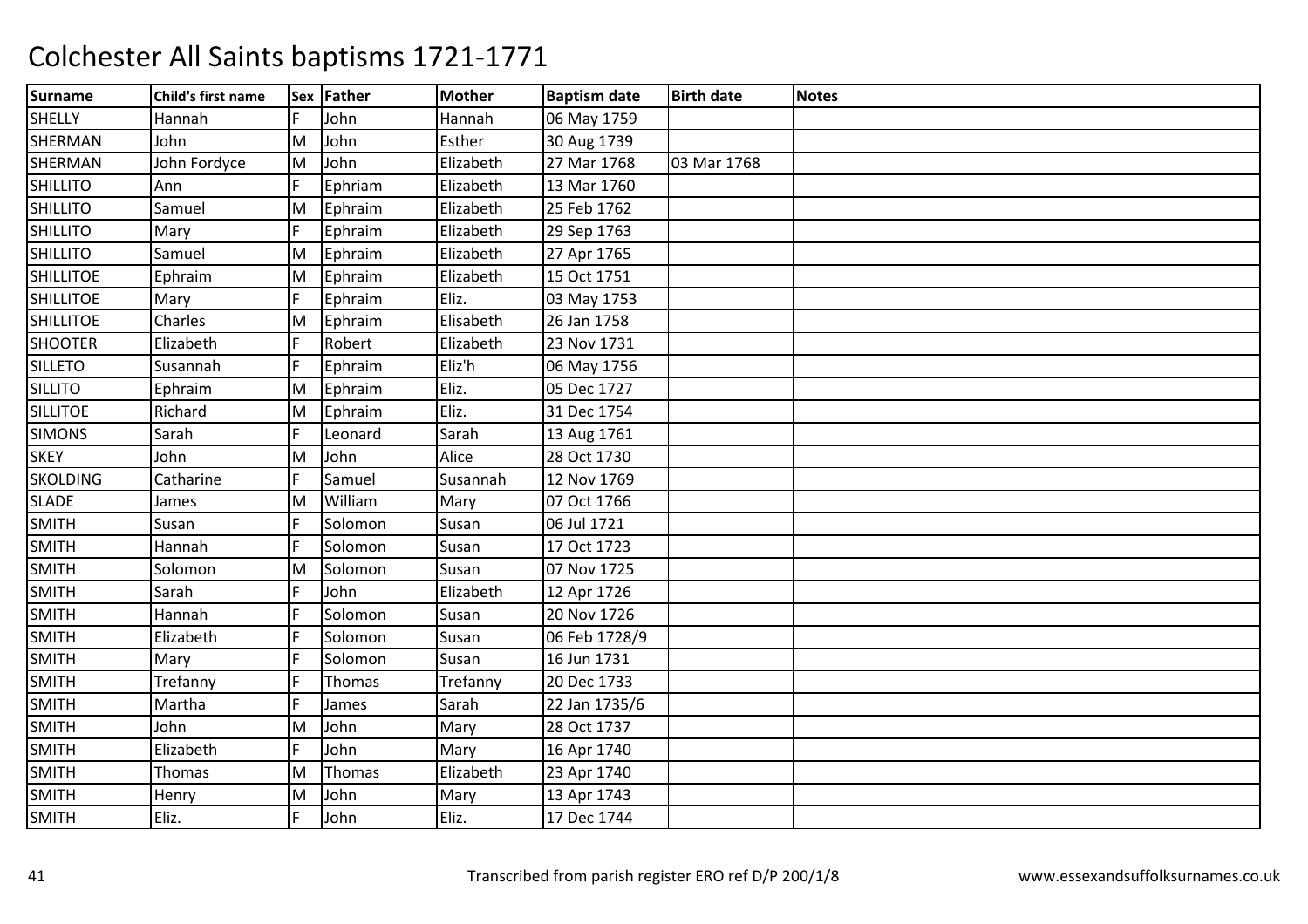| <b>Surname</b>   | Child's first name |    | Sex Father | <b>Mother</b> | <b>Baptism date</b> | <b>Birth date</b> | <b>Notes</b>                                  |
|------------------|--------------------|----|------------|---------------|---------------------|-------------------|-----------------------------------------------|
| <b>SMITH</b>     | Daniel             | M  | Dan.       | Martha        | 08 Jul 1753         |                   |                                               |
| <b>SMITH</b>     | Samuel             | M  | Thomas     | Susan         | 14 Oct 1759         |                   |                                               |
| SMITH            | Susanna            |    | Sam'l      | Susanna       | 02 Oct 1760         |                   |                                               |
| <b>SMITH</b>     | Mary               |    |            | Mary          | 29 Apr 1763         |                   | About 23 years of age.                        |
| <b>SMITH</b>     | Sarah              | F  | Thomas     | Ann           | 03 Mar 1765         |                   |                                               |
| <b>SMITH</b>     | Mary               | F  | James      | Martha        | 11 Aug 1765         |                   |                                               |
| <b>SMITH</b>     | Abraham            | M  | Thomas     | Ann           | 31 Aug 1766         |                   |                                               |
| <b>SMITH</b>     | Henry              | M  | John       | Susannah      | 03 Dec 1769         | 03 Nov 1769       |                                               |
| <b>SMITH</b>     | Sarah              | F  | Thomas     | Sarah         | 02 Dec 1770         |                   |                                               |
| <b>SMITHSON</b>  | Sarah              | F. | John       | Sarah         | 16 Aug 1727         |                   |                                               |
| <b>SMITHSON</b>  | John               | M  | John       | Sarah         | 09 Sep 1728         |                   |                                               |
| <b>SMYTHIES</b>  | Richard            | M  | Palmer     | Susan         | 20 Dec 1728         |                   | Rev'nd Mr.                                    |
| <b>SMYTHIES</b>  | Thomas             | M  | Palmer     | Susan         | 13 May 1730         |                   | Rev'd.                                        |
| <b>SMYTHIES</b>  | Charles            | M  | Palmer     | Susan         | 24 Jul 1732         | 11 Jul 1732       | Rev'd Mr PS. Certified in church 30 Nov 1732. |
| <b>SMYTHIES</b>  | John               | M  | Palmer     | Elizabeth     | 04 Dec 1733         | 28 Oct 1733       | Rev'r'd Mr.                                   |
| <b>SMYTHIES</b>  | Francis            | M  | Palmer     | Elizabeth     | 25 Mar 1736         |                   | Rev'd Mr PS.                                  |
| <b>SMYTHIES</b>  | Francis            | M  | Palmer     | Eliz.         | 03 Feb 1736/7       |                   | Rev'd Mr PS.                                  |
| <b>SMYTHIES</b>  | Francis            | M  | Palmer     | Elizabeth     | 21 Sep 1742         | 21 Aug 1742       |                                               |
| <b>SMYTHIES</b>  | Mary               | F. | William    | Mary          | 12 Nov 1758         |                   |                                               |
| SNELL            | John               | M  | Samuel     | Sarah         | 09 Feb 1741/2       | 03 Jun 1741       | Of the Old Hythe.                             |
| SNELL            | Samuel             | M  | Samuel     | Sarah         | 17 Apr 1743         | 27 Feb 1742/3     |                                               |
| <b>SNELLOCK</b>  | John               | M  | John       | Mary          | 24 Jul 1744         |                   |                                               |
| <b>SOUTHGATE</b> | James              | M  | Daniel     | Margeret      | 16 Jan 1740/1       |                   |                                               |
| <b>SOWGET</b>    | Elizabeth          | F  | Daniel     | Margaret      | 23 Aug 1759         |                   | For Sowgate ?].                               |
| SPALDEN          | George             | M  | Joseph     | Rachael       | 01 Nov 1736         |                   |                                               |
| <b>SPALDEN</b>   | Samuel             | M  | Joshua     | Mary          | 05 Apr 1752         |                   |                                               |
| SPALDEN          | Joseph             | M  | Joseph     | Mary          | 27 Jan 1763         |                   |                                               |
| SPALDEN          | John               | M  | John       | Mary          | 12 Apr 1767         |                   |                                               |
| SPALDING         | Sarah              |    | Joseph     | Mary          | 16 Jun 1765         |                   |                                               |
| SPALDING         | Ann                | F  | Joseph     | Mary          | 16 Oct 1768         |                   |                                               |
| SPALDON          | Mary               | F. | Joseph     | Mary          | 16 Nov 1760         |                   |                                               |
| SPARROW          | John               | M  | John       | Laetitia      | 09 Feb 1755         |                   |                                               |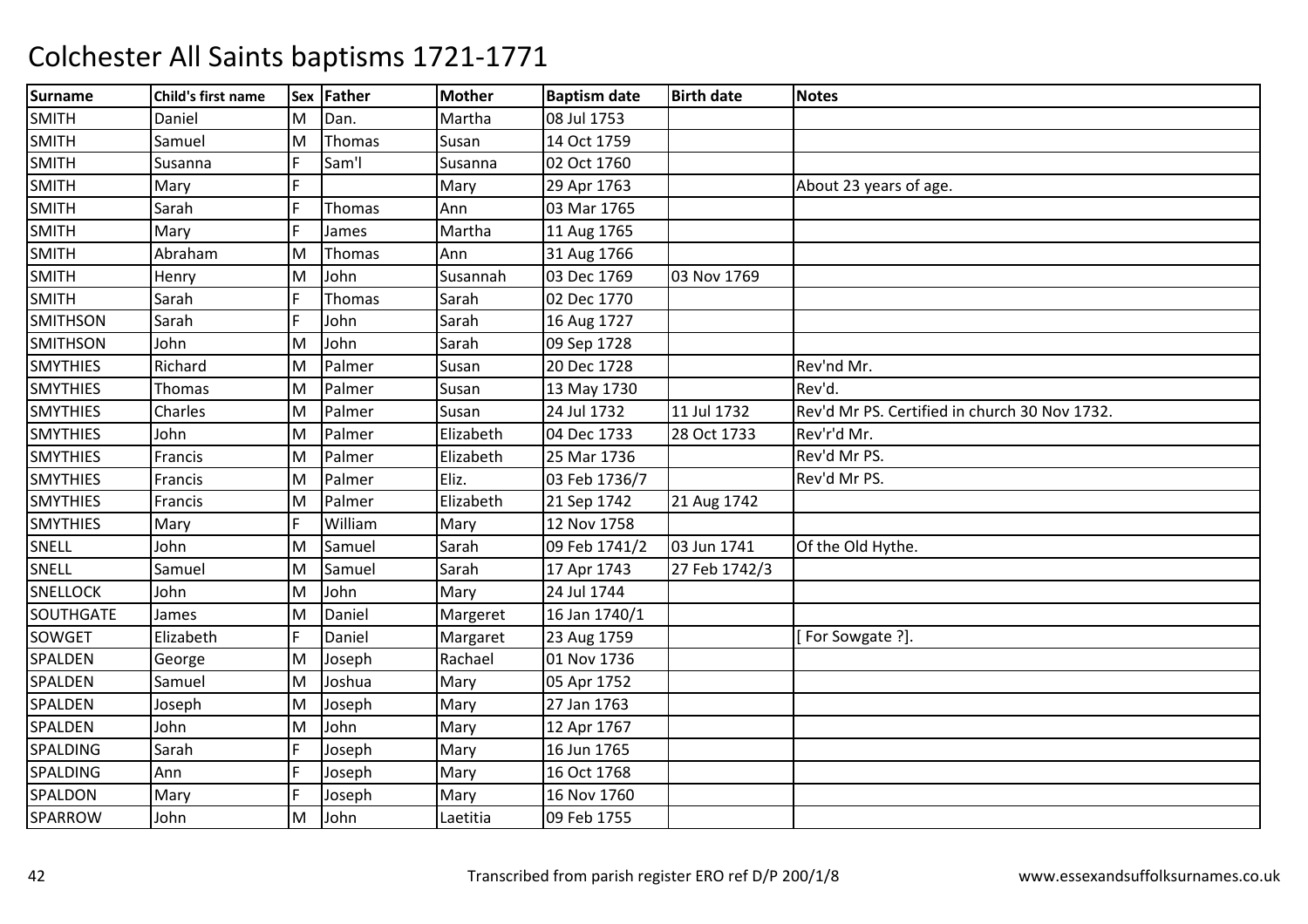| <b>Surname</b>      | Child's first name |   | Sex Father     | <b>Mother</b> | <b>Baptism date</b> | <b>Birth date</b> | <b>Notes</b>                           |
|---------------------|--------------------|---|----------------|---------------|---------------------|-------------------|----------------------------------------|
| <b>SPINCKES</b>     | Mary               | F | Thomas         | Mary          | 02 Apr 1771         |                   |                                        |
| <b>SPOONER</b>      | John               | M | John           | Naomi         | 30 Jan 1721/2       |                   |                                        |
| SPURHAM             | Elizabeth          |   | Henry          | Elizabeth     | 11 Sep 1727         |                   |                                        |
| <b>STAINES</b>      | Eliz.              |   | John           | Eliz.         | 20 Jan 1743/4       | 01 Jan 1743/4     | Of St Buttolphs                        |
| <b>STAINES</b>      | John               | M | John           | Eliz.         | 27 Jan 1745/6       |                   |                                        |
| <b>STANES</b>       | William            | M | John           | Eliz.         | 03 Mar 1747/8       |                   |                                        |
| <b>STANLEY</b>      | Catherine          | F | James          | Ann           | 28 Dec 1738         |                   |                                        |
| <b>STARNS</b>       | Robert             | M | John           | Elizabeth     | 02 Dec 1750         |                   | For Staines ?].                        |
| <b>STEBBING</b>     | James              | M | William        | Sarah         | 29 Aug 1721         |                   |                                        |
| <b>STEWER</b>       | John               | M | <b>Bedford</b> | Frances       | 16 Mar 1742/3       |                   | Of St Nicolas                          |
| <b>STIFFORD</b>     | Harry              | M | John           | Mary          | 28 Sep 1766         |                   | Child of John Stifford and Mary Harris |
| <b>STILES</b>       | William            | M | Edmund         | Anne          | 30 May 1756         |                   | Son of Edmund Leaver and Anne Stiles   |
| <b>STILLEMAN</b>    | Henry              | M | William        | Hannah        | 30 May 1742         |                   |                                        |
| <b>STILLIMAN</b>    | John               | M | William        | Hannah        | 23 Nov 1732         |                   |                                        |
| <b>STILLYMAN</b>    | Hannah             | F | William        | Hannah        | 25 Mar 1735         |                   |                                        |
| <b>STILLYMAN</b>    | Hannah             |   | William        | Hannah        | 30 Jan 1737/8       |                   |                                        |
| <b>STONEHOLE</b>    | James              | M | Oliver         | Mary          | 29 Apr 1750         |                   |                                        |
| <b>STONEHOLE</b>    | Mary               | F | Oliver         | Mary          | 15 Mar 1752         |                   |                                        |
| <b>STONEHOLE</b>    | John               | M | Oliver         | Mary          | 01 Oct 1754         |                   |                                        |
| <b>STONEHOLE</b>    | William            | M | Oliver         | Mary          | 24 Mar 1761         |                   | See also Stoneholm ]                   |
| <b>STONEHOLE</b>    | Sarah              | F | Oliver         | Mary          | 20 Oct 1763         |                   |                                        |
| <b>STONEHOLM</b>    | William            | M | Oliver         | Mary          | 04 Mar 1759         |                   | See Stonehole ].                       |
| <b>STORER</b>       | Sarah              | F | William        | Eliz.         | 09 Apr 1754         |                   |                                        |
| <b>STOW</b>         | Mary               | F | Samuel         | Mary          | 12 Nov 1738         |                   |                                        |
| <b>STOW</b>         | John               | M | Samuel         | Mary          | 24 Feb 1739/40      |                   |                                        |
| <b>STUART</b>       | Sarah              | F | William        | Sarah         | 17 May 1770         |                   |                                        |
| <b>STUBBS</b>       | Joseph             | M | John           | Mary          | 01 Jul 1759         |                   |                                        |
| <b>STUBBS</b>       | Sarah              | F | Francis        | Mary          | 25 Feb 1770         |                   |                                        |
| <b>STUBBS</b>       | Elizabeth          |   | Francis        | Mary          | 01 Dec 1771         |                   |                                        |
| <b>STUDD</b>        | John               | M | John           | Mary          | 08 Aug 1756         |                   |                                        |
| <b>SUTHERINWOOD</b> | Sarah              | Ë | James          | Sarah         | 14 Aug 1748         |                   |                                        |
| <b>SWINBOURN</b>    | Philip             | M |                |               | 30 Mar 1756         | 09 Oct 1727       |                                        |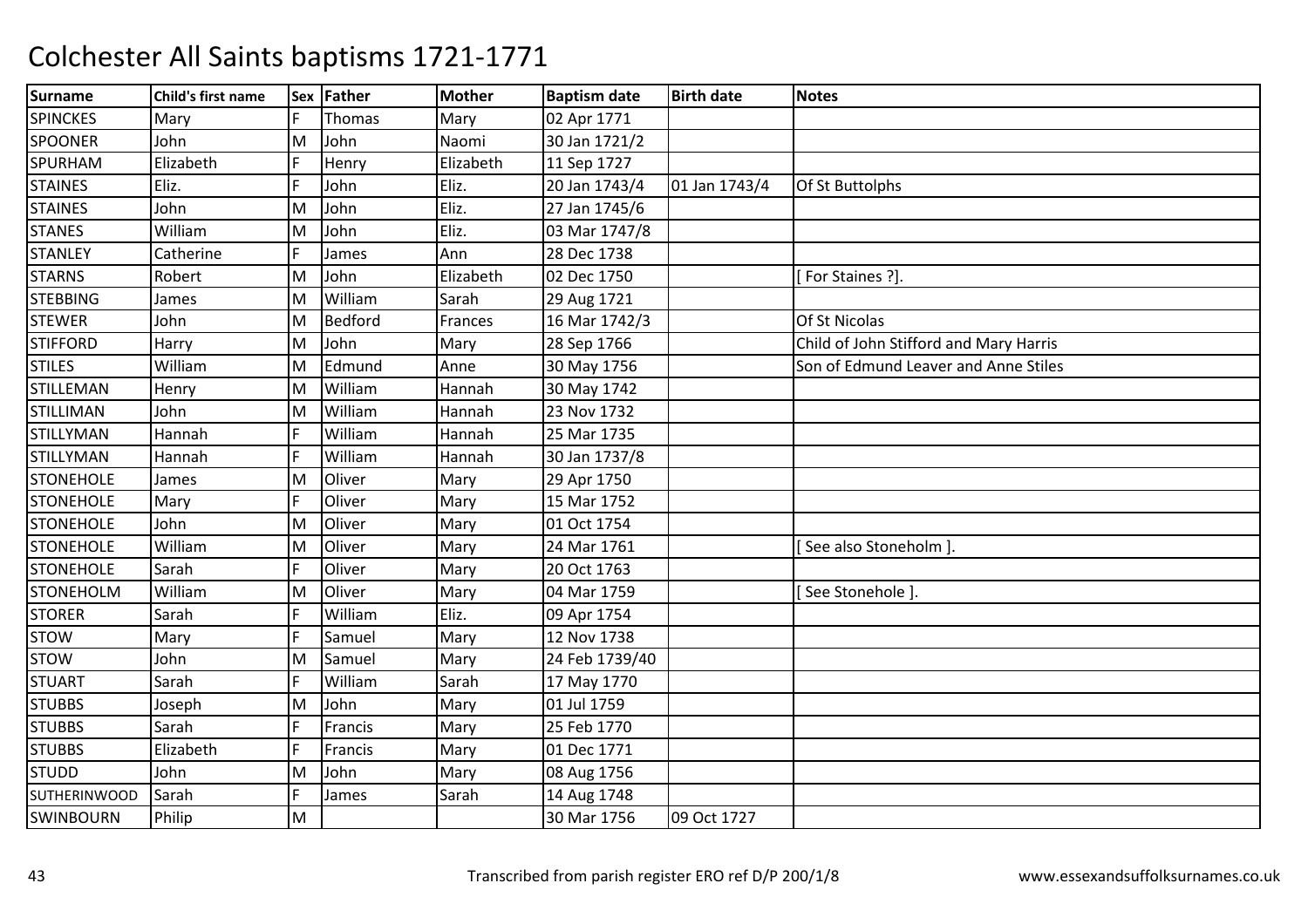| <b>Surname</b>   | Child's first name |    | Sex Father | <b>Mother</b> | <b>Baptism date</b> | <b>Birth date</b> | <b>Notes</b>                                                   |
|------------------|--------------------|----|------------|---------------|---------------------|-------------------|----------------------------------------------------------------|
| SYDAY            | Tho. Davison       | İМ | John?      | Mary?         | 17 Jul 1740         | 06 Mar 1737/8     | No parents firstnames. [Best guess John and Mary].             |
| <b>SYMONDS</b>   | Leonard            | M  | Leonard    | Mary          | 09 Oct 1722         |                   |                                                                |
| <b>TALBOT</b>    | <b>Thomas</b>      | M  | Thomas     | Mary          | 10 Nov 1757         |                   |                                                                |
| <b>TALBOT</b>    | Mary               |    | Thomas     | Mary          | 24 Apr 1759         |                   |                                                                |
| <b>TALBOT</b>    | Jane               | F  | Thos.      | Mary          | 12 Feb 1761         |                   |                                                                |
| <b>TALBOT</b>    | Joseph Barber      | M  | Thomas     | Mary          | 12 Oct 1762         |                   |                                                                |
| <b>TALBOT</b>    | Elizabeth          | F  | Thomas     | Mary          | 23 Jun 1769         |                   | 15 months old.                                                 |
| <b>TALLBOT</b>   | Thamisson          |    | Thomas     | Mary          | 08 Jul 1756         |                   |                                                                |
| <b>TANNER</b>    | Sarah              | F. | Robert     | Mary          | 02 Apr 1727         |                   |                                                                |
| <b>TAYLOR</b>    | Thomas             | M  | Jeremiah   | Ann           | 23 Jun 1723         |                   |                                                                |
| <b>TAYLOR</b>    | John               | M  | John       | Elizabeth     | 16 Sep 1764         |                   |                                                                |
| <b>TAYLOR</b>    | William            | M  | John       | Elizabeth     | 23 Jul 1769         | 23 Jun 1769       |                                                                |
| <b>TEAIL</b>     | Eliazer?           | F. | John       | Susan         | 14 Jul 1745         |                   | [Eliza, Teel / Teale ?].                                       |
|                  |                    |    |            |               |                     |                   | Surname altered by Rector from T_II_. [ For Teale ? Pieter van |
| <b>TEEL</b>      | Elizabeth          |    | Peter      | Elizabeth     | 24 Jun 1739         |                   | Tiel ?]                                                        |
| <b>TEEL</b>      | Henry              | M  | Peter      | Elizabeth     | 08 Mar 1740/1       | 19 Feb 1740/1     |                                                                |
|                  |                    |    |            |               |                     |                   |                                                                |
| TEELLY?          | John               | ΙM | Peter      | Elizabeth     | 12 Jan 1735/6       |                   | Corrected by the Rector, possibly from Talle. [For Teale ?].   |
| <b>TERRY</b>     | Elizabeth          |    | John       | Ann           | 27 Jan 1771         |                   |                                                                |
| <b>THIRMWOOD</b> | Thomas             | M  | Thomas     | Elizabeth     | 18 Jun 1721         |                   |                                                                |
| <b>THIRMWOOD</b> | James              | M  | Thomas     | Elizabeth     | 26 Jul 1724         |                   |                                                                |
| <b>THOMKINS</b>  | Margret            | F  | William    | Margret       | 09 Dec 1744         |                   |                                                                |
| <b>THOMPSON</b>  | Susan              |    | Thomas     | Mary          | 03 Aug 1726         |                   |                                                                |
| <b>THOMPSON</b>  | John Chapman       | M  | Thos.      | Mary          | 29 Feb 1756         |                   |                                                                |
| <b>THOMPSON</b>  | Margaret           | F  | John       | Jane          | 02 Feb 1759         |                   |                                                                |
| <b>THOMPSON</b>  | Sarah              | F  | Thomas     | Anne          | 20 Dec 1759         |                   |                                                                |
| <b>THOMSON</b>   | James              | M  | Tho.       | Mary          | 08 Oct 1753         |                   |                                                                |
| <b>THOMSON</b>   | Sarah              | F  | Thomas     | Sarah         | 18 May 1762         |                   |                                                                |
| <b>THURLOW</b>   | John Frederick     | M  | Thomas     | Elizabeth     | 10 Nov 1768         |                   |                                                                |
| <b>THURLOW</b>   | Catharine          | F  | Thomas     | Elizabeth     | 16 Jun 1771         |                   |                                                                |
| <b>THURSBY</b>   | Sarah              | F  | John       | Elizabeth     | 22 Feb 1725/6       |                   |                                                                |
| <b>THURSBY</b>   | Mary               | E  | John       | Elizabeth     | 14 Feb 1726/7       |                   |                                                                |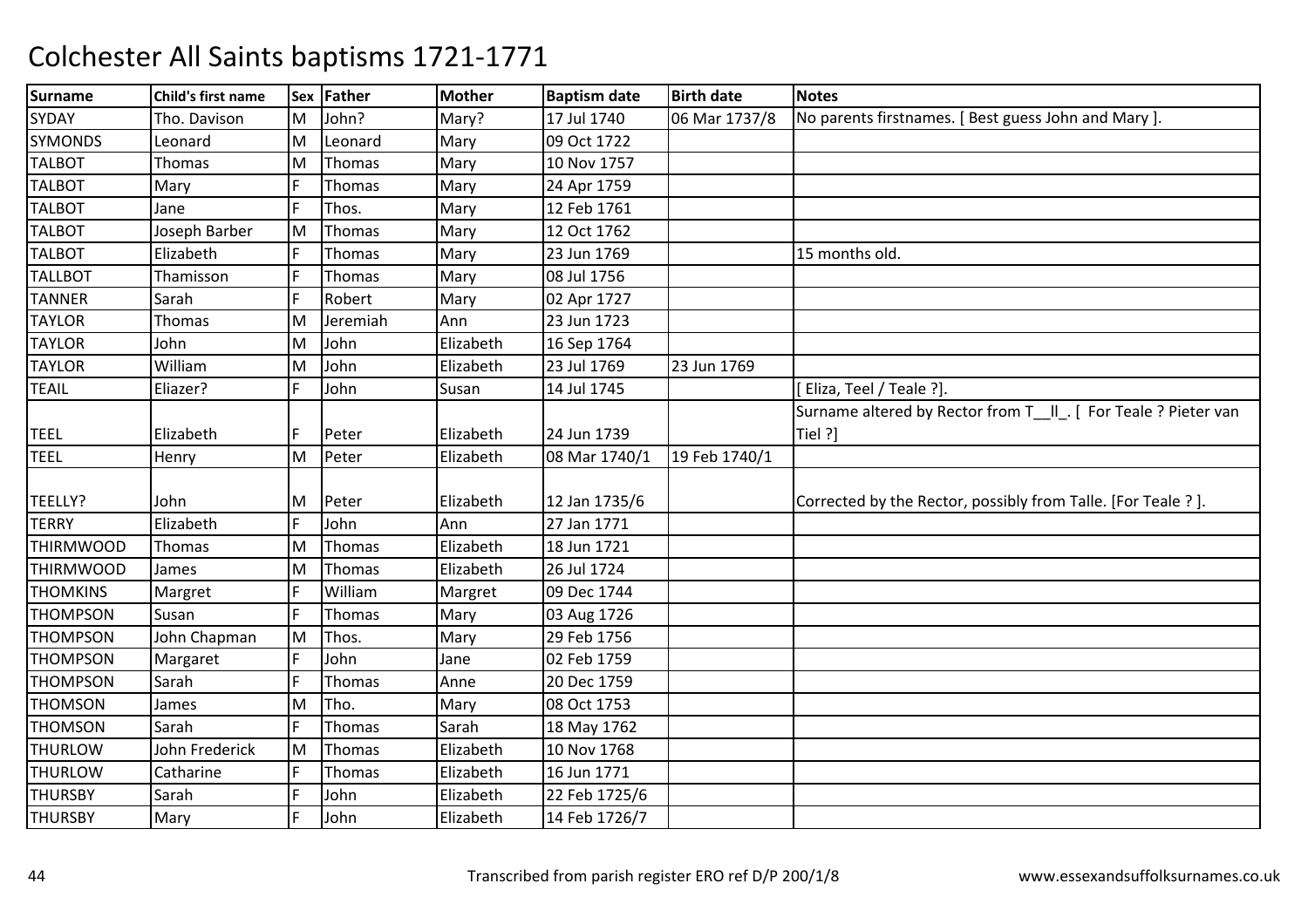| <b>Surname</b>  | Child's first name |    | Sex Father | <b>Mother</b>   | <b>Baptism date</b> | <b>Birth date</b> | <b>Notes</b>       |
|-----------------|--------------------|----|------------|-----------------|---------------------|-------------------|--------------------|
| <b>THURSBY</b>  | Thomas             | M  | Thomas     | Sarah           | 21 Aug 1732         |                   | About 2 years old. |
| <b>THURSBY</b>  | Sarah              | F. | Tho.       | Mary            | 04 Feb 1753         |                   |                    |
| <b>TILLETT</b>  | Mary               |    | William    | Sarah           | 07 Mar 1736/7       |                   |                    |
| <b>TODD</b>     | Ann                |    | Joseph     | Lydia           | 04 Dec 1737         |                   |                    |
| <b>TOTMAN</b>   | Mary               | F  | Joseph     | <b>Bridgett</b> | 25 Jan 1729/30      |                   |                    |
| <b>TOYSPILL</b> | Elizabeth          | F. | Francis    | Sarah           | 02 Feb 1768         |                   |                    |
| <b>TURNER</b>   | Mary               | F  | Richard    | Mary            | 25 Mar 1733         |                   |                    |
| <b>TURNER</b>   | Jacob              | M  | Jacob      | Mary            | 10 Jan 1733/4       |                   |                    |
| <b>TURNER</b>   | Mary               | F  | John       | Sarah           | 08 Jul 1750         |                   |                    |
| <b>TURNER</b>   | Eliz.              | F. | Sam.       | Eliz.           | 23 Nov 1754         |                   |                    |
| <b>TURNER</b>   | Hannah             |    | William    | Hannah          | 29 Aug 1758         |                   |                    |
| <b>TURNER</b>   | Hugh               | M  | Hugh       | Ann             | 14 Apr 1765         |                   |                    |
| <b>TURNER</b>   | Lucy               | F  | Joseph     | Sarah           | 09 Sep 1770         |                   |                    |
| <b>TWITCHET</b> | Ann                | F. |            |                 | 04 Sep 1735         |                   | Adult?             |
| <b>TYLER</b>    | Thomas             | M  | John       | Sarah           | 31 Aug 1760         |                   |                    |
| <b>UNWIN</b>    | Henry              | M  | Thomas     | Alice           | 10 May 1732         |                   |                    |
| <b>UNWIN</b>    | Ann                |    | James      | Ann             | 05 Jul 1753         |                   |                    |
| <b>UNWIN</b>    | Mary               |    | John       | Mary            | 05 Dec 1758         |                   |                    |
| <b>UNWIN</b>    | Margaret           |    | John       | Mary            | 29 Nov 1759         |                   |                    |
| <b>UPCHER</b>   | William            | M  | William    | Susan           | 29 Dec 1751         |                   |                    |
| <b>UPCHER</b>   | Sarah              | F  | John       | Hannah          | 19 Apr 1756         |                   |                    |
| <b>UPSHER</b>   | John               | M  | Joseph     |                 | 30 Jan 1723/4       |                   |                    |
| <b>UPSHER</b>   | William            | M  | Joseph     | Mary            | 15 Oct 1727         |                   |                    |
| <b>UPSHER</b>   | Hannah             | F  | John       | Hannah          | 21 May 1749         |                   |                    |
| <b>UPSHER</b>   | Hester             | F  | William    | Susanna         | 22 Jul 1750         |                   |                    |
| <b>UPSHER</b>   | William            | M  | John       | Hannah          | 08 Apr 1760         |                   |                    |
| <b>UPSHER</b>   | Joseph             | M  | Wm.        | Susan           | 03 Sep 1761         |                   |                    |
| <b>UPSHER</b>   | Mary               | F  | Wm.        | Susan           | 03 Sep 1761         |                   |                    |
| <b>UPSHER</b>   | Susan              |    | Wm.        | Susan           | 03 Sep 1761         |                   |                    |
| <b>UPSHER</b>   | Joseph             | M  | John       | Hannah          | 16 Aug 1763         |                   |                    |
| <b>UPSHER</b>   | Daniel             | M  | William    | Susan           | 28 Jun 1764         |                   |                    |
| <b>UPSHER</b>   | James              | M  | John       | Hannah          | 23 Jul 1765         |                   |                    |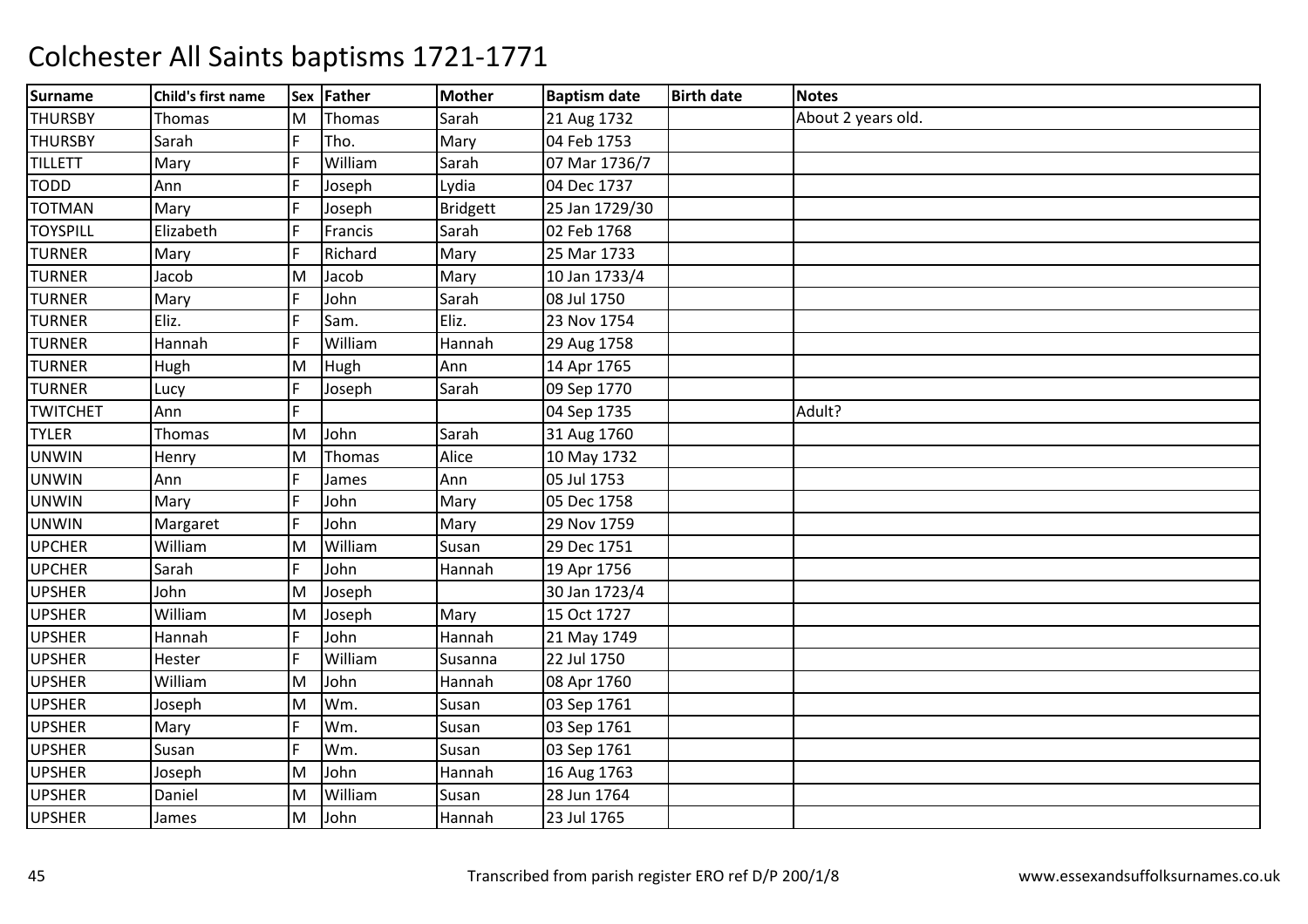| <b>Surname</b>   | Child's first name |    | Sex Father | <b>Mother</b> | <b>Baptism date</b> | <b>Birth date</b> | <b>Notes</b>                                                   |
|------------------|--------------------|----|------------|---------------|---------------------|-------------------|----------------------------------------------------------------|
| <b>UPSHIRE</b>   | John               | M  | John       | Hannah        | 28 Mar 1758         |                   |                                                                |
| <b>UPSON</b>     | William            | M  | Wm.        | Hannah        | 18 Dec 1748         |                   |                                                                |
| <b>UPSON</b>     | Hannah             |    | William    | Hannah        | 14 Jun 1752         |                   |                                                                |
| <b>UPSON</b>     | Eliz.              |    | Willm.     | Hannah        | 07 Apr 1754         |                   |                                                                |
| <b>UPSON</b>     | Sarah              | F  | William    | Hannah        | 14 Mar 1756         |                   |                                                                |
| <b>VERA</b>      | Sampson            | M  | Sampson    | Ann           | 01 Jan 1769         | 28 Aug 1768       |                                                                |
| <b>VERLANDER</b> | Elizabeth          | F  | Jacob      | Eliz.         | 11 Nov 1741         |                   |                                                                |
| <b>VERLANDER</b> | Eliz.              |    | Samuel     | Eliz.         | 18 Jun 1746         |                   |                                                                |
| <b>VERLANDER</b> | Sarah              |    | Samuel     | Eliz.         | 08 Oct 1753         |                   |                                                                |
| <b>VERLANDER</b> | Samuel             | M  | Samuel     | Eliz.         | 24 Jul 1755         |                   |                                                                |
| <b>VERLANDER</b> | Eliz'h             |    | John       | Eliz'h        | 05 Jun 1757         | * * 1739          | Daughter of John Verlander & Eliz'h Lucas                      |
| <b>VERLANDER</b> | William            | M  | Sam'l      | Elizabeth     | 25 Jun 1761         |                   |                                                                |
| <b>VERLANDER</b> | Elizabeth Mary     | F  | John       | Elizabeth     | 22 Nov 1768         |                   |                                                                |
| <b>VERLANDER</b> | Thamar             | F. | John       | Elizabeth     | 14 Jul 1771         |                   |                                                                |
| <b>VILE</b>      | Susannah           | F  | Charles    | Sarah         | 19 Apr 1762         |                   | A year old.                                                    |
| <b>VILES</b>     | Samuel             | M  | Samuel     | Sarah         | 08 Jul 1766         | 14 Mar 1741/2     |                                                                |
|                  |                    |    |            |               |                     |                   | Entered within 1743 burials and crossed out. [Probably same as |
| <b>VINCE</b>     | Robert             | M  | Robert     |               | * * 1743            |                   | 28 April entry ].                                              |
| <b>VINCE</b>     | Robert             | M  | Robert     | Hannah        | 28 Apr 1743         |                   |                                                                |
| <b>VINCE</b>     | John               | M  | Robert     | Hannah        | 20 Dec 1744         |                   |                                                                |
| <b>VINCE</b>     | James              | M  | Robert     | Hannah        | 18 Jan 1746/7       |                   |                                                                |
| <b>VINCE</b>     | William            | M  | Robert     | Hannah        | 18 Oct 1748         |                   |                                                                |
| <b>VINCE</b>     | James              | M  | Robert     | Hannah        | 09 Sep 1750         |                   |                                                                |
| <b>VINCE</b>     | Richard            | M  | Rob't      | Hannah        | 06 Feb 1753         |                   |                                                                |
| <b>VINCENT</b>   | John               | M  | John       | Mary          | 16 Aug 1726         |                   |                                                                |
| <b>VINCENT</b>   | John               | M  | Henry      | Susan         | 30 Apr 1727         |                   |                                                                |
| <b>WADE</b>      | Henry              | M  | Henry      |               | 19 Aug 1733         |                   |                                                                |
| <b>WADE</b>      | Mary               | F  | Phillip    | Catherine     | 20 Feb 1736/7       |                   |                                                                |
| <b>WAILING</b>   | Joseph             | M  | Augustin   | Dorothy       | 07 Oct 1733         |                   | See also Waylin / Wayland ?].                                  |
| <b>WALFORD</b>   | James              | M  | James      | Ann           | 15 May 1733         |                   |                                                                |
| <b>WALKER</b>    | John               | M  | John       | Mary          | 30 Jun 1730         |                   |                                                                |
| <b>WALKER</b>    | Henry              | M  | John       | Sarah         | 08 Jul 1734         | 11 Nov 1727       | First wife, dtr of Thomas Agnes.                               |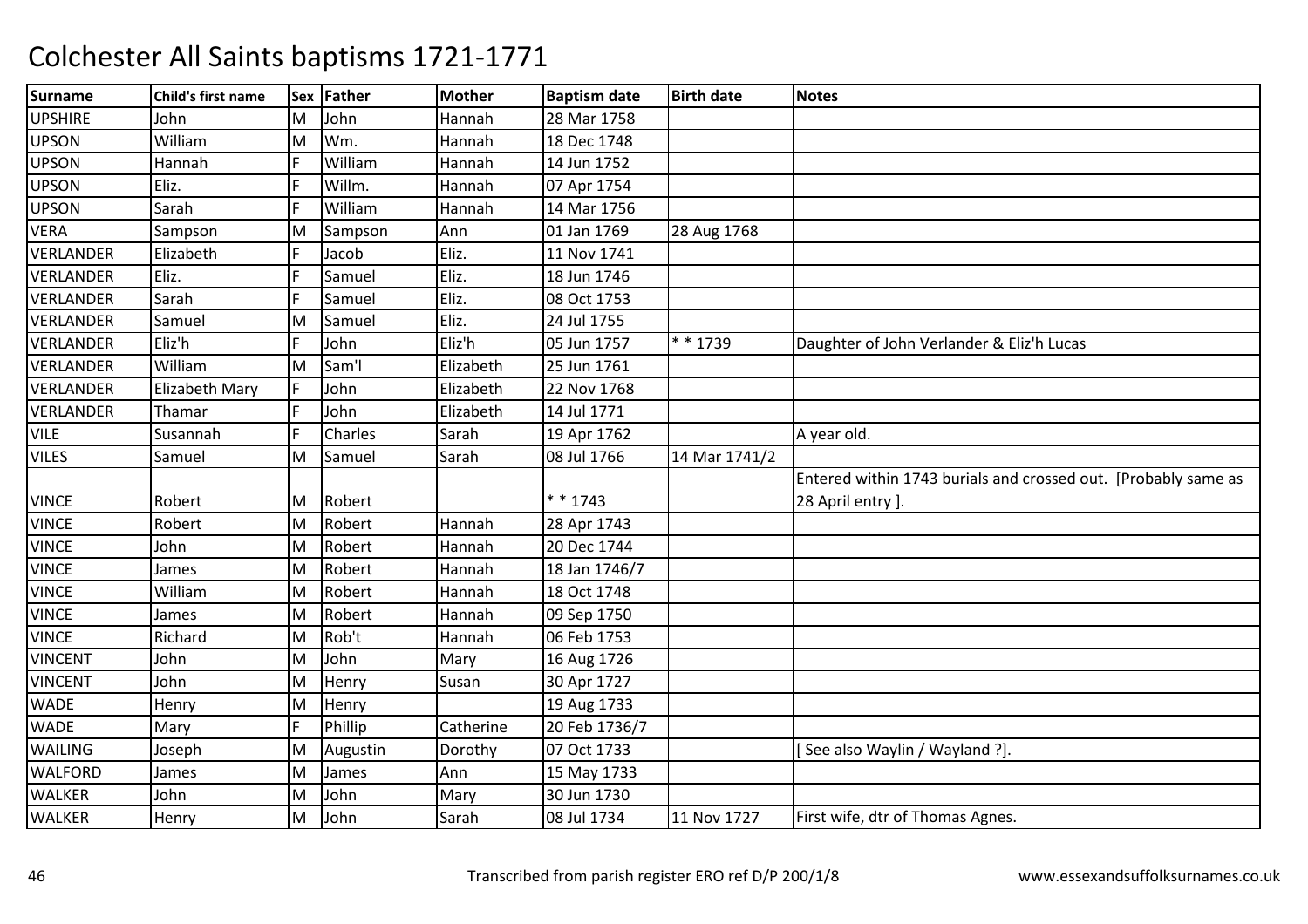| <b>Surname</b>  | Child's first name |    | Sex Father   | <b>Mother</b> | <b>Baptism date</b> | <b>Birth date</b> | <b>Notes</b>                        |
|-----------------|--------------------|----|--------------|---------------|---------------------|-------------------|-------------------------------------|
| <b>WALKER</b>   | Robert             | M  | John         | Sarah         | 08 Jul 1734         | 16 Apr 1730       | First wife, dtr of Thomas Agnes.    |
| <b>WALKER</b>   | Mary               | F  | John         | Sarah         | 08 Jul 1734         | 25 Jun 1734       | Second wife, dtr of Joseph Whapole. |
| <b>WALKER</b>   | James              | M  | John         | Mary          | 10 Dec 1734         |                   |                                     |
| WALKER          | <b>Byatt</b>       | M  | John         | Sarah         | 25 Jan 1738/9       |                   |                                     |
| <b>WALKER</b>   | Caleb              | M  | John         | Sarah         | 16 Apr 1740         |                   |                                     |
| <b>WALKER</b>   | Sarah              | F  | John         | Sarah         | 12 May 1742         |                   |                                     |
| <b>WALKER</b>   | Sarah              | F. | Edw'd        | Eliz.         | 04 Mar 1754         |                   |                                     |
| WALKER          | John               | M  | John         | Susannah      | 27 Jul 1756         |                   |                                     |
| <b>WALKER</b>   | John               | M  | John         | Mary          | 09 Nov 1756         |                   |                                     |
| <b>WALKER</b>   | Hannah             | F  | John         | Susanna       | 26 Jan 1758         |                   |                                     |
|                 | Hannah             |    |              |               |                     |                   |                                     |
| <b>WALKER</b>   | Godfrey            |    |              | Hannah        | 28 Nov 1758         |                   |                                     |
| <b>WALKER</b>   | Ham                | M  | John         | Susan         | 14 Mar 1764         |                   |                                     |
| <b>WALKER</b>   | Mary               | F  | John         | Susannah      | 07 May 1765         |                   |                                     |
| <b>WALKER</b>   | Sarah              |    | <b>Byatt</b> | Sarah         | 31 Oct 1765         |                   |                                     |
| <b>WALKER</b>   | Sarah              |    | John         | Susanna       | 30 Dec 1766         |                   |                                     |
| <b>WALKER</b>   | Ann                |    | <b>Byatt</b> | Sarah         | 08 Mar 1768         |                   |                                     |
| <b>WALKER</b>   | Susannah           |    | John         | Susannah      | 03 Jan 1769         | 24 Oct 1768       |                                     |
| <b>WALKER</b>   | Deborah            |    | John         | Susannah      | 01 Jan 1771         |                   |                                     |
| <b>WALL</b>     | Eleanor            |    | John         | Eleanor       | 22 Nov 1732         |                   |                                     |
| <b>WALLIS</b>   | Sarah              |    | Thomas       | Eliz'h        | 05 Jun 1757         |                   |                                     |
| <b>WALLIS</b>   | Thomas             | M  | Thos.        | Eliz'th       | 12 Jul 1761         |                   |                                     |
| <b>WALLIS</b>   | Mary               | F  | Thomas       | Elizabeth     | 19 Aug 1764         |                   |                                     |
| <b>WALLIS</b>   | Thomas             | M  | Thomas       | Elizabeth     | 13 Sep 1767         |                   |                                     |
| <b>WARD</b>     | Joseph             | M  | Joseph       | Sarah         | 10 Mar 1747/8       |                   |                                     |
| <b>WARD</b>     | William            | M  | Joseph       | Mary          | 24 Apr 1749         |                   |                                     |
| <b>WARD</b>     | John               | M  | James        | Anna Maria    | 12 Aug 1753         |                   |                                     |
| <b>WARD</b>     | John               | M  | John         | Mary          | 22 Mar 1767         |                   |                                     |
| <b>WARD</b>     | Thomas             | M  | John         | Mary          | 10 Sep 1769         |                   |                                     |
| <b>WATERMAN</b> | Eliz.              | F  | Richard      | Mary          | 04 May 1755         |                   |                                     |
| <b>WATERMAN</b> | Margarett          | F  | Richard      | Mary          | 12 May 1757         |                   |                                     |
| <b>WATSON</b>   | Thomas             | M  | Thomas       | Ann           | 02 Jul 1730         |                   |                                     |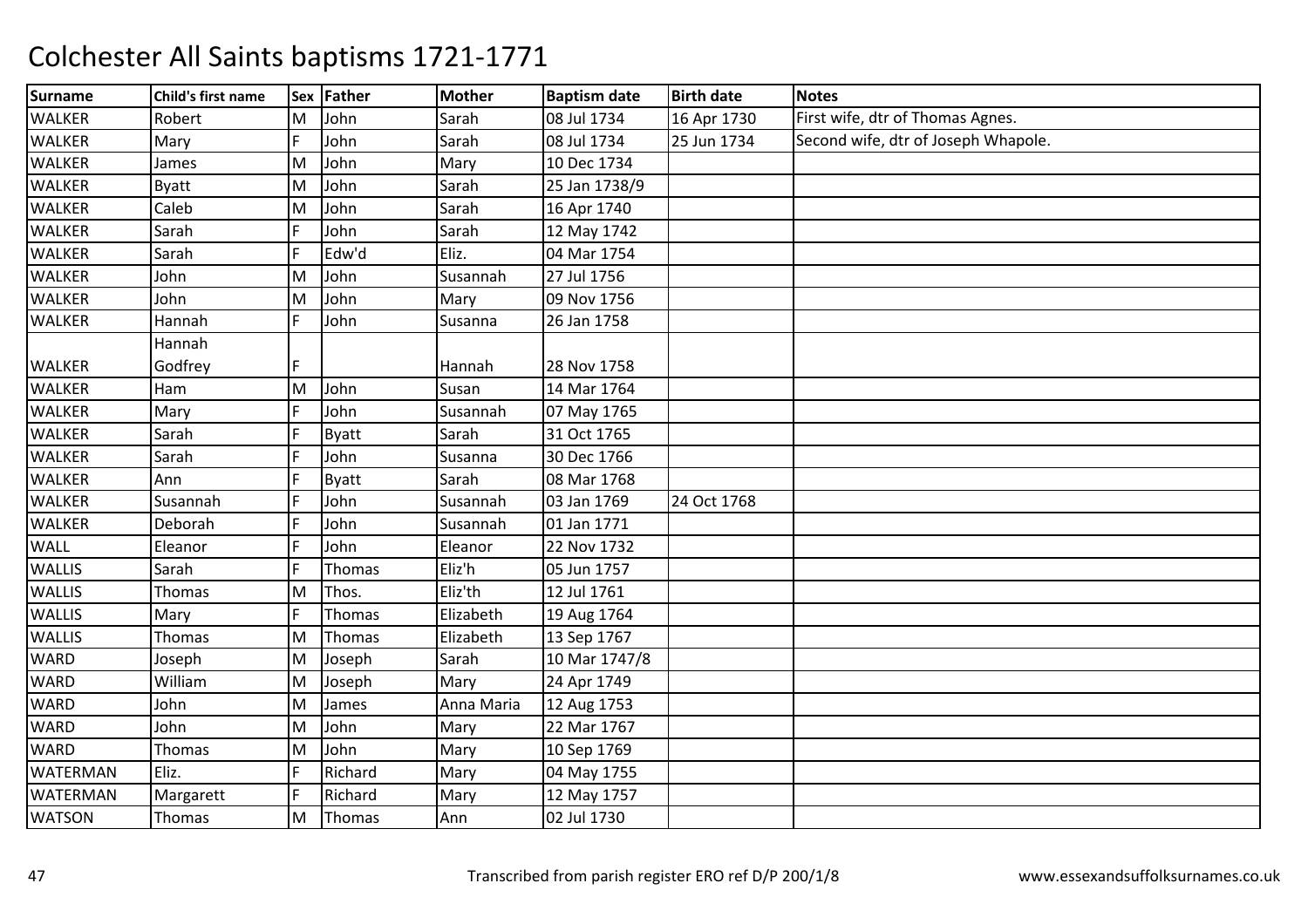| <b>Surname</b> | Child's first name |     | Sex Father | <b>Mother</b> | <b>Baptism date</b> | <b>Birth date</b> | <b>Notes</b> |
|----------------|--------------------|-----|------------|---------------|---------------------|-------------------|--------------|
| <b>WATSON</b>  | <b>Thomas</b>      | M   | Thomas     | Ann           | 13 Feb 1735/6       |                   |              |
| <b>WATSON</b>  | George             | M   | William    | Maria         | 09 Oct 1739         |                   |              |
| <b>WATSON</b>  | Susannah           |     | Jacob      | Susannah      | 09 Nov 1756         |                   |              |
| <b>WATSON</b>  | Jacob              | M   | Jacob      | Susanna       | 23 May 1758         |                   |              |
| <b>WATTS</b>   | Elizabeth          | IF. | William    | Sarah         | 15 Dec 1723         |                   |              |
| <b>WATTS</b>   | Richard            | M   | Richard    | Sarah         | 01 Dec 1728         |                   |              |
| <b>WATTS</b>   | William            | M   | William    | Sarah         | 14 May 1733         |                   |              |
| <b>WATTS</b>   | John               | M   | Richard    | Sarah         | 16 May 1737         |                   |              |
| <b>WATTS</b>   | Richard            | M   | William    | Mary          | 22 Jul 1750         |                   |              |
| <b>WATTS</b>   | Ann                | F   | Willm.     | Susan         | 11 Jan 1760         |                   |              |
| <b>WATTS</b>   | Joseph             | İΜ  | William    | Mary          | 18 Mar 1764         |                   |              |
| <b>WATTS</b>   | Martha             |     | William    | Mary          | 20 Jul 1766         |                   |              |
| <b>WATTS</b>   | Sarah              |     | William    | Mary          | 20 Jul 1766         |                   |              |
| <b>WATTS</b>   | Anna Maria         | IF. | William    | Mary          | 11 Mar 1770         |                   |              |
| <b>WATTS</b>   | Sarah              |     | Andrew     | Hannah        | 10 Jun 1770         |                   |              |
| WAYLAND        | Hannah             |     | Augustine  | Dorothy       | 15 Dec 1737         |                   |              |
| WAYLAND        | Elisabeth          |     | Robert     | Rachel        | 15 Aug 1758         |                   |              |
| <b>WAYLAND</b> | Robert             | M   | Robert     | Rachel        | 26 Feb 1765         |                   |              |
| WAYLAND        | Augustin           | M   | Robert     | Rachel        | 02 Nov 1766         |                   |              |
| WAYLAND        | William            | M   | Robert     | Rachel        | 14 Jul 1771         |                   |              |
| <b>WAYLEN</b>  | Rachel             |     | Robert     | Rachel        | 29 Jan 1752         |                   |              |
| <b>WAYLIN</b>  | Robert             | M   | Augustine  | Dorothy       | 12 Aug 1729         |                   |              |
| <b>WAYLIN</b>  | Elizabeth          | F   | Augustine  | Dorothy       | 30 Oct 1739         |                   |              |
| <b>WAYMAN</b>  | William            | M   | James      | Else          | 12 Jul 1744         |                   |              |
| WAYMAN         | Mary               |     | William    | Ann           | 17 Jun 1746         |                   |              |
| <b>WAYMAN</b>  | Annamaria          | IF. | James      | Alice         | 23 May 1747         |                   |              |
| <b>WEBB</b>    | Thomas             | M   | John       | Susan         | 13 Nov 1726         |                   |              |
| <b>WEBB</b>    | Thomas             | M   | Thomas     | Sarah         | 13 Nov 1726         |                   |              |
| <b>WEBB</b>    | Joseph             | M   | John       | Susan         | 10 Apr 1728         |                   |              |
| WEBB           | Sarah              | IF. | Henry      | Margrett      | 08 Jul 1733         |                   |              |
| <b>WEBB</b>    | Francis            | M   | John       | Susan         | 09 Mar 1733/4       |                   |              |
| <b>WEBB</b>    | Joseph             | M   | John       | Susan         | 20 Mar 1733/4       |                   |              |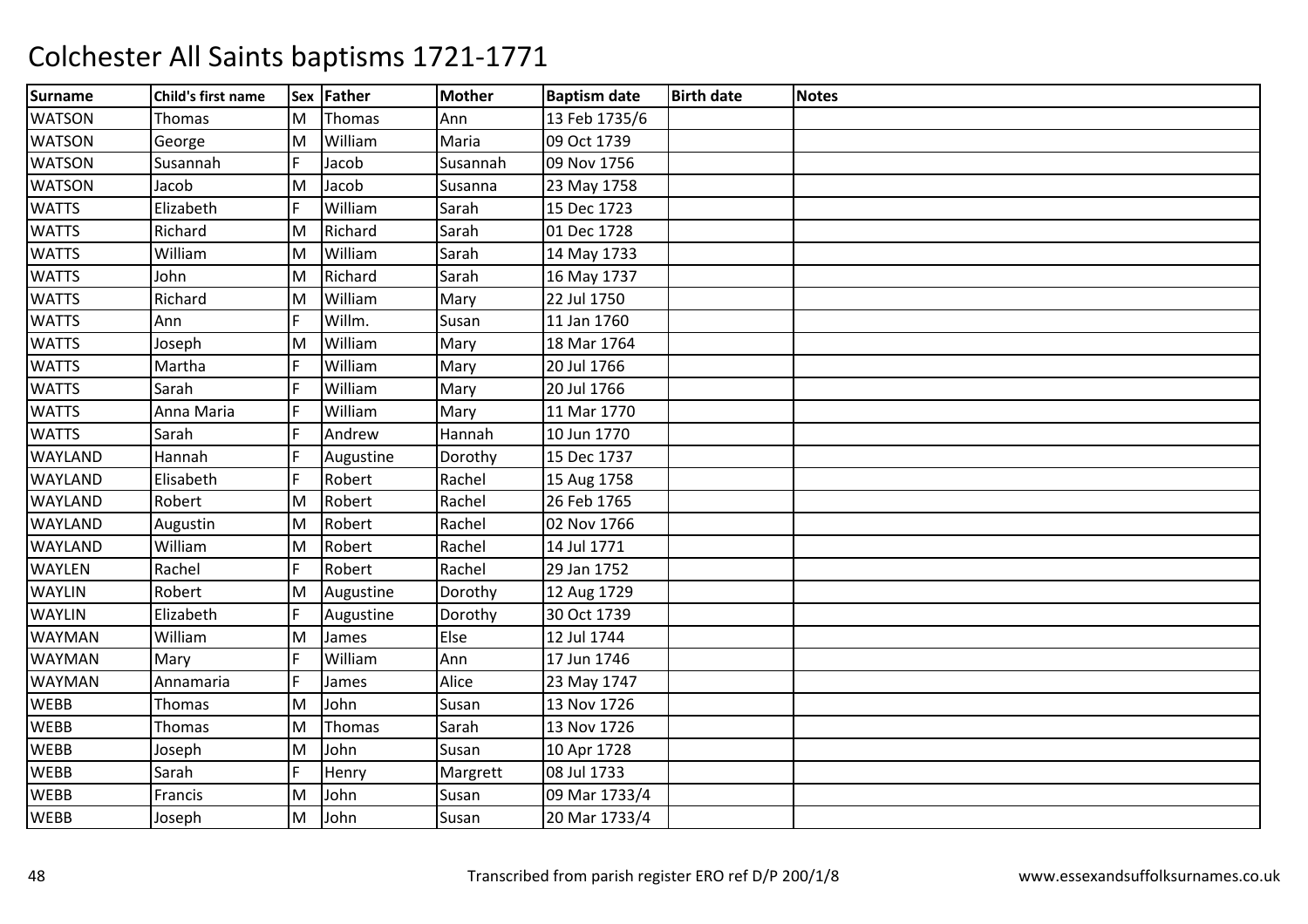| <b>Surname</b>   | Child's first name |     | Sex Father | <b>Mother</b> | <b>Baptism date</b> | <b>Birth date</b> | <b>Notes</b>                                     |
|------------------|--------------------|-----|------------|---------------|---------------------|-------------------|--------------------------------------------------|
| <b>WEBB</b>      | Hannah             | F   | Henry      | Margarett     | 10 Dec 1738         |                   |                                                  |
| <b>WEBSTER</b>   | Mary               | F   | Thomas     | Mary          | 09 Nov 1746         |                   |                                                  |
| WEELER           | John               | M   | William    | Hannah        | 14 Apr 1756         |                   |                                                  |
| <b>WENLEY</b>    | Eliz.              |     | Richard    | Eliz.         | 15 Nov 1748         |                   |                                                  |
| <b>WENLEY</b>    | Mary               | IF. | Richard    | Elizabeth     | 28 Nov 1749         |                   |                                                  |
| <b>WENLEY</b>    | Thomas             | M   | Richard    | Elizabeth     | 25 Dec 1750         |                   |                                                  |
| WENLEY           | Thomas             | M   | Richard    | Eliz'h        | 08 Oct 1752         |                   |                                                  |
| <b>WENT</b>      | James              | M   | William    | Elizabeth     | 29 Jan 1771         |                   |                                                  |
| <b>WEST</b>      | Elizabeth          | F   | Richard    | Sarah         | 06 Jun 1731         |                   |                                                  |
| <b>WHITE</b>     | Obediah            | M   | Obediah    | Ann           | 04 Mar 1721/2       |                   |                                                  |
| <b>WHITE</b>     | Elizabeth          |     | Obadiah    | Ann           | 12 Jan 1723/4       |                   |                                                  |
| WHITEHEAD        | Elizabeth          | F   | John       | Eliz.         | 26 Nov 1760         |                   |                                                  |
| WHITNAL          | Elizabeth          | F   | Thomas     | Elizabeth     | 30 Jan 1742/3       |                   |                                                  |
| <b>WHITNAL</b>   | Sarah              | F   | Thomas     | Eliz.         | 10 Feb 1744/5       |                   |                                                  |
| <b>WILBOURN</b>  | Thomas             | ΙM  | Thomas     | Sarah         | 14 Feb 1727/8       |                   |                                                  |
| <b>WILBOURN</b>  | Sarah              |     | Thomas     | Sarah         | 14 Apr 1736         |                   |                                                  |
| <b>WILBY</b>     | Robert             | M   | Thomas     | Sarah         | 19 Dec 1739         |                   |                                                  |
| <b>WILDBORE</b>  | Sarah              | F   | Thomas     | Sarah         | 25 May 1737         |                   |                                                  |
| <b>WILES</b>     | Ann                |     | Samuel     | Susan         | 21 Sep 1730         |                   |                                                  |
| <b>WILES</b>     | John               | lм  | John       | Martha        | 24 May 1742         |                   |                                                  |
| <b>WILKINSON</b> | Joseph             | M   | John       | Eliz.         | 02 Aug 1745         |                   |                                                  |
| <b>WILKINSON</b> | Eliz.              | IF. | John       | Eliz.         | 14 Jan 1747/8       |                   |                                                  |
| <b>WILLIAMS</b>  | Eliz.              |     | David      | Eliz.         | 09 Jul 1749         |                   |                                                  |
| <b>WILLIAMS</b>  | Sarah              | IF. | John       | Sarah         | 03 Apr 1757         |                   |                                                  |
| <b>WILLIAMS</b>  | Hannah             | F   | John       | Sarah         | 03 Apr 1757         |                   |                                                  |
| <b>WILLIAMS</b>  | James              | M   | John       | Sarah         | 16 Nov 1760         |                   |                                                  |
| <b>WILLIS</b>    | John               | M   | Samuel     | Susan         | 02 Dec 1722         |                   |                                                  |
| <b>WILLIS</b>    | Samuel             | M   | Samuel     | Susan         | 24 Jan 1724/5       |                   |                                                  |
| <b>WILLIS</b>    | George             | M   | John       | Martha        | 13 Jan 1744/5       |                   |                                                  |
| WILLIS?          | Elizabeth          | F   | George     | Elizabeth     | 10 May 1722         |                   | Surname omitted [Likely to be Bidbank or Willis] |
| <b>WILLMOTT</b>  | Ann                | F   | Joshua     | Mary          | 15 Sep 1734         |                   |                                                  |
| WILLSMORE        | Elizabeth          | IF. | John       | Margaret      | 17 Oct 1738         |                   |                                                  |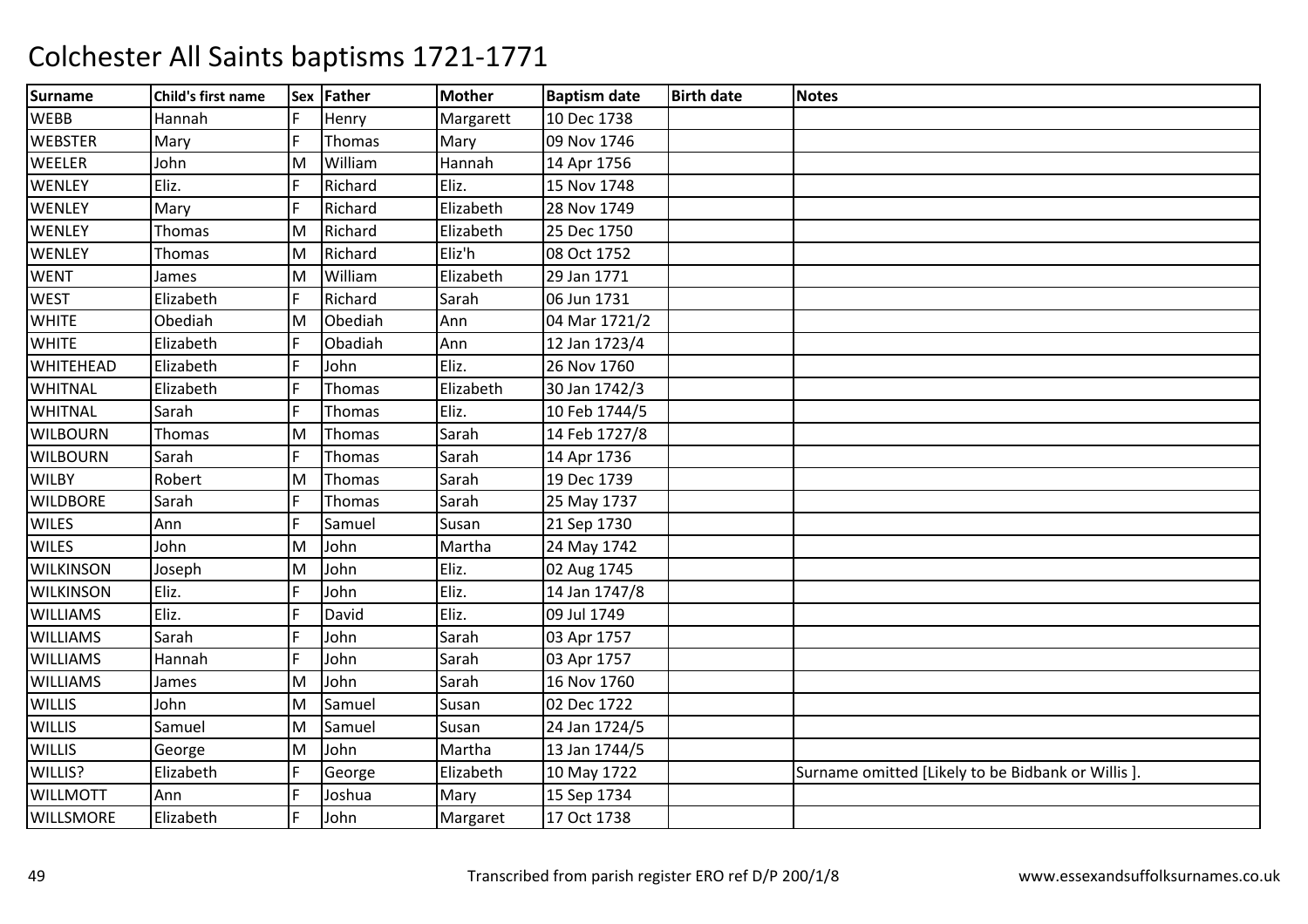| <b>Surname</b>   | Child's first name |    | Sex Father | <b>Mother</b> | <b>Baptism date</b> | <b>Birth date</b> | <b>Notes</b>                                                 |
|------------------|--------------------|----|------------|---------------|---------------------|-------------------|--------------------------------------------------------------|
| <b>WILMOTT</b>   | Hannah             | F  | Joshua     | Mary          | 27 Jul 1722         |                   |                                                              |
| <b>WILSON</b>    | John               | M  | John       | Sarah         | 25 Jun 1747         |                   |                                                              |
| <b>WILSON</b>    | Charles            | M  | John       | Sarah         | 07 Jun 1753         |                   |                                                              |
| <b>WILSON</b>    | Charles            | M  | John       |               | 10 Jul 1755         |                   |                                                              |
| <b>WILSON</b>    | Sarah              | F  | Thos.      | Sarah         | 30 Aug 1761         |                   |                                                              |
| <b>WITHERLEY</b> | Elizabeth          | F  | Joseph     | Elizabeth     | 03 Apr 1721         |                   |                                                              |
| <b>WITHERLEY</b> | George             | M  | George     | Hannah        | 02 May 1735         |                   |                                                              |
| <b>WITHERLEY</b> | George             | M  | George     | Hannah        | 04 May 1737         |                   |                                                              |
| <b>WITHERLEY</b> | Sarah              | F. | George     | Hannah        | 20 Nov 1739         |                   |                                                              |
| <b>WITMORE</b>   | Eliz'h             |    | William    | Eliz'h        | 02 May 1756         |                   |                                                              |
| <b>WOLLASTON</b> | Robert             | M  | John       | Ann           | 08 Oct 1749         |                   |                                                              |
| <b>WOOD</b>      | Jonas              | M  |            |               | 30 Jun 1730         |                   | Adult?                                                       |
| <b>WOODARD</b>   | John               | M  | John       | Sarah         | 27 Jan 1756         |                   | For Woodward?].                                              |
| <b>WOODS</b>     | Phoebe             | F  | Stephen    | Phoebe        | 08 Dec 1730         |                   |                                                              |
| <b>WOODS</b>     | Martha             | F. | John       | Elizabeth     | 19 Aug 1733         |                   |                                                              |
| <b>WOODWARD</b>  | Edward             | M  | John       | Rebecca       | 01 Jan 1727/8       |                   |                                                              |
| <b>WOODWARD</b>  | Rebecca            | F. | John       | Rebecca       | 05 Mar 1729/30      |                   |                                                              |
| <b>WOODWARD</b>  | Rebecca            | F. | John       | Rebecca       | 19 Feb 1737/8       |                   |                                                              |
| <b>WOODWARD</b>  | John               | M  | John       | Abigail       | 26 Nov 1740         |                   |                                                              |
| <b>WOODWARD</b>  | John               | M  | John       | Sarah         | 08 Jan 1758         |                   |                                                              |
| <b>WOOLLARD</b>  | James              | M  | James      | Mary          | 28 Oct 1770         |                   |                                                              |
| <b>WRIGHT</b>    | John               | M  | John       | Elizabeth     | 11 Sep 1726         |                   |                                                              |
| <b>WRIGHT</b>    | James              | M  | Phillip    | Martha        | 22 Apr 1728         |                   |                                                              |
| <b>WRIGHT</b>    | Elizabeth          | F  | John       | Elizabeth     | 17 Jul 1728         |                   |                                                              |
| <b>WRIGHT</b>    | Martha             | F. | Phillip    | Martha        | 24 Feb 1729/30      |                   |                                                              |
|                  |                    |    |            |               |                     |                   | Adult? [ Or older child of Phillip and Martha who had Martha |
| <b>WRIGHT</b>    | Susan              |    |            |               | 26 Feb 1729/30      |                   | baptised 24th ].                                             |
| <b>WRIGHT</b>    | Sarah              | F  | Phillip    | Martha        | 21 Apr 1732         |                   |                                                              |
| <b>WRIGHT</b>    | John               | M  | Thomas     | Sarah         | 03 Sep 1732         |                   |                                                              |
| <b>WRIGHT</b>    | Mary               | F  | George     | Elizabeth     | 13 May 1734         |                   |                                                              |
| <b>WRIGHT</b>    | Phillip            | M  | Phillip    | Martha        | 13 Jul 1735         |                   |                                                              |
| <b>WRIGHT</b>    | Elizabeth          | F  | John       | Elizabeth     | 26 Jul 1742         |                   |                                                              |